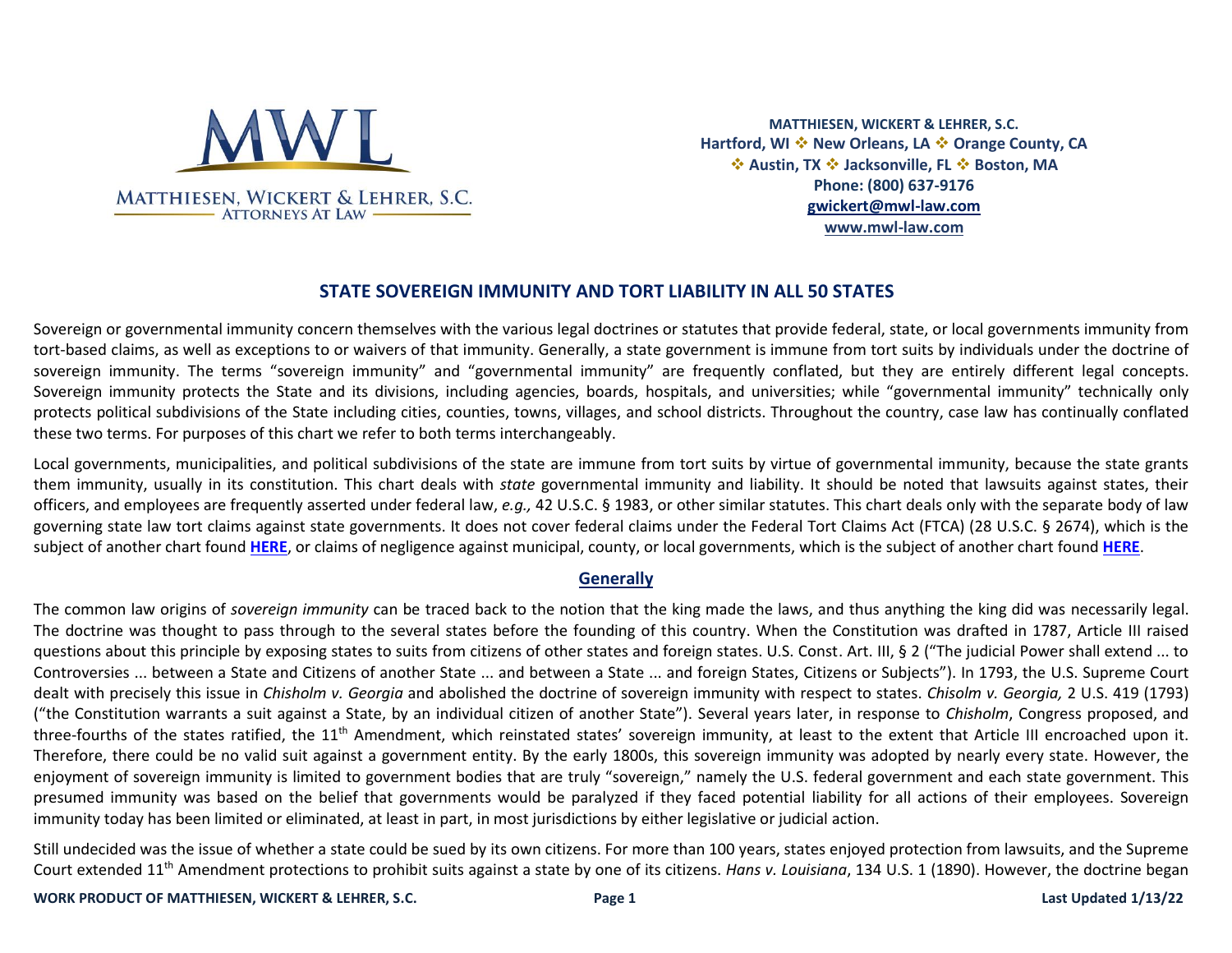to weaken in 1908 when the Supreme Court ruled that sovereign immunity was not without exceptions and states could be sued for an unconstitutional action by the state. *Ex parte Young*, 209 U.S. 123 (1908). In 1946, the federal government passed the Federal Tort Claims Act, which waived sovereign immunity for itself with respect to torts. Federal Torts Claims Act, Pub. L. No. 79-601, ch. 753, 60 Stat. 842 (1946). Soon thereafter, state legislatures began to enact their own state tort claims acts.

A compromise doctrine subsequently developed at common law, whereby government officers could be held liable for the negligent performance of *ministerial* functions (operational acts involving carrying out policies), but not for *discretionary* functions (those involving policy setting and decision making). *Restatement (Second) of Torts* § 895D (1965). Immunity from liability for discretionary acts developed as an extension of the immunity afforded judicial officers to similarly shield legislative and administrative officials. The definition and application of the two types of functions evolved over time, causing confusion and uncertainty. Whenever suit was brought against an individual government employee because of his official conduct, the court had to consider the practical effects of liability and make a value judgment between the social and individual benefit from compensation to the victim, together with the wholesome deterrence of official excess on one hand; and on the other, the evils that would flow from inhibiting courageous and independent official action, and deterring responsible citizens from entering public life. Each state evolved differently with regard to its grant of sovereign immunity and the exceptions to immunity it provided.

Sovereign immunity today has been limited or eliminated, at least in part, in most jurisdictions by either legislative or judicial action. Today, in many states, Tort Claims Acts waive subrogation legislatively. The state statutes waiving sovereign immunity are generally of three types: (1) absolute waivers; (2) limited waivers applicable only to specific types of claims; and (3) general waivers subject to certain defined exceptions. The first type of statutory scheme simply abolishes state immunity altogether. They usually include a blanket statement of state liability for the torts of governmental entities and employees. The second type of statute maintains sovereign immunity overall but provides limited waivers of immunity for certain state acts. The third type provides a general waiver of sovereign immunity but lists several specified exceptions.

In many jurisdictions, government officials still enjoy immunity from liability in connection with the performance of their *discretionary* or *governmental* functions and acts. On the other hand, liability arising out of the negligent performance of a *proprietary* or *ministerial* act by a governmental official is not granted immunity. The doctrine of sovereign immunity varies from state-to-state but is usually contained either in a statutory framework (such as a Tort Claims Act) or within judicial and case decisions. Excluded from the doctrine are cities and municipalities, which are considered to be mere creatures of the legislature, and which have no inherent power and must exercise delegated power strictly within the limitations prescribed by the state legislature. As such, by default, municipalities are liable for their actions unless shielded by state law.

Today, many state tort claims acts are modeled after the FTCA and constitute a statutory general waiver of sovereign immunity allowing tort claims against the state, with certain exceptions, or reenact immunity with limited waivers that apply only to certain types of claims. Some of these acts are called, "Tort Claims Acts," but many others are given different names. State claims acts (as opposed to tort claims acts) are another type of statute that limit immunity and establish a procedure for bringing claims against a state government.

State laws may provide for "discretionary function" exceptions to state liability (a discretionary function exception retains state immunity for essential governmental functions that require the exercise of discretion or judgment, such as planning or policy level decisions). These "discretionary functions" are distinguished from "ministerial" or "operational" functions that involve only the execution of policies and set tasks. State may also employ a "misrepresentation exception" to state liability (a misrepresentation exception means immunity still applies in certain cases of governmental failure to communicate correct information).

These acts sometimes establish a special court of claims, board, or commission to determine such claims, and often limit damages or provide for certain exceptions to liability. Connecticut, Illinois, Kentucky, North Carolina, and Ohio use this approach.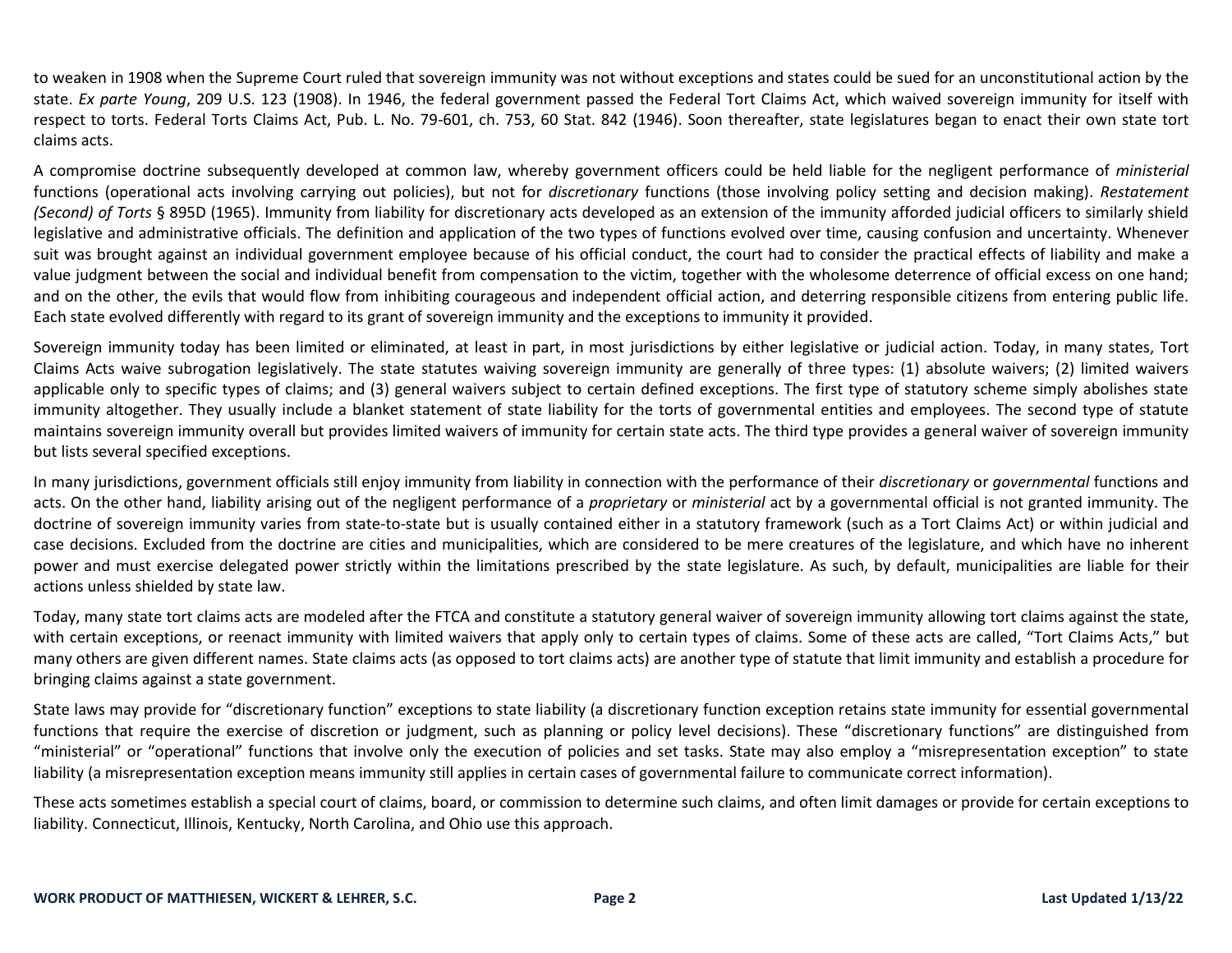### **Premises Liability**

In cases involving premises liability, many states provide immunity or limit liability for premises defects. This is done by establishing a relatively low standard of care owed to those on government property, such as requiring that the government exercise that level of care which a private person would owe a licensee, instead of the "ordinary care" standard that has been adopted by most states for actions between private parties. In addition, some states create different standards of care depending on the type of defect at issue ("special defect" is an unusual danger which is more dangerous than most defects), and whether the injured party paid to use the property.

### **Operation of Motor Vehicle**

Many states expressly provide for waiver of immunity for property damage, personal injury, or death caused by the wrongful act or omission or the negligence of a state employee acting within the scope of employment and arising out of the operation or use of a motor-driven vehicle or motor-driven equipment. This liability may even be extended to the operation of emergency vehicles, which are permitted to disregard traffic rules and the speed limit, provided it displays its lights and sirens while doing so. Even then, it must exercise "due regard" for the safety of the motoring public. Regrettably, this is not always done with the foreseeable result that innocent third parties at the wrong place at the wrong time are injured. Most states provide for a waiver of sovereign immunity for the negligent operation of governmental vehicles, but the burden is on the plaintiff to establish that the emergency vehicle exceeded the liberties given to it under state law by failing to exercise their emergency lights and siren and/or by disregarding the due regard for the safety of the public. Other states, like Alabama, strongly preserve sovereign immunity, even for motor vehicle accidents.

## **Highway Defect Statutes**

Enacting highway defect statutes is another specific way of waiving the sovereign immunity of state transportation departments. This approach focuses on the potential liability of a state Department of Transportation, whereas a general waiver of sovereign immunity exposes a state to tort liability on any theory. For example, the highway defect statute established in Connecticut states: "*Any person injured in person or property through the neglect or default of the state or any of its employees by means of any defective highway, bridge, or sidewalk which it is the duty of the commissioner of transportation to keep in repair…may bring a civil action*." C.G.S.A. § 13a-144. Since highway defect statutes are different from Tort Claims Acts, it must be determined whether a plaintiff's claim is associated to a "road defect" statute or arises under the Tort Claims Act. Under a defect statue, the question is whether the claimant's injuries were actually caused from a defect that arose within the meaning of the statute. In other words, was the highway defect in itself defined to be the cause of liability? However, the focus with a Tort Claims Act is whether the injury was the result of a negligent act by a governmental entity. These differences are what separate a "highway defect statute" from a "Tort Claims Act".

#### **Notice Requirements**

State Tort Claims Acts usually require that a certain type of notice be given to the governmental entity within a certain period of time and containing very specific information. Failure to provide sufficient notice can be fatal to an action against a governmental entity and constitute a complete bar to an action. These statutes usually specify that a plaintiff must provide the governmental entity with notice of the name and address of the plaintiff, date, place, and circumstances of the occurrence or transaction giving rise to the claim asserted, a general description of the injury, damage, or loss incurred, the name of the public entities or employees causing the injury, damage or loss, and the specific amount of damages claimed (*i.e.,* a "sum certain"). Many states require such notice to be submitted on a form that they provide or specify.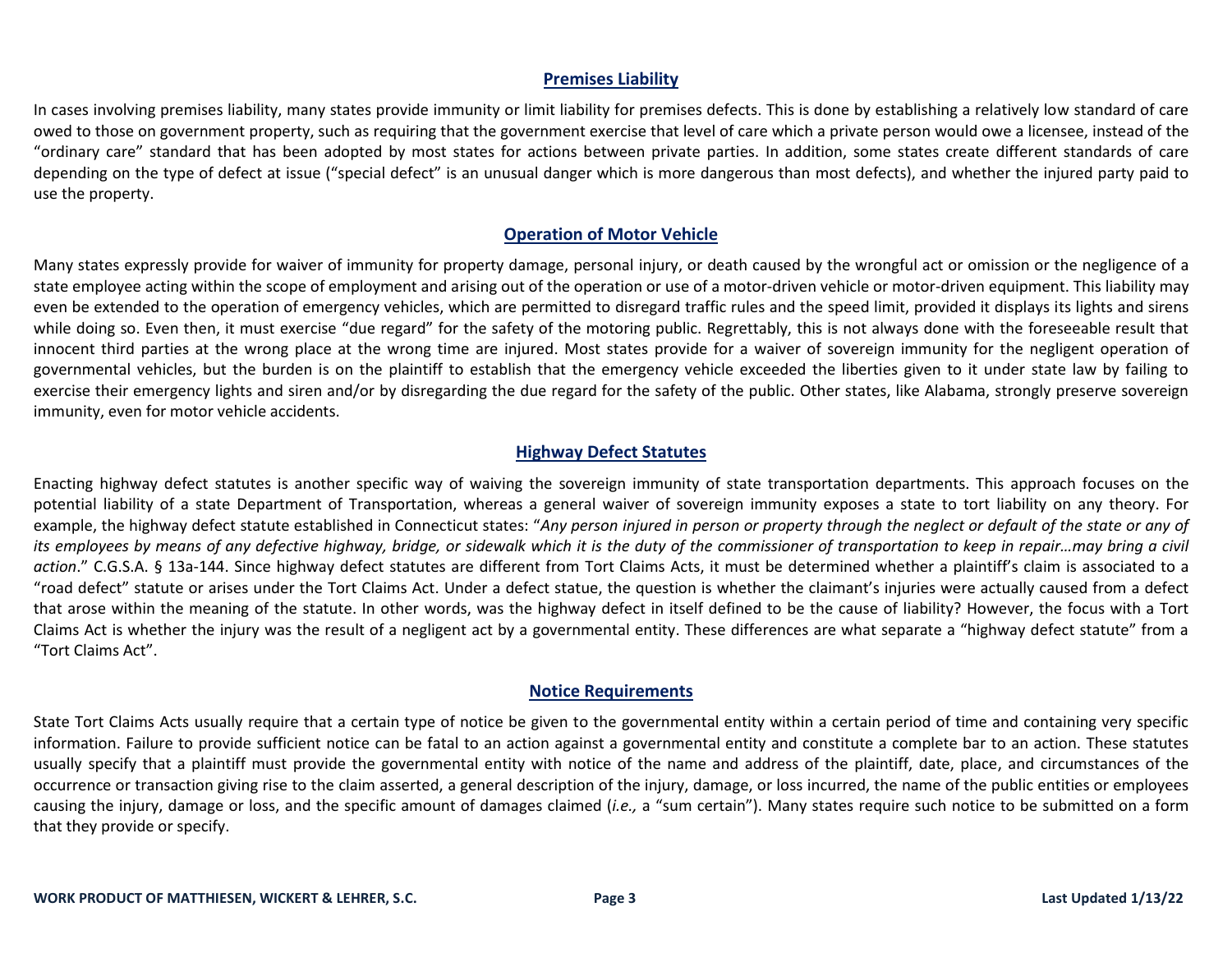## **Monetary Limits or Caps**

State law often provides monetary damage limitations of "caps" on the amount of money that can be recovered from a governmental entity. At least 33 states' Acts limit, or "cap," the monetary amount for damages that may be recovered from judgments against the state, and at least 29 states (often in combination with a cap) prohibit a judgment against the state from including punitive or exemplary damages. Texas, for example provides a per person limit of \$250,000 for claims against the State, a \$100,000 limit for claims against local governments, and a \$250,000 limit for claims against municipalities. The New Jersey Tort Claims Act, on the other hand, provides for a verbal threshold which states that, *"No damages shall be awarded against a public entity or public employee for pain and suffering resulting from any*  injury; provided, however, that this limitation on the recovery of damages for pain and suffering shall not apply in cases of permanent loss of a bodily function, *permanent disfigurement or dismemberment where the medical treatment expenses are in excess of \$ 3,600."* Damage caps are often set between \$100,000 and \$1 million. Some states, such as Arkansas and California, have no damage caps. At least 33 states' Acts limit, or "cap," the monetary amount for damages that may be recovered from judgments against the state, and at least 29 states (often in combination with a cap) prohibit a judgment against the state from including punitive or exemplary damages.

# **Public Duty Doctrine**

Separate and apart from the concepts of sovereign immunity and official immunity, some states adopt the Public Duty Doctrine. It can serve as an exception to immunity in the performance of a governmental or discretionary act. The Public Duty Doctrine states that a public employee is not civilly liable for the breach of a duty owed to the general public, rather than a particular individual. This Public Duty Doctrine is based on the absence of a duty to the particular individual, as contrasted to the duty owed to the general public. This doctrine does not insulate a public employee from all liability, as he or she could still be found liable for a breach of *ministerial* duties in which an injured party had a "special, direct, and distinctive interest." See, *e.g., Southers v. City of Farmington*, 263 S.W.3d 603 (Mo. 2008). It is not an affirmative defense, but rather delineates the legal duty the defendant public employee owes the plaintiff. In effect, the applicability of the Public Duty Doctrine negates the duty element required to prove negligence, such that there can be no cause of action for injuries sustained as the result of an alleged breach of public duty to the community as a whole.

# **Federal Civil Rights Liability (42 U.S.C. § 1983)**

The Federal Civil Rights Statute is the basis by which a state or local government employee can assert a civil rights claim. Section 1983 provides:

*Every person who, under color of any statute, ordinance, regulation, custom, or usage, of any State or Territory or the District of Columbia, subjects, or causes to be*  subjected, any citizen of the United States or other person within the jurisdiction thereof to the deprivation of any rights, privileges, or immunities secured by the *Constitution and laws, shall be liable to the party injured in an action at law, suit in equity, or other proper proceeding for redress.*

The most common claims brought under § 1983 are for violation of constitutional rights, including:

- First Amendment rights of freedom of religion, speech, and press.
- Fourth Amendment protections against searches and seizures.
- Fifth Amendment protection from self-incrimination.
- Eighth Amendment protection against cruel and unusual punishment.
- Fourteenth Amendment protections against deprivations of life, liberty or property without due process.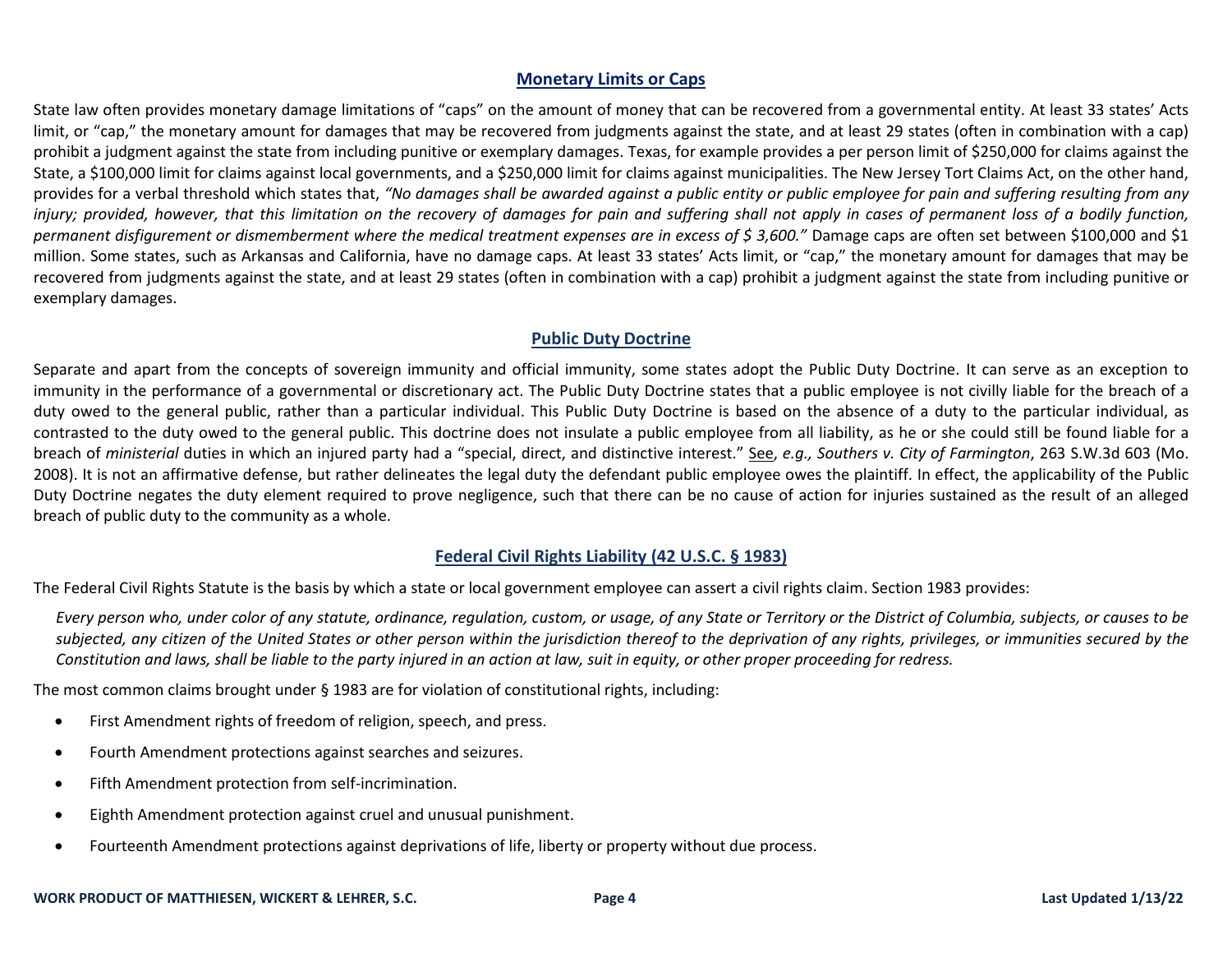"Any citizen" can bring a § 1983 action against any person who, while acting "under color of state law" deprives the plaintiff of his or her constitutional rights and that challenged conduct caused a constitutional violation. The "color of law" element is established where a public employee acts pursuant to his or her office or in his or her official capacity.

### **Jurisdiction**

Suits against the states must be brought in state court. The 11<sup>th</sup> Amendment to the U.S. Constitution limits private actions brought against states in federal court. It provides:

*The judicial power of the United States shall not be construed to extend to any suit in law or equity, commenced or prosecuted against one of the United States by Citizens of another State, or by Citizens or Subjects of any foreign State.*

This Amendment prevents federal courts from exercising jurisdiction over state defendants. A federal court will not even hear the case if a state is the defendant. A state may not be sued in federal court by its own citizen or a citizen of another state, unless the state consents to jurisdiction. Eleventh Amendment immunity extends to suits filed against the state in state courts and before federal administrative agencies. Unless the state or the federal government creates an exception to the state's sovereign immunity, the state is immune from being sued without consent by any citizen in federal courts, state courts, or before federal administrative agencies.

*NOTE: This chart concerns itself with the immunity granted to and liability of individual state governments and their employees. Issues regarding the immunity granted to and liability of "political subdivisions" (i.e., local government entities created by the states to help fulfill their obligations, including counties, cities, towns, villages,*  and special districts such as school districts, water districts, park districts, and airport districts) are addressed in our sister chart entitled "Municipal/County/Local *Governmental Immunity and Tort Liability In All 50 States found [HERE](https://www.mwl-law.com/wp-content/uploads/2013/03/MUNICIPAL-COUNTY-LOCAL-GOVERNMENTAL-LIABILITY-CHART-00212510.pdf)."*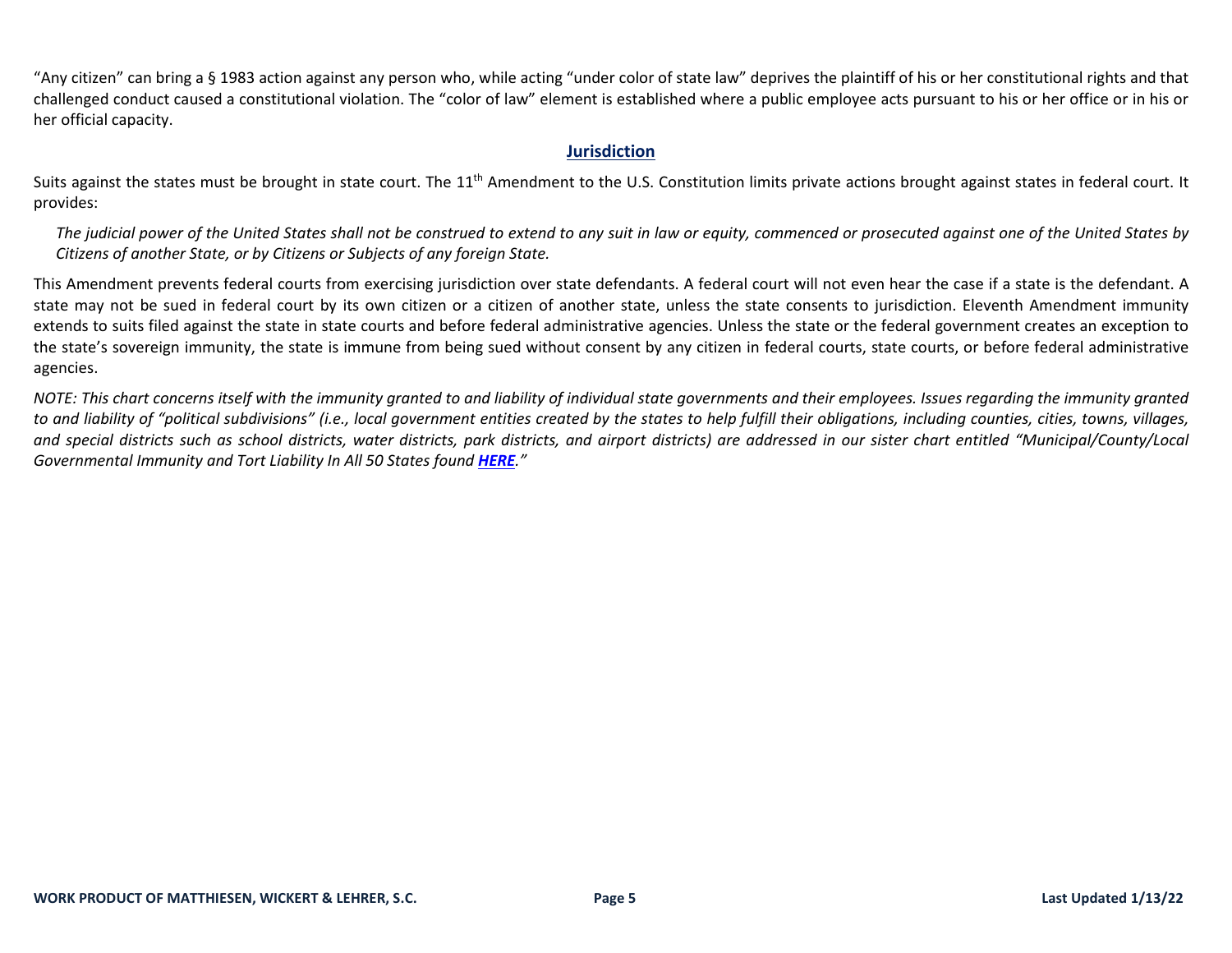| <b>STATE</b>   | <b>TORT CLAIMS ACT</b><br>(None or Citation)                                                                                                                                                                                                                                                                                                                                                                                                                                                                                                                                                                                                          | <b>NOTICE DEADLINES</b> | <b>CLAIMS/ACTIONS ALLOWED</b>                                                                                                                                                                                                                                                                                                                                                                                                                                                                                                                                                                                                                                                                                                                                                                                                                                                                                             | <b>COMMENTS/EXCEPTIONS</b>                                                                                                                                                                                                                                                                                                                                                                                                                                                                                                                                                                                                                                                                                                                                                                                                                                                                                                                                                                                                       | <b>DAMAGE CAPS</b>                                                                                                                                                                               |
|----------------|-------------------------------------------------------------------------------------------------------------------------------------------------------------------------------------------------------------------------------------------------------------------------------------------------------------------------------------------------------------------------------------------------------------------------------------------------------------------------------------------------------------------------------------------------------------------------------------------------------------------------------------------------------|-------------------------|---------------------------------------------------------------------------------------------------------------------------------------------------------------------------------------------------------------------------------------------------------------------------------------------------------------------------------------------------------------------------------------------------------------------------------------------------------------------------------------------------------------------------------------------------------------------------------------------------------------------------------------------------------------------------------------------------------------------------------------------------------------------------------------------------------------------------------------------------------------------------------------------------------------------------|----------------------------------------------------------------------------------------------------------------------------------------------------------------------------------------------------------------------------------------------------------------------------------------------------------------------------------------------------------------------------------------------------------------------------------------------------------------------------------------------------------------------------------------------------------------------------------------------------------------------------------------------------------------------------------------------------------------------------------------------------------------------------------------------------------------------------------------------------------------------------------------------------------------------------------------------------------------------------------------------------------------------------------|--------------------------------------------------------------------------------------------------------------------------------------------------------------------------------------------------|
| <b>ALABAMA</b> | <b>No Tort Claims Act.</b><br>Alabama<br>distinguishes<br>between liability of the<br>State and liability of State<br>their<br>employees<br>in<br>individual capacity (State-<br>agent liability).<br>Alabama enjoys strong<br>immunity<br>sovereign<br>(known as "State-agent<br>immunity"). It is almost<br>invincible. Hutchinson v.<br>Bd. of Trs. of Univ. of Ala.,<br>256 So.2d 281 (Ala. App.<br>1971).<br>It can never be made a<br>defendant in any court.<br>Ala. Const. Art. I, § 14. ("§<br>$14$ ").<br>Alabama immunity is called<br>"State<br>immunity".<br>Individual State employee<br>immunity is called "State-<br>agent immunity." | None                    | Individual State employees<br>have qualified immunity (State-<br>agent immunity) and can be<br>sued for conduct "contrary to<br>clearly established law" if not<br>acting in good faith. Issue is<br>whether a reasonable official<br>could have believed his or her<br>actions were lawful in light of<br>clearly established law. Ex<br>parte Sawyer, 876 So.2d 433<br>(Ala. 2003).<br>employees<br>State<br>whose<br>positions exist by virtue of<br>legislative pronouncement get<br>"State-agent immunity."<br>Claims against State employees<br>who serve as constitutional<br>officers barred by full State<br>immunity.<br>Burden-shifting process. State<br>employee must show that<br>subject<br>action<br>was<br>to<br>immunity. Then burden shifts<br>to plaintiff to show exception.<br>Ex parte Estate of Reynolds,<br>946 So.2d (Ala. 2006) (e.g.,<br>employee on personal errand<br>at time of accident). | Operating a vehicle in scope of employment<br>is protected. State-agent immunity protects<br>State employees when formulating plans,<br>exercising judgment, or discharging duties<br>(including driving a vehicle), unless:<br>(1) When the U.S. or Alabama Constitutions<br>or state law require otherwise; or<br>(2) Where State agent acts "willfully,<br>maliciously, fraudulently, in bad faith,<br>beyond his or her authority, or under a<br>mistaken interpretation of the law."*<br>Ex parte Cranman, 792 So.2d 392 (Ala.2000);<br>Parker v. Amerson, 519 So.2d 442 (Ala.<br>1987).<br>*Police given Peace Officer Immunity under<br>§ 6-5-338(a) for "discretionary acts." Two-<br>prong test:<br>(1) defendant must prove discretionary<br>function; and<br>(2) burden then shifts to plaintiff to show<br>bad faith/malice/willfulness.<br>Hollis v. City of Brighton, 950 So.2d 300 (Ala.<br>$2006$ ).<br>Liability insurance covering State employees<br>for wrongful acts is required. Ala. Code § 36-<br>1.6.1. | None<br>damage<br>The<br>caps<br>found in Ala. Stat. §§<br>11-93-1 to 11-95-3 do<br>not apply to actions<br>against State.<br>No punitive damages<br>against the State.<br>Ala. Stat. § 6-11-26. |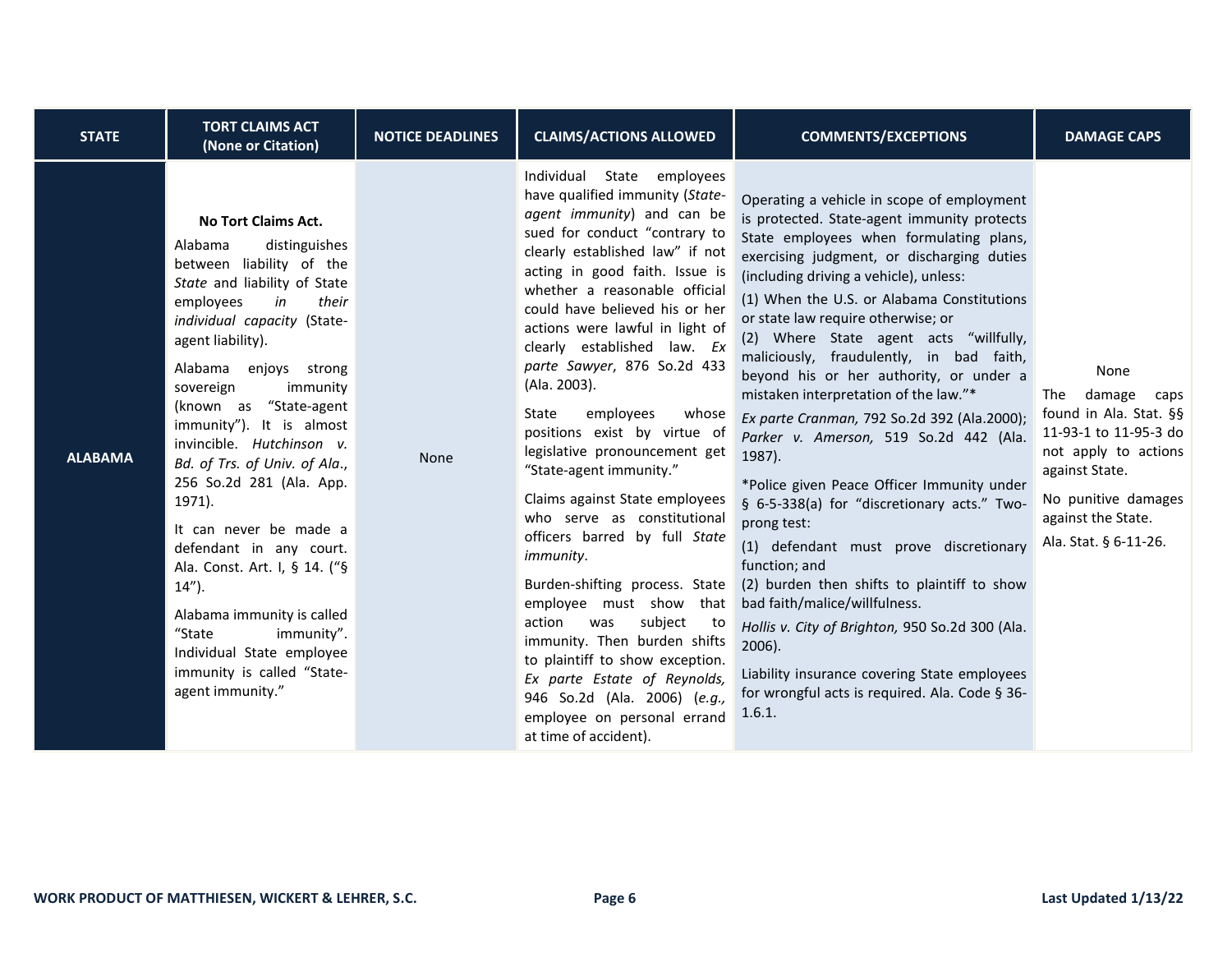| <b>STATE</b>   | <b>TORT CLAIMS ACT</b><br>(None or Citation)                                                                                                                                                                                                                                                    | <b>NOTICE DEADLINES</b>                                                                                                                                                                                                                                                                          | <b>CLAIMS/ACTIONS ALLOWED</b>                                                                                                                                                                                                                                                                                                                                                                                                                                                                                                                                                       | <b>COMMENTS/EXCEPTIONS</b>                                                                                                                                                                                                                                                                                                                                                                                                                                                                                                                                                                                                                                                                                                                                                          | <b>DAMAGE CAPS</b>                                                                                                                                                                                                                                  |
|----------------|-------------------------------------------------------------------------------------------------------------------------------------------------------------------------------------------------------------------------------------------------------------------------------------------------|--------------------------------------------------------------------------------------------------------------------------------------------------------------------------------------------------------------------------------------------------------------------------------------------------|-------------------------------------------------------------------------------------------------------------------------------------------------------------------------------------------------------------------------------------------------------------------------------------------------------------------------------------------------------------------------------------------------------------------------------------------------------------------------------------------------------------------------------------------------------------------------------------|-------------------------------------------------------------------------------------------------------------------------------------------------------------------------------------------------------------------------------------------------------------------------------------------------------------------------------------------------------------------------------------------------------------------------------------------------------------------------------------------------------------------------------------------------------------------------------------------------------------------------------------------------------------------------------------------------------------------------------------------------------------------------------------|-----------------------------------------------------------------------------------------------------------------------------------------------------------------------------------------------------------------------------------------------------|
| <b>ALASKA</b>  | <b>Actions Where State Is a</b><br>Party.<br>Alaska Stat. §§ 09.50.250-<br>.300 (1962).<br>Abolished<br>sovereign<br>immunity and made State<br>liable for its torts, with<br>limited<br>exceptions,<br>discretionary<br>including<br>functions.                                                | "The legislature shall<br>establish procedures<br>for suits against the<br>State." Article II, § 21<br>of Alaska Constitution.<br>Claims against peace<br>officers shall be made<br>within two years after<br>the cause of action.<br>Alaska<br>Stat.<br>09.10.070.                              | The doctrine of sovereign<br>immunity allows any person or<br>corporation having a tort claim<br>to bring action against the<br>State. Alaska Stat. § 09.50.250.<br>Failure<br>to remove natural<br>accumulation of ice and snow<br>on state highways. State v.<br>Abbott, 498 P.2d 712 (Alaska<br>1972).<br>vehicle.<br>Operating<br>motor<br>Rutherford v. State, 605 P.2d 16<br>(Alaska 1979).<br>Failure to provide sign warning<br>bicyclists of hazardous railroad<br>crossing. Guerrero ex rel.<br>Guerrero v. Alaska Hous. Fin.<br>Corp., 123 P.3d 966 (Alaska<br>$2005$ ). | A tort claim may not be brought when the<br>claim is an action for a tort based upon an<br>act or omission of a State employee in the<br>execution of a statute or regulation or<br>performance or failure to perform a<br>discretionary function or duty. Alaska Stat. §<br>09.50.250.<br>Discretionary acts or functions for which<br>State has immunity from tort liability are<br>only those acts or functions occurring at<br>planning level, as opposed to operational<br>level; planning decision is one that involves<br>policy formation, whereas operational<br>decision involves policy execution or<br>implementation. State, Dep't of Transp. &<br>Pub. Facilities v. Sanders, 944 P.2d 453<br>(Alaska 1997).<br>See Alaska Stat. § 09.50.250 for other<br>exceptions. | Damages awarded by<br>a court for all claims<br>arising out of a single<br>injury or death may<br>not exceed \$400,000.<br>Alaska<br>Stat.<br>ş<br>09.17.010.<br>No punitive damages<br>the State.<br>against<br>Stat.<br>Alaska<br>ş<br>09.50.280. |
| <b>ARIZONA</b> | <b>Public</b><br><b>Actions</b><br><b>Against</b><br><b>Entities</b><br><b>Public</b><br><b>or</b><br><b>Employees Act.</b><br>Public entities are granted<br>absolute immunity for the<br>exercise of a judicial,<br>legislative, or discretionary<br>function. A.R.S. § 12-<br>820.01 (1984). | All<br>actions<br>against<br>entities<br>public<br>or<br>public employees shall<br>be brought within one<br>year after the cause of<br>action. A.R.S. $§$ 12-<br>821.<br>Claims<br>against the<br>State shall be filled<br>within 180 days after<br>action occurs.<br>the<br>A.R.S. § 12-821.01. | A public entity is not liable for<br>losses that arise out of an act<br>or omission determined to be a<br>criminal felony by a public<br>employee unless the public<br>entity knew of the employee's<br>propensity for that action.<br>This subsection does not apply<br>to acts or omissions arising out<br>of the operation or use of a<br>motor vehicle. A.R.S. § 12-<br>820.05.                                                                                                                                                                                                 | If absent proof of a public employee's gross<br>negligence or intent to cause injury, public<br>entities have qualified immunity for:<br>(1) The failure to make an arrest or to retain<br>an arrested person;<br>(2) An injury to the driver of a vehicle that is<br>caused by a violation by another driver; and<br>(3) Preventing the sale of a handgun to a<br>person who may lawfully possess a handgun,<br>etc.<br>See A.R.S. § 12-820.02 for other exceptions.                                                                                                                                                                                                                                                                                                               | None<br>No law shall limit the<br>amount of damages<br>to be recovered for<br>causing the death or<br>injury of any person.<br>Ariz. Const. Art. II, §<br>31.<br>No punitive damages<br>against the State.<br>A.R.S. § 12-820.04.                   |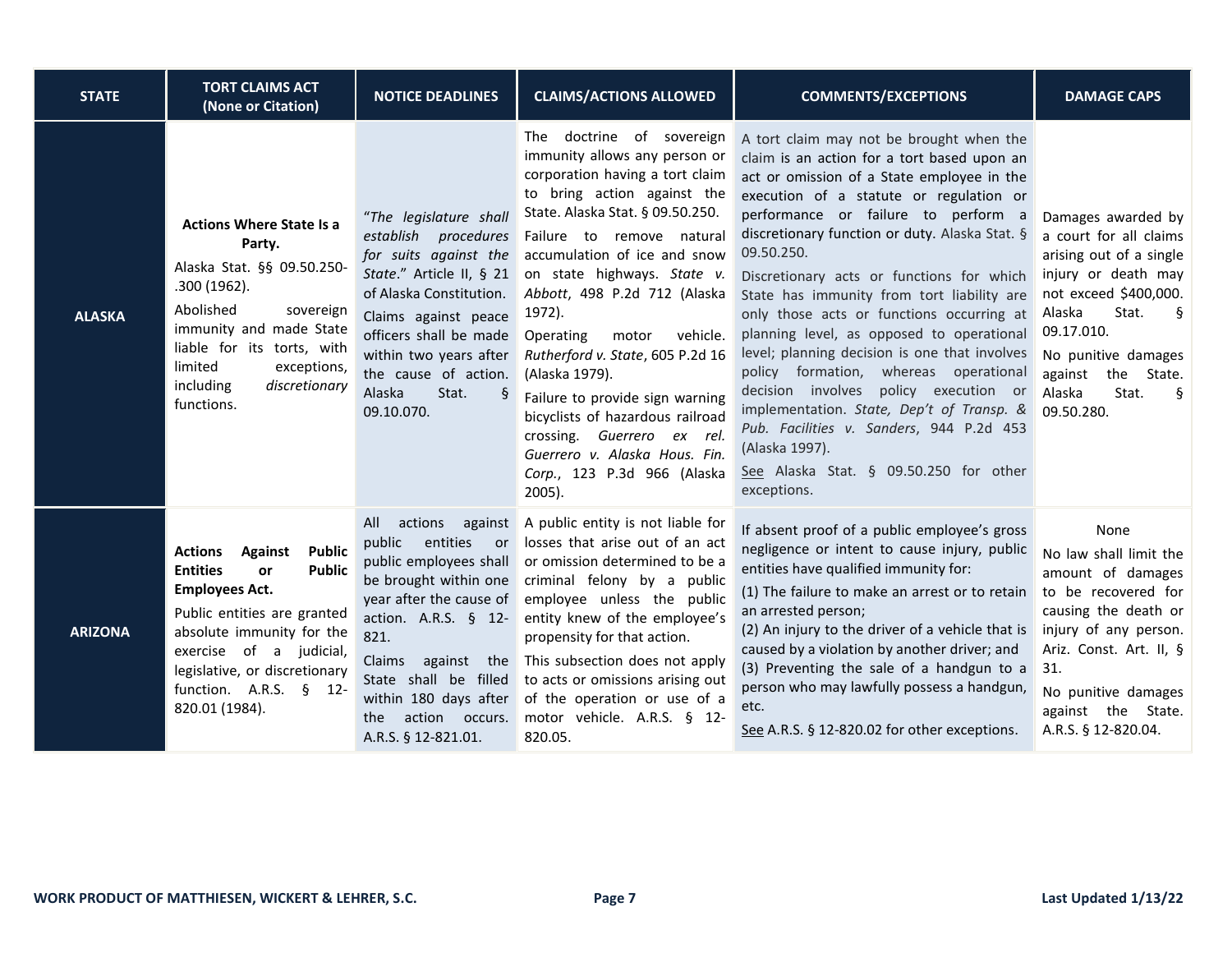| <b>STATE</b>      | <b>TORT CLAIMS ACT</b><br>(None or Citation)                                                                                                                                                                                                                                                                                                                                                                                                                | <b>NOTICE DEADLINES</b>                                                                                                                                                                                                                                                                                                                                                                                 | <b>CLAIMS/ACTIONS ALLOWED</b>                                                                                                                                                                                                                                                                                                                                                                                                                                                                                                            | <b>COMMENTS/EXCEPTIONS</b>                                                                                                                                                                                                                                                                                                                                                                                                                                             | <b>DAMAGE CAPS</b>                                                          |
|-------------------|-------------------------------------------------------------------------------------------------------------------------------------------------------------------------------------------------------------------------------------------------------------------------------------------------------------------------------------------------------------------------------------------------------------------------------------------------------------|---------------------------------------------------------------------------------------------------------------------------------------------------------------------------------------------------------------------------------------------------------------------------------------------------------------------------------------------------------------------------------------------------------|------------------------------------------------------------------------------------------------------------------------------------------------------------------------------------------------------------------------------------------------------------------------------------------------------------------------------------------------------------------------------------------------------------------------------------------------------------------------------------------------------------------------------------------|------------------------------------------------------------------------------------------------------------------------------------------------------------------------------------------------------------------------------------------------------------------------------------------------------------------------------------------------------------------------------------------------------------------------------------------------------------------------|-----------------------------------------------------------------------------|
| <b>ARKANSAS</b>   | <b>No Tort Claims Act.</b><br>Arkansas shall never be<br>made a defendant in any<br>of her courts. (applies only<br>to state). Ark. Const. Art. V,<br>§ 20.<br>The Arkansas State Claims<br>Commission shall have<br>exclusive jurisdiction over<br>all claims against the State<br>of Arkansas and its several<br>agencies. A.C.A. § 19-10-<br>204.                                                                                                        | the Arkansas State immunity; and<br>Commission<br>Claims<br>within<br>the<br>period<br>allowed by law for the<br>same type of claim<br>against a<br>private statute.<br>person. A.C.A. § 19-10-<br>209.                                                                                                                                                                                                 | The State's sovereign immunity<br>is waived when:<br>(1) the State is the moving<br>party seeking relief;<br>Claim must be filed (2) an act of the legislature<br>with the Director of creates a specific waiver of<br>(3) where a State agency's<br>actions are illegal, or when a<br>public employee refuses to do<br>a ministerial act required by<br>State Office of Child Support<br>Enf't v. Mitchell, 954 S.W.2d<br>907 (1997); Travelers Cas. &<br>Sur. Co. of Am. v. Arkansas<br>State Highway Comm'n, 120<br>S.W.3d 50 (2003). | Few exceptions to immunity granted by<br>Arkansas' Constitution.<br>State officials are not immune to the extent<br>that they are covered by liability insurance.<br>A.C.A. § 19-10-305.<br>Arkansas requires all political subdivisions to<br>carry the minimum amounts of motor<br>vehicle liability coverage. Therefore, in the<br>case of a car accident, all political<br>subdivisions may be held liable up to the<br>minimum limits. A.C.A. § 21-9-303.         | None<br>No punitive damages<br>against the State.<br>A.C.A. § 21-9-203.     |
| <b>CALIFORNIA</b> | <b>California Tort Claims Act.</b><br>otherwise<br>Except<br>as<br>provided by statute, public<br>entities are not liable for<br>an injury, arising from an<br>act or omission of the<br>public entity or their<br>employee. Cal. Gov't Code<br>§ 815.<br><b>Numerous</b><br>immunities<br>provided. Cal. Gov't Code<br>§§ 815 - 996.6 (1963).<br>Public employee liable for<br>injury to the same extent<br>as a private person. Cal.<br>Gov't Code § 815. | Personal<br>injury/<br>property claim within<br>months<br>six<br>after<br>accrual of the cause of<br>action. All other claims<br>shall be presented<br>within one year. Cal.<br>Gov't Code § 911.2.<br>State Board of Control<br>Gov't Claims Branch,<br>P.O.<br>3035<br><b>Box</b><br>CA<br>Sacramento,<br>95812-3035.<br>Board must respond<br>within 45 days. Then<br>six (6) months to file<br>suit | A public entity (e.g., state) is<br>liable for injuries proximately<br>caused by their employee's<br>acts or omissions except when<br>that employee is immune from<br>liability. Cal. Gov't Code §<br>815.2.<br>A public entity is liable for<br>death or injury proximately<br>caused by a negligent or<br>wrongful act or omission in the<br>operation of any motor vehicle<br>by a public employee acting<br>within the scope of his<br>employment. Cal. Veh. Code §<br>17001.                                                        | A public employee is not liable for an injury<br>resulting from his act or omission where the<br>act or omission was the result of a<br>discretionary act. Cal. Gov't Code § 820.2.<br>Public entities are not liable for injuries<br>caused by misrepresentation. Cal. Gov't<br>Code § 818.8.<br>Public entities are not liable for an injury<br>caused by adopting or failing to adopt an<br>enactment or by failing to enforce any law.<br>Cal. Gov't Code § 818.2. | None<br>No punitive damages<br>against the State. Cal.<br>Gov't Code § 818. |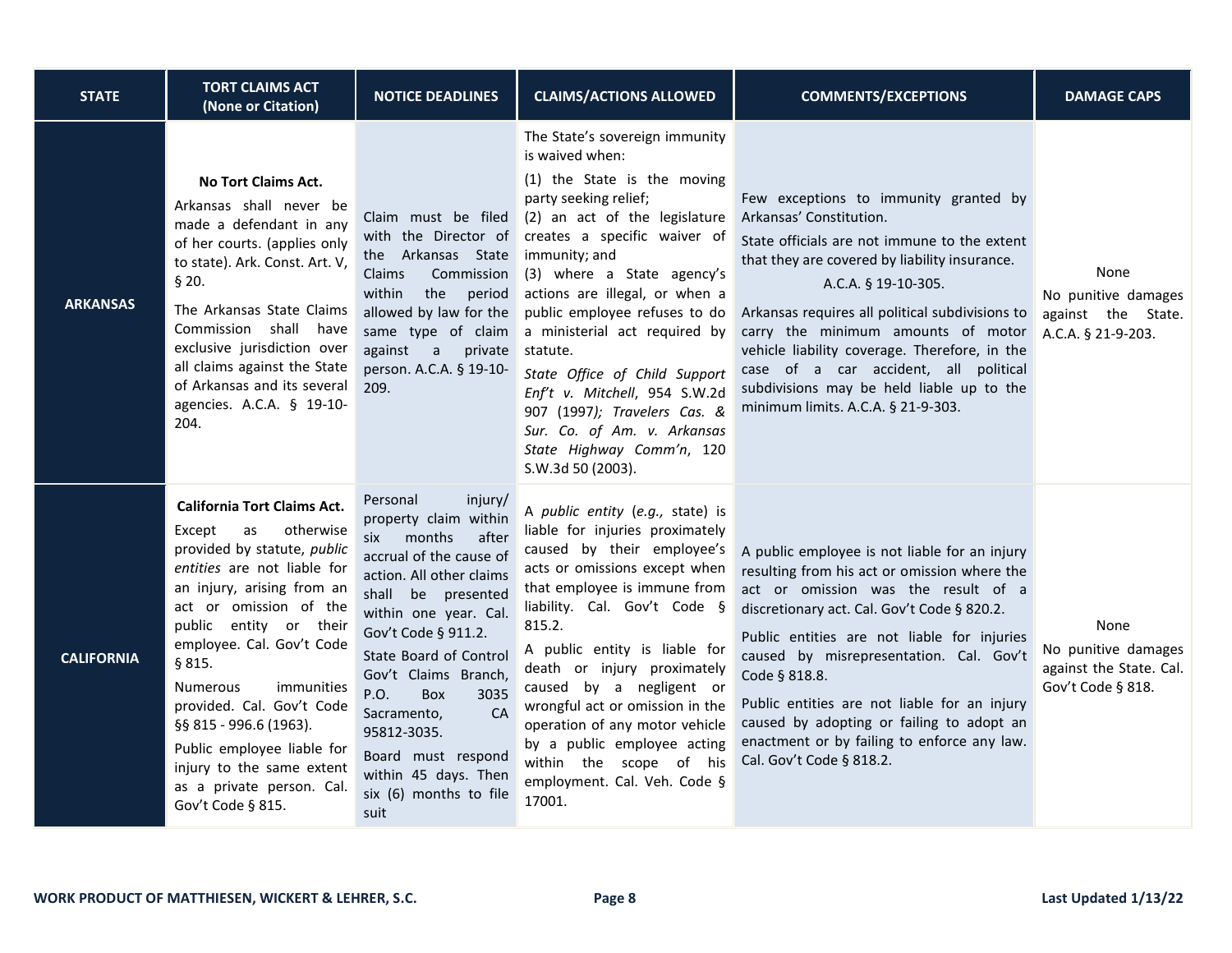| <b>STATE</b>    | <b>TORT CLAIMS ACT</b><br>(None or Citation)                                                                                                                                                                                                                   | <b>NOTICE DEADLINES</b>                                                                                                                                                                                                                                                                                                         | <b>CLAIMS/ACTIONS ALLOWED</b>                                                                                                                                                                                                                                     | <b>COMMENTS/EXCEPTIONS</b>                                                                                                                                                                                                                                                                                                                                                                                                                                    | <b>DAMAGE CAPS</b>                                                                                                                                                                    |
|-----------------|----------------------------------------------------------------------------------------------------------------------------------------------------------------------------------------------------------------------------------------------------------------|---------------------------------------------------------------------------------------------------------------------------------------------------------------------------------------------------------------------------------------------------------------------------------------------------------------------------------|-------------------------------------------------------------------------------------------------------------------------------------------------------------------------------------------------------------------------------------------------------------------|---------------------------------------------------------------------------------------------------------------------------------------------------------------------------------------------------------------------------------------------------------------------------------------------------------------------------------------------------------------------------------------------------------------------------------------------------------------|---------------------------------------------------------------------------------------------------------------------------------------------------------------------------------------|
| <b>COLORADO</b> | Colorado<br>Governmental<br><b>Immunity Act.</b><br>§§<br>24-10-101<br>C.R.S.<br>through 24-10-120.<br>A public entity is immune<br>from liability in all tort<br>claims for injury except as<br>otherwise provided.<br>C.R.S. $\S$ 24-10-101 - 120<br>(1971). | against<br>Claims<br>the<br>State shall be filed<br>within 182 days of the<br>injury. C.R.S. § 24-10-<br>109.<br>File with Atty General.<br>File suit after denial or<br>90 days has passed.<br>C.R.S. $§$ 24-10-109(6).<br>of<br>Statute<br>Use<br>Limitations for that<br>type of action. C.R.S. $\S$<br>$24 - 10 - 109(5)$ . | Colorado Governmental<br>The<br>Immunity Act generally bars<br>action against the State and<br>public entities for tort claims.<br>Medina v. State, 35 P.3d 443<br>(Colo. 2001).<br>A public entity, by resolution,<br>may waive immunity. C.R.S. §<br>24-10-104. | Immunity is waived for claims resulting from:<br>(1) The operation of a vehicle owned by a<br>public entity used in the scope of<br>employment, except emergency vehicles;<br>(2) The operation of public hospital,<br>correctional facility, or jail;<br>(3) The dangerous condition of public<br>housing;<br>(4) The dangerous condition of a public<br>roadway; and<br>(5) The operation and maintenance of public<br>facilities.<br>$C.R.S.$ § 24-10-106. | \$350,000 Per Person<br>\$900,000<br>per<br>occurrence, with no<br>one person receiving<br>more than \$350,000.<br>No punitive damages<br>against the State.<br>$C.R.S.$ § 24-10-114. |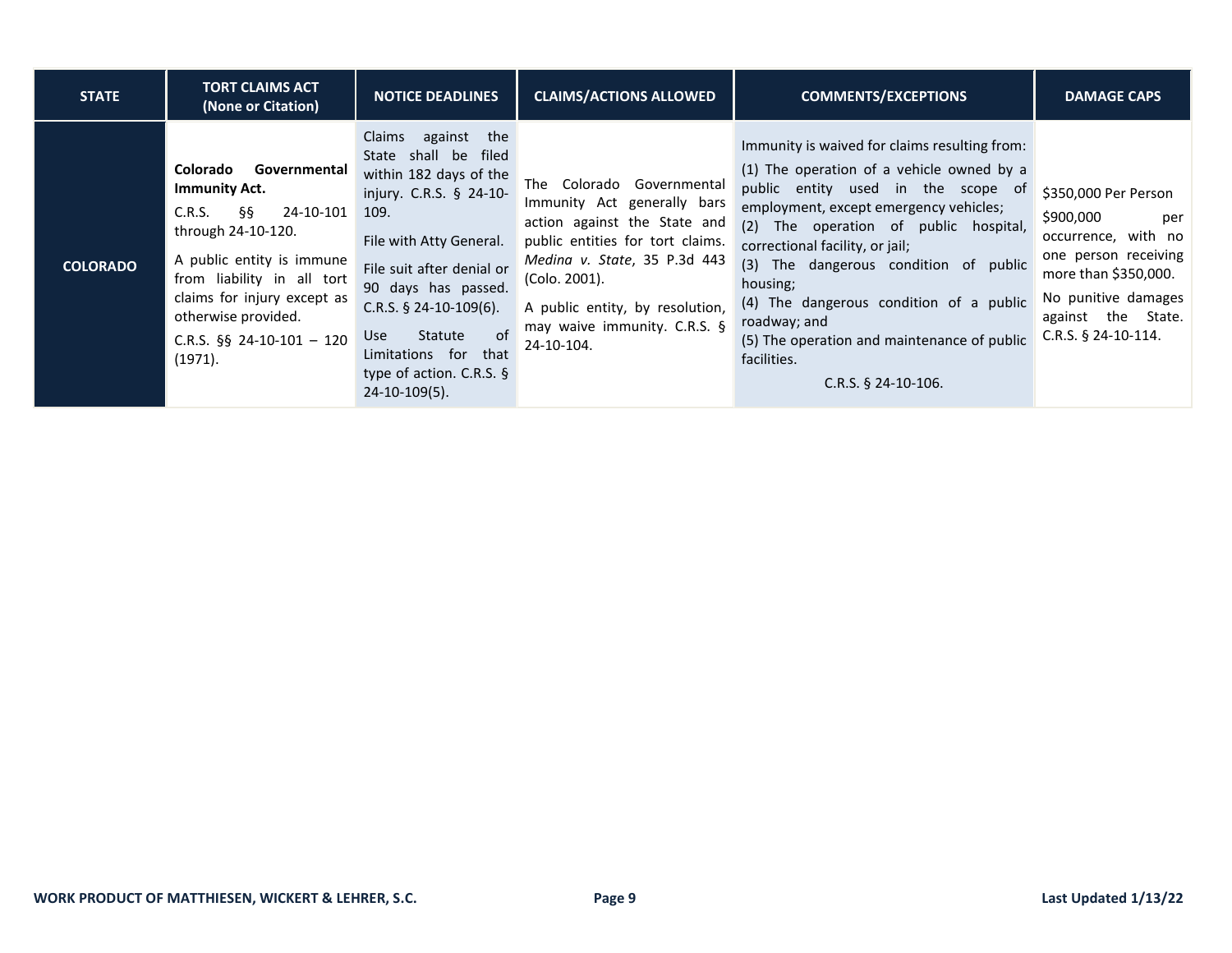| <b>STATE</b>       | <b>TORT CLAIMS ACT</b><br>(None or Citation)                                                                                                                                                                                                                                                    | <b>NOTICE DEADLINES</b>                                                                                                                                                                                                                                                                                                                                                                                                                                                                                                                                                                                                                                                                    | <b>CLAIMS/ACTIONS ALLOWED</b>                                                                                                                                                                                                                                                                                                                                                                                                                                                                                                                                                                                                                                                                                                                                                                                                                                                             | <b>COMMENTS/EXCEPTIONS</b>                                                                                                                                                                                                                                                                                                                                                                                                                                                                                                                                                                                                                                                                                                                                                                                                                                                                                                                    | <b>DAMAGE CAPS</b> |
|--------------------|-------------------------------------------------------------------------------------------------------------------------------------------------------------------------------------------------------------------------------------------------------------------------------------------------|--------------------------------------------------------------------------------------------------------------------------------------------------------------------------------------------------------------------------------------------------------------------------------------------------------------------------------------------------------------------------------------------------------------------------------------------------------------------------------------------------------------------------------------------------------------------------------------------------------------------------------------------------------------------------------------------|-------------------------------------------------------------------------------------------------------------------------------------------------------------------------------------------------------------------------------------------------------------------------------------------------------------------------------------------------------------------------------------------------------------------------------------------------------------------------------------------------------------------------------------------------------------------------------------------------------------------------------------------------------------------------------------------------------------------------------------------------------------------------------------------------------------------------------------------------------------------------------------------|-----------------------------------------------------------------------------------------------------------------------------------------------------------------------------------------------------------------------------------------------------------------------------------------------------------------------------------------------------------------------------------------------------------------------------------------------------------------------------------------------------------------------------------------------------------------------------------------------------------------------------------------------------------------------------------------------------------------------------------------------------------------------------------------------------------------------------------------------------------------------------------------------------------------------------------------------|--------------------|
| <b>CONNECTICUT</b> | <b>Claims Against The State.</b><br>officer<br>State<br>No<br>or<br>employee<br>shall<br>be<br>for<br>liable<br>personally<br>damage or injury,<br>not<br>reckless<br>wanton,<br>or<br>malicious, caused within<br>the scope of his or her<br>employment or duties.<br>C.G.S.A. § 4-165 (1959). | against<br>the<br>Claims<br>shall<br><b>State</b><br>be<br>presented within one<br>year after it accrues.<br>$C.G.S.A. § 4-148.$<br>Assembly<br>General<br>may, through special<br>act, authorize a person<br>to present a claim<br>after one year if:<br>(1) just and equitable;<br>and<br>compelling equitable<br>circumstances<br>that<br>would serve a public<br>purpose.<br>Claims for<br>injuries<br>resulting<br>from<br>defective<br>highways,<br>sidewalks,<br>roads, or<br>bridges<br>must<br>be<br>brought within two (2)<br>and<br>notice<br>years<br>within<br>(90)<br>ninety<br>Inaccuracy in<br>days.<br>notice will preclude<br>recovery. C.G.S.A. §§<br>13a-149, 13a-144. | doctrine<br>Connecticut's<br>of<br>sovereign immunity does not<br>allow the State to be sued<br>without its consent.<br>The Claims Commissioner was<br>created to process claims and<br>grant consent for claims against<br>the State. C.G.S.A. §§ 4-142 and<br>4-160.<br>Commissioner can approve the<br>immediate payment of "just<br>(2) express finding of claims" not exceeding \$7,500.<br>"Just claims" are those that in<br>equity and justice the State<br>should pay, as long as it caused<br>the damage or injury. C.G.S.A.<br>§§ 4-141, 158.<br>Suits can be brought against<br>state for defective or poorly<br>maintained highways, bridges,<br>and sidewalks. Not limited to<br>roads within the state highway<br>system, but no liability for<br>sidewalks maintained by a<br>municipality. Government must<br>have actual or constructive<br>notice. C.G.S.A. § 13a-144. | There are certain claims which may be<br>brought directly against the State:<br>(1) Any person injured through the<br>negligence of any State official or employee<br>when operating a motor vehicle owned and<br>insured by the State shall have a claim<br>against the State. C.G.S.A. § 52-556 (not<br>subrogation claims);<br>(2) Claims for the periodic payment of<br>disability, pension, retirement or other<br>employment benefits;<br>(3) Claims upon which suit otherwise is<br>authorized by law (injured by defective<br>bridge/road. C.G.S.A. § 13a-144) (not<br>subrogation claims); and<br>(4) Claims for which an administrative<br>hearing procedure otherwise is established<br>by law.<br>NOTE: Subrogation claims under C.G.S.A. §<br>52-556 and § 13a-144 may not be brought<br>by subrogated carrier because they are not a<br>"person".<br>Nationwide Gen. Ins. Co. v. Colon, 2016 WL<br>3391622 (Conn. Super. 2016). | None               |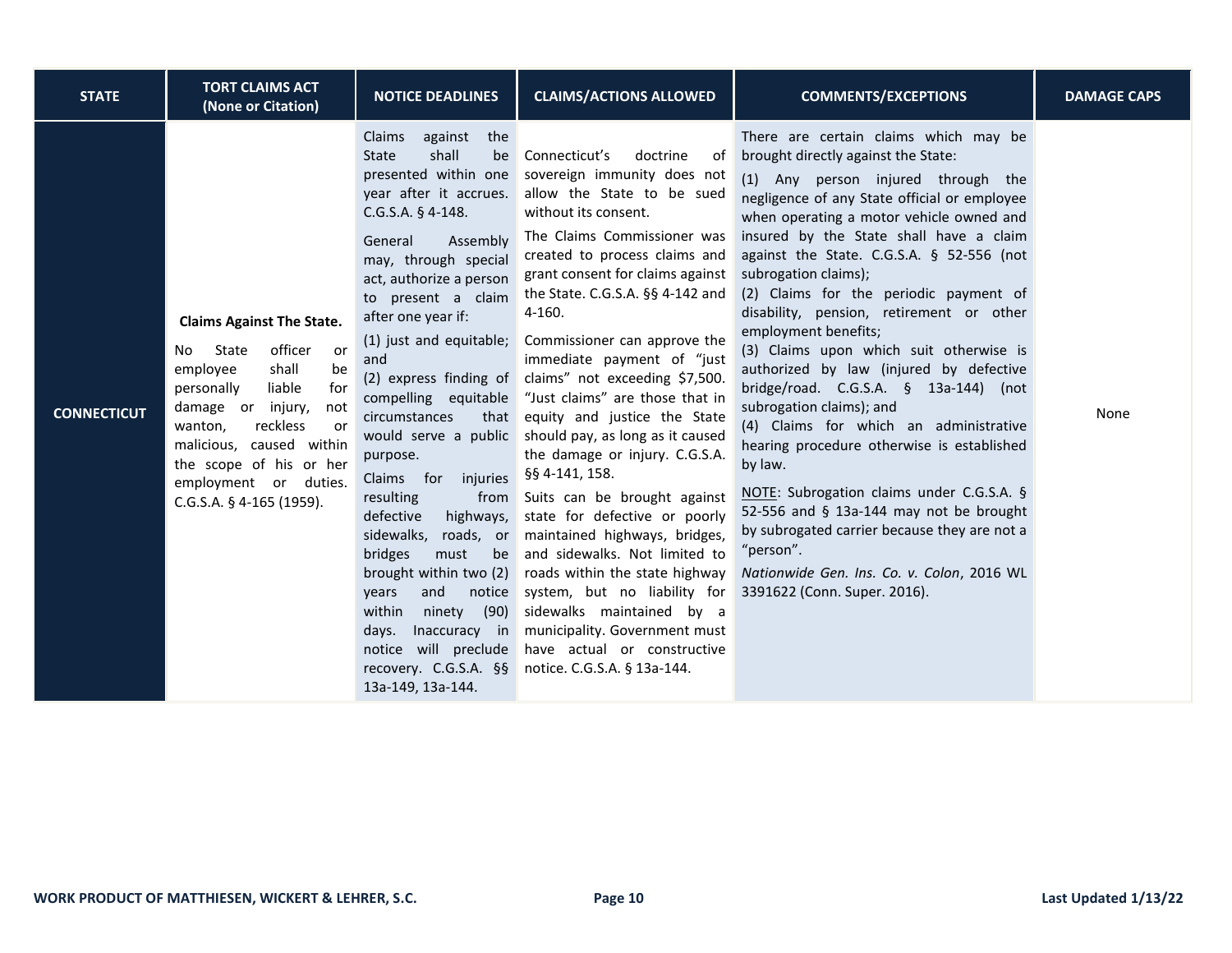| <b>STATE</b>                          | <b>TORT CLAIMS ACT</b><br>(None or Citation)                                                                                                                                                                                                                                                                                                                                    | <b>NOTICE DEADLINES</b>                                                                                                                                                                                                                                                                      | <b>CLAIMS/ACTIONS ALLOWED</b>                                                                                                                                                                                                                                                                                        | <b>COMMENTS/EXCEPTIONS</b>                                                                                                                                                                                                                                                                                                                    | <b>DAMAGE CAPS</b> |
|---------------------------------------|---------------------------------------------------------------------------------------------------------------------------------------------------------------------------------------------------------------------------------------------------------------------------------------------------------------------------------------------------------------------------------|----------------------------------------------------------------------------------------------------------------------------------------------------------------------------------------------------------------------------------------------------------------------------------------------|----------------------------------------------------------------------------------------------------------------------------------------------------------------------------------------------------------------------------------------------------------------------------------------------------------------------|-----------------------------------------------------------------------------------------------------------------------------------------------------------------------------------------------------------------------------------------------------------------------------------------------------------------------------------------------|--------------------|
| <b>DELAWARE</b>                       | <b>Delaware Tort Claims Act.</b><br>No claim shall arise against<br>the State, public officer/<br>employee<br>if the act/<br>omission:<br>(1) arose out of an official<br>duty requiring discretion;<br>(2) was done in good faith<br>and for the best interest of<br>the State; and<br>(3) was done without gross<br>negligence.<br>Del. Code tit. 10, § 4001-<br>4005 (1978). | <b>None</b>                                                                                                                                                                                                                                                                                  | Bringing a tort claim against the<br>State requires a party to prove<br>that the action is not precluded<br>by the State Tort Claims Act or<br>the doctrine of sovereign<br>immunity. Marvel v. Prison<br>Indus., 884 A.2d 1065 (Del.<br>Super. 2005).                                                               | Sovereign Immunity is waived where<br>insurance coverage exists by statute. Del.<br>Code tit. 18, § 6511.<br>Where a State officer/employee is negligent<br>in performing routine functions, they may be<br>held personally liable. This includes motor<br>vehicle accidents. Simon v. Heald, 359 A.2d<br>666 (Del. Super. 1976).             | None               |
| <b>DISTRICT OF</b><br><b>COLUMBIA</b> | <b>Claims Against District.</b><br>The Mayor of the District<br>of Columbia is empowered<br>to settle, in his discretion,<br>claims against D.C. D.C.<br>Code Ann. § 2-401 through<br>§ 2-416 (1929).                                                                                                                                                                           | action<br>for<br>An<br>unliquidated damages<br>to person or property<br>must be made by hand<br>delivery or U.S. mail<br>within six months in<br>writing to the Mayor,<br>stating the time, place,<br>cause,<br>and<br>circumstances of the<br>injury or damage. D.C.<br>Code Ann. § 12-309. | D.C. shall not be immune for a<br>claim resulting from a State<br>employee acting within their<br>of<br>employment<br>scope<br>negligently operates a motor<br>vehicle. D.C. Code Ann. § 2-412.<br>Pothole accidents, fallen trees,<br>damage<br>caused<br>by D.C.<br>government, its property, or its<br>employees. | A discretionary governmental function of<br>D.C. is immune from suit. The test to<br>determine if an action is discretionary is<br>whether that function poses a threat to the<br>quality and efficiency of government if<br>liability is imposed on the negligent act or<br>omission. Shifrin v. Wilson, 412 F. Supp. 1282<br>(D.D.C. 1976). | None               |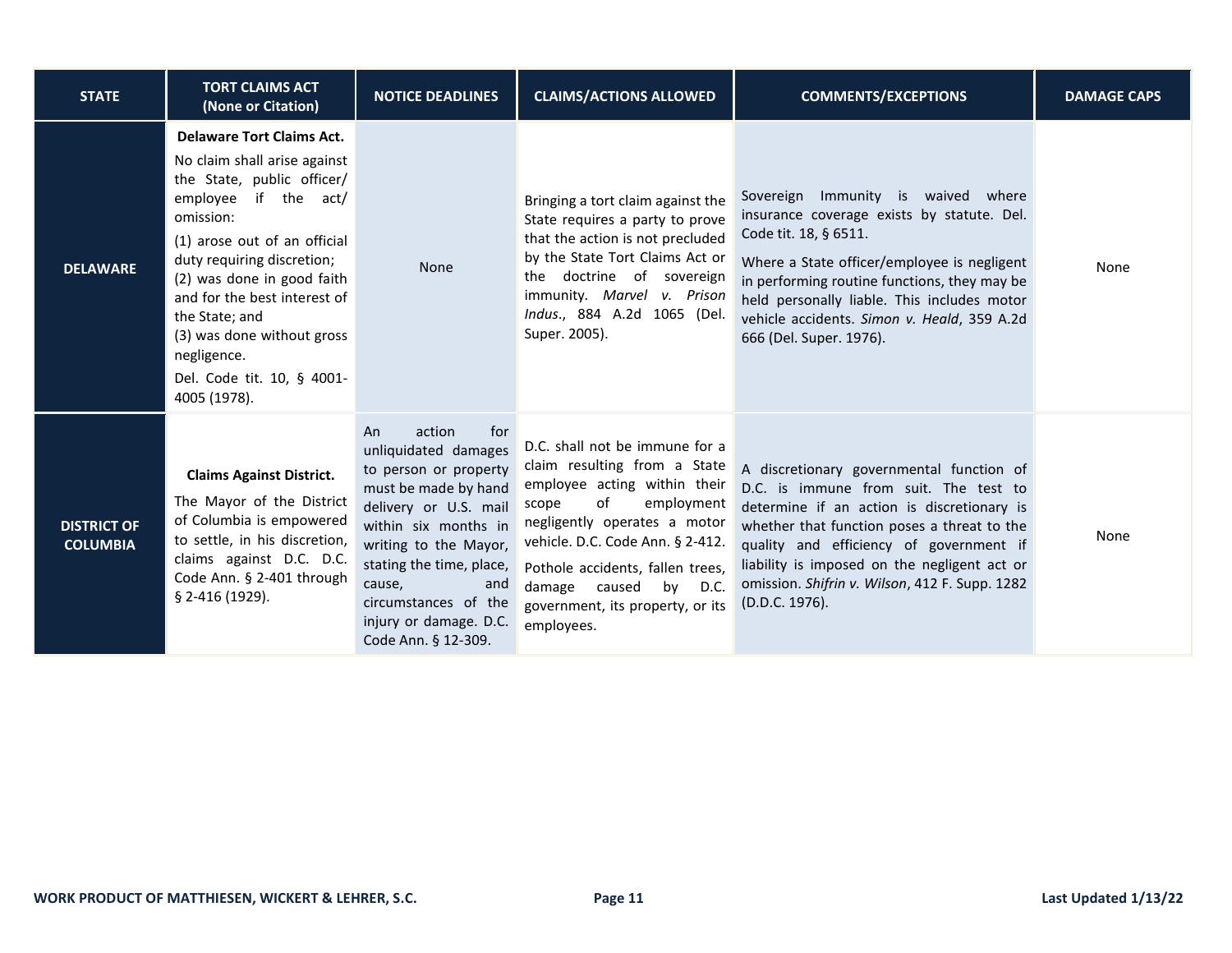| <b>STATE</b>   | <b>TORT CLAIMS ACT</b><br>(None or Citation)                                                                                                                                                                                                                                                                                                             | <b>NOTICE DEADLINES</b>                                                                                                                                                                                                                                                                | <b>CLAIMS/ACTIONS ALLOWED</b>                                                                                                                                                                                                                                             | <b>COMMENTS/EXCEPTIONS</b>                                                                                                                                                                                                                                                                                                                                                                                                                                                                                                                                                           | <b>DAMAGE CAPS</b>                                                                                                                                                                                                                                                                                        |
|----------------|----------------------------------------------------------------------------------------------------------------------------------------------------------------------------------------------------------------------------------------------------------------------------------------------------------------------------------------------------------|----------------------------------------------------------------------------------------------------------------------------------------------------------------------------------------------------------------------------------------------------------------------------------------|---------------------------------------------------------------------------------------------------------------------------------------------------------------------------------------------------------------------------------------------------------------------------|--------------------------------------------------------------------------------------------------------------------------------------------------------------------------------------------------------------------------------------------------------------------------------------------------------------------------------------------------------------------------------------------------------------------------------------------------------------------------------------------------------------------------------------------------------------------------------------|-----------------------------------------------------------------------------------------------------------------------------------------------------------------------------------------------------------------------------------------------------------------------------------------------------------|
| <b>FLORIDA</b> | <b>Florida's Sovereign</b><br><b>Immunity Statute.</b><br>Government entities may<br>liable for damages<br>be<br>resulting from negligent or<br>wrongful action of public<br>employees in the scope of<br>their employment if a<br>private person would be<br>liable<br>in<br>similar<br>circumstances. F.S.A. §<br>768.28(1) (1973).                    | An action may not be<br>brought against the<br>State or one of its<br>agencies<br>unless<br>claimant presents the<br>claim within three<br>years after such claim<br>accrues.<br>For wrongful death<br>claim, it must be<br>presented within two<br>years.<br>F.S.A. $$768.28(6)(a)$ . | Operational functions, such as<br>negligently driving a motor<br>vehicle, are not covered within<br>the discretionary act exception.<br>Kaisner v. Kolb, 543 So.2d 732<br>(Fla. 1989).                                                                                    | Public duty exception. A governmental entity<br>is not liable for a tort caused by the<br>breaching of a duty owed to the public at<br>large. Lewis v. City of St. Petersburg, 98 F.<br>Supp.2d 1344 (M.D. Fla. 2000) aff'd in part,<br>rev'd in part, 260 F.3d 1260 (11 <sup>th</sup> Cir. 2001).<br>Discretionary Function<br>Exception. A<br>governmental agency is immune from tort<br>liability based upon actions that involve<br>discretionary functions. Cook ex rel. Estate of<br>Tessier v. Sheriff of Monroe County, Fla., 402<br>F.3d 1092 (11 <sup>th</sup> Cir. 2005). | The State shall not be<br>liable to pay a claim<br>to any one person<br>which exceeds the<br>sum of \$200,000 or<br>\$300,000 for<br>any<br>claim arising out of<br>the same incident or<br>occurrence. F.S.A. §<br>768.28 (5).<br>No punitive damages<br>against the State.<br>F.S.A. § 768.28 (5).      |
| <b>GEORGIA</b> | <b>Georgia Tort Claims Act.</b><br>Sovereign immunity is<br>waived for torts of State<br>officers and employees<br>while acting within the<br>scope of their employment<br>and shall be liable for such<br>torts in the same manner<br>as a private individual<br>would be liable under like<br>circumstances. O.C.G.A. §§<br>50-21-20, 50-21-37 (1992). | Written notice of a<br>claim shall be given<br>within twelve<br>(12)<br>months of the date<br>the loss. O.C.G.A. § 50-<br>$21 - 26.$                                                                                                                                                   | The State is subject to liability<br>for its employee's negligence<br>when operating a motor<br>vehicle if the damage was not<br>caused from a method of<br>providing police protection.<br>Georgia Dep't of Pub. Safety v.<br>Davis, 285 Ga. 203, 676 S.E.2d<br>1(2009). | Georgia does not waive immunity for losses<br>arising from:<br>(1) an act or omission by a State employee<br>exercising due care in the execution of a<br>statute, regulation, or rule;<br>(2) the exercise or the failure to exercise a<br>discretionary function;<br>(3) the collection of any tax;<br>(4) legislative or judicial action; and<br>(5) methods of providing law enforcement.<br>See O.C.G.A. § 50-21-24 for other<br>exceptions.                                                                                                                                    | Except as provided,<br>Georgia is not liable<br>for<br>damages<br>exceeding \$1 million<br>for single occurrence<br>the<br>State's<br>and<br>liability<br>per<br>occurrence shall not<br>exceed \$3 million.<br>O.C.G.A. § 50-21-29.<br>No punitive damages<br>against the State.<br>O.C.G.A. § 50-21-30. |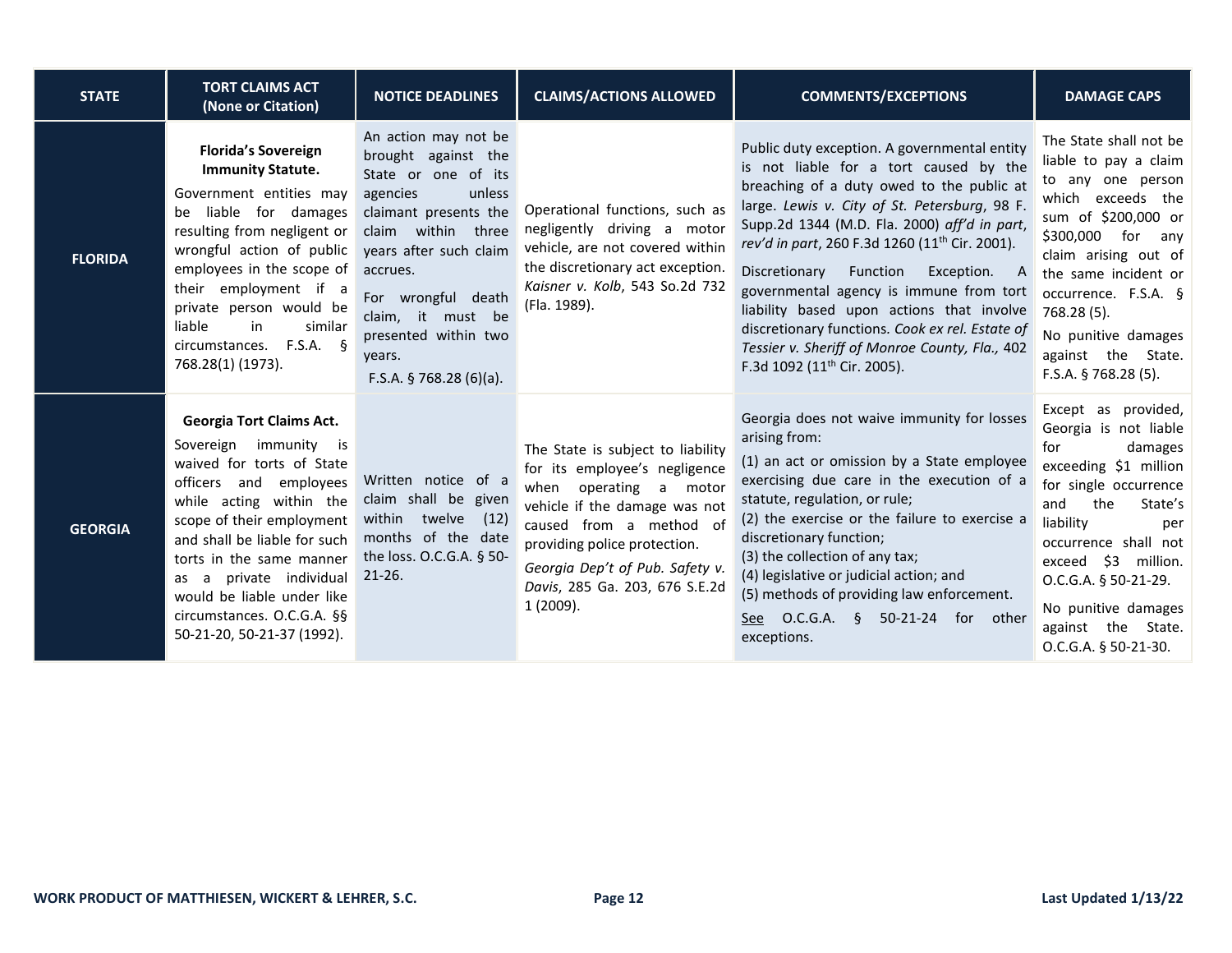| <b>STATE</b>  | <b>TORT CLAIMS ACT</b><br>(None or Citation)                                                                                                                                                                                                                                                                                           | <b>NOTICE DEADLINES</b>                                                                                                                                                                                                                          | <b>CLAIMS/ACTIONS ALLOWED</b>                                                                                                                                                                                                                                                                                                                                                                                                                                          | <b>COMMENTS/EXCEPTIONS</b>                                                                                                                                                                                                                                                                                                                                                                                                                                           | <b>DAMAGE CAPS</b>                                                                                                                                                                                                                                                                                                                                                        |
|---------------|----------------------------------------------------------------------------------------------------------------------------------------------------------------------------------------------------------------------------------------------------------------------------------------------------------------------------------------|--------------------------------------------------------------------------------------------------------------------------------------------------------------------------------------------------------------------------------------------------|------------------------------------------------------------------------------------------------------------------------------------------------------------------------------------------------------------------------------------------------------------------------------------------------------------------------------------------------------------------------------------------------------------------------------------------------------------------------|----------------------------------------------------------------------------------------------------------------------------------------------------------------------------------------------------------------------------------------------------------------------------------------------------------------------------------------------------------------------------------------------------------------------------------------------------------------------|---------------------------------------------------------------------------------------------------------------------------------------------------------------------------------------------------------------------------------------------------------------------------------------------------------------------------------------------------------------------------|
| <b>HAWAII</b> | <b>Hawaii State Tort Liability</b><br>Act.<br>Haw. Stat. § 662-2 (1957).<br>Immunity waived for State<br>employees to the same<br>extent<br>as<br>private<br>individuals under similar<br>("Private<br>circumstances<br>Analog") unless exception.<br>Cootey v. Sun Inv., Inc., 718<br>P.2d 1086 (Haw. 1986).                          | Claim for damage or<br>must<br>be<br>injury<br>presented to the State<br>within two (2) years of<br>when claim accrues.<br>Haw. Stat. § 662-4.<br>Medical tort claims<br>shall be<br>presented<br>within six (6) years.<br>Haw. Stat. § 657-7.3. | As a no-fault state, no claim<br>arises against a liable State<br>employee<br>for<br>negligently<br>operating a motor vehicle until<br>the accident is deemed to be<br>"serious" (medical expenses<br>over \$5,000, use of body part<br>permanent, in death). Property<br>claims allowed. Haw. Stat. §<br>431:10C-306; Savini v. Univ. of<br>Hawaii, 113 Haw. 459, 153 P.3d<br>1144 (2007).<br>Immunity also waived to extent<br>of insurance. Haw. Stat. §<br>661.11. | Hawaii does not waive immunity for any<br>claim arising from:<br>(1) An act or omission in the execution of a<br>statute or a discretionary duty;<br>(2) Any claim arising in the collection of any<br>tax; and<br>(3) Any claim arising out of assault, battery,<br>false imprisonment.<br>See Haw. Stat. § 662-15 for other<br>exceptions.                                                                                                                         | Non-economic<br>damages are capped<br>at \$375,000. Haw.<br>Stat. § 663-8.7.<br>No punitive damages<br>against the State.<br>Haw. Stat. § 662-2.<br>Any judgment over \$1<br>million against State<br>may be paid over five<br>years. Haw. Stat. §<br>657-24.                                                                                                             |
| <b>IDAHO</b>  | <b>Idaho Tort Claims Act.</b><br>Every governmental entity<br>is subject to liability arising<br>out of its negligent or<br>otherwise wrongful acts or<br>omissions and those of its<br>employees acting within<br>the scope of employment<br>to the same extent a<br>private person would be<br>liable. Idaho Code § 6-903<br>(1976). | Tort claims against the<br>State shall be filed<br>with the Secretary of<br>State within 180 days<br>from when the claim<br>arose, and action must<br>commence within two<br>years. Idaho Code §§<br>6-905 and 6-911.                            | A governmental entity will be<br>held liable for the negligence of<br>their employees while driving a<br>motor vehicle as long as the<br>employee was driving while in<br>the scope of their employment<br>and no exceptions apply.<br>Teurlings v. Larson, 156 Idaho<br>65, 320 P.3d 1224 (2014).                                                                                                                                                                     | Idaho and its employees while acting within<br>the scope of their employment and without<br>malice shall not be liable for:<br>(1) An act or omission in the execution of a<br>statute or a discretionary duty;<br>(2) Any claim arising out of assault, battery,<br>misrepresentation, false imprisonment; and<br>(3) Arises out of the collection of any tax or<br>fee.<br>See Idaho Code § 6-904; § 6-904 (a); and § 6-<br>904 (b) for other specific exceptions. | shall not be<br>Idaho<br>liable<br>for damages<br>single<br>from<br>a<br>occurrence exceeding<br>\$500,000. This limit<br>does not apply if the<br>State has purchased<br>liability insurance in<br>excess or if the action<br>is caused by willful or<br>reckless<br>conduct.<br>Idaho Code § 6-926.<br>No punitive damages<br>against the State.<br>Idaho Code § 6-918. |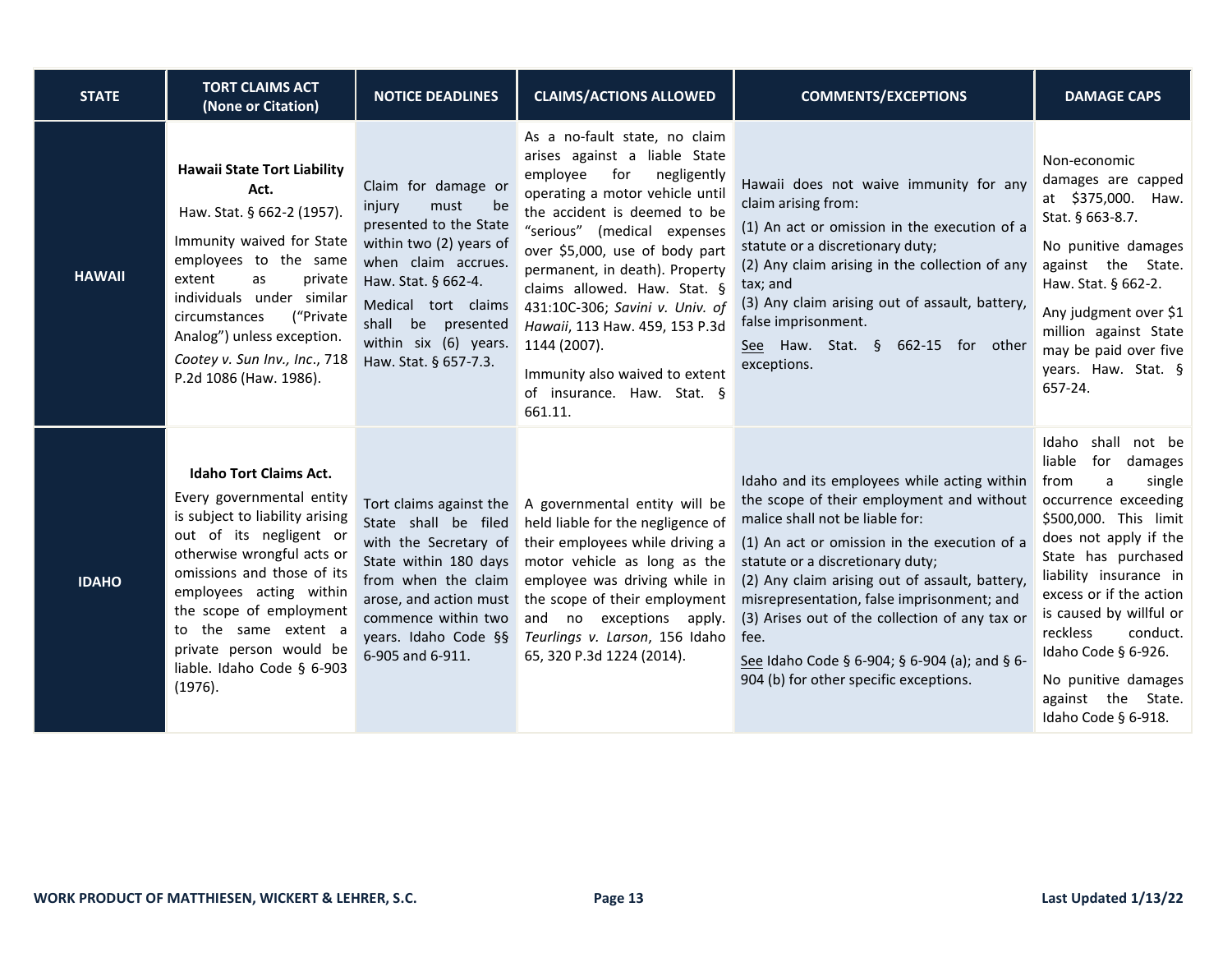| <b>STATE</b>    | <b>TORT CLAIMS ACT</b><br>(None or Citation)                                                                                                                                                                                                                                                                                                                                                                                         | <b>NOTICE DEADLINES</b>                                                                                                                                                                                                                                                                                                                                                                                                     | <b>CLAIMS/ACTIONS ALLOWED</b>                                                                                                                                                                                                                       | <b>COMMENTS/EXCEPTIONS</b>                                                                                                                                                                                                                                                                                                                                                                                                                                                                                                                                                                                                                                                                                                                                                                 | <b>DAMAGE CAPS</b>                                                                                                                                                                                                                                                                                                                                                 |
|-----------------|--------------------------------------------------------------------------------------------------------------------------------------------------------------------------------------------------------------------------------------------------------------------------------------------------------------------------------------------------------------------------------------------------------------------------------------|-----------------------------------------------------------------------------------------------------------------------------------------------------------------------------------------------------------------------------------------------------------------------------------------------------------------------------------------------------------------------------------------------------------------------------|-----------------------------------------------------------------------------------------------------------------------------------------------------------------------------------------------------------------------------------------------------|--------------------------------------------------------------------------------------------------------------------------------------------------------------------------------------------------------------------------------------------------------------------------------------------------------------------------------------------------------------------------------------------------------------------------------------------------------------------------------------------------------------------------------------------------------------------------------------------------------------------------------------------------------------------------------------------------------------------------------------------------------------------------------------------|--------------------------------------------------------------------------------------------------------------------------------------------------------------------------------------------------------------------------------------------------------------------------------------------------------------------------------------------------------------------|
| <b>ILLINOIS</b> | <b>State Lawsuit Immunity</b><br>Act.<br>745 I.L.C.S. § 5/1 (1972).<br>State is immune unless<br>legislative exception.<br><b>Court of Claims Act.</b><br>705 I.L.C.S. § 505/1.<br>All claims against the State<br>for damages in cases<br>sounding in tort, if like<br>cause of action would lie<br>against a private person or<br>corporation shall be heard<br>before the Court of Claims<br>(7 judges). 705 I.L.C.S. §<br>505/8. | Tort claims against the<br>State shall be filed<br>within two (2) years<br>from when the claim<br>arose. 705 I.L.C.S. §<br>505/22.                                                                                                                                                                                                                                                                                          | Tort claims made against the<br>State involving the negligent<br>operation of a State vehicle are<br>to be heard by the Court of<br>Claims and are not limited to<br>the \$100,000 cap. 705 I.L.C.S. §<br>$505/8(d)$ .                              | Illinois State employees are immune from<br>liability if their act or omission is<br>discretionary in function. Michigan Ave. Nat.<br>Bank v. Cty. of Cook, 191 Ill.2d 493, 732<br>N.E.2d 528 (2000); Harinek v. 161 N. Clark St.<br>Ltd. P'ship, 692 N.E.2d 1177 (1998).<br>Discretionary acts of a local government and<br>its employees are entitled to absolute<br>immunity. Johnson v. Mers, 664 N.E.2d 668<br>(III. App. 1996). Discretionary acts are unique<br>to public office and require deliberation,<br>decision, or judgment. White v. Village of<br>Homewood, 673 N.E.2d 1092 (Ill. App. 1996).<br>Ministerial acts are generally performed in<br>prescribed manner in obedience to legal<br>authority. Snyder v. Curran Township, 657<br>N.E.2d 988 (Ill. 1995).           | Claims<br>for<br>tort<br>damages are limited<br>to \$100,000 if it does<br>not<br>involve<br>the<br>operation of a State<br>motor vehicle. 705<br>I.L.C.S. § 505/8.<br>If State-owned vehicle<br>operated by State<br>employee, no limit.                                                                                                                          |
| <b>INDIANA</b>  | Indiana Tort Claims Act.<br>Governmental entity can<br>be subjected to liability for<br>their own tortious conduct<br>conduct of their<br>or<br>employees acting within<br>the scope of employment,<br>unless the conduct is<br>within<br>immunity<br>an<br>granted by statute. I.C. §<br>34-13-3-3 (1973).                                                                                                                          | Claims<br>against the<br>are<br>barred<br><b>State</b><br>Tort Claims<br>unless<br>Notice is filed with<br>attorney general or<br>state<br>agency<br>the<br>involved within 270<br>days after the loss<br>occurs. I.C. § 34-13-3-<br>6.<br>Suit based on breach<br>of express or implied<br>contract must be filed<br>within ten (10) years.<br>statutes of<br>Usual<br>otherwise<br>limitation<br>apply. I.C. § 34-13-1-1. | The defense of sovereign<br>immunity is not available to the<br>State for the<br>negligent<br>operation of its vehicles. State<br>286<br>Turner,<br>N.E.2d<br>v.<br>697(1972); 3A Ind. Law Encyc.<br>Automobiles<br>and<br>Motor<br>Vehicles § 123. | There are several exceptions to Indiana's No punitive damages<br>waiver of immunity including:<br>(1) discretionary functions*;<br>(2) the adoption and enforcement of or<br>failure to adopt and enforce a law; and<br>(3) the act or omission of anyone other than<br>the governmental entity or their employee.<br>See I.C. § 34-13-3-3 for more exceptions.<br>*"Planning/operational test" is used.<br>Immunity only if function characterized as<br>"policy decisions that have resulted from a<br>conscious balancing of risks and benefits<br>and/or weighing of priorities." Peavler v. Bd.<br>of Comm'rs of Monroe Cty., 528 N.E.2d 40<br>(Ind. 1988).<br>Any contributory negligence remains a<br>complete defense to any claim under the<br>Tort Claims Act. I.C. § 34-51-2-2. | against the State. I.C.<br>§ 34-13-3-4.<br>Indiana shall not be<br>liable for more than<br>\$300,000 to a single<br>claimant (if before<br>1/1/06) or \$500,000<br>(if after $1/1/06$ and<br>before 1/1/08) or<br>\$700,000 (if<br>after<br>$1/1/08$ ) and for a<br>occurrence,<br>single<br>shall not<br>liability<br>\$5,000,000.<br>exceed<br>I.C. § 34-13-3-4. |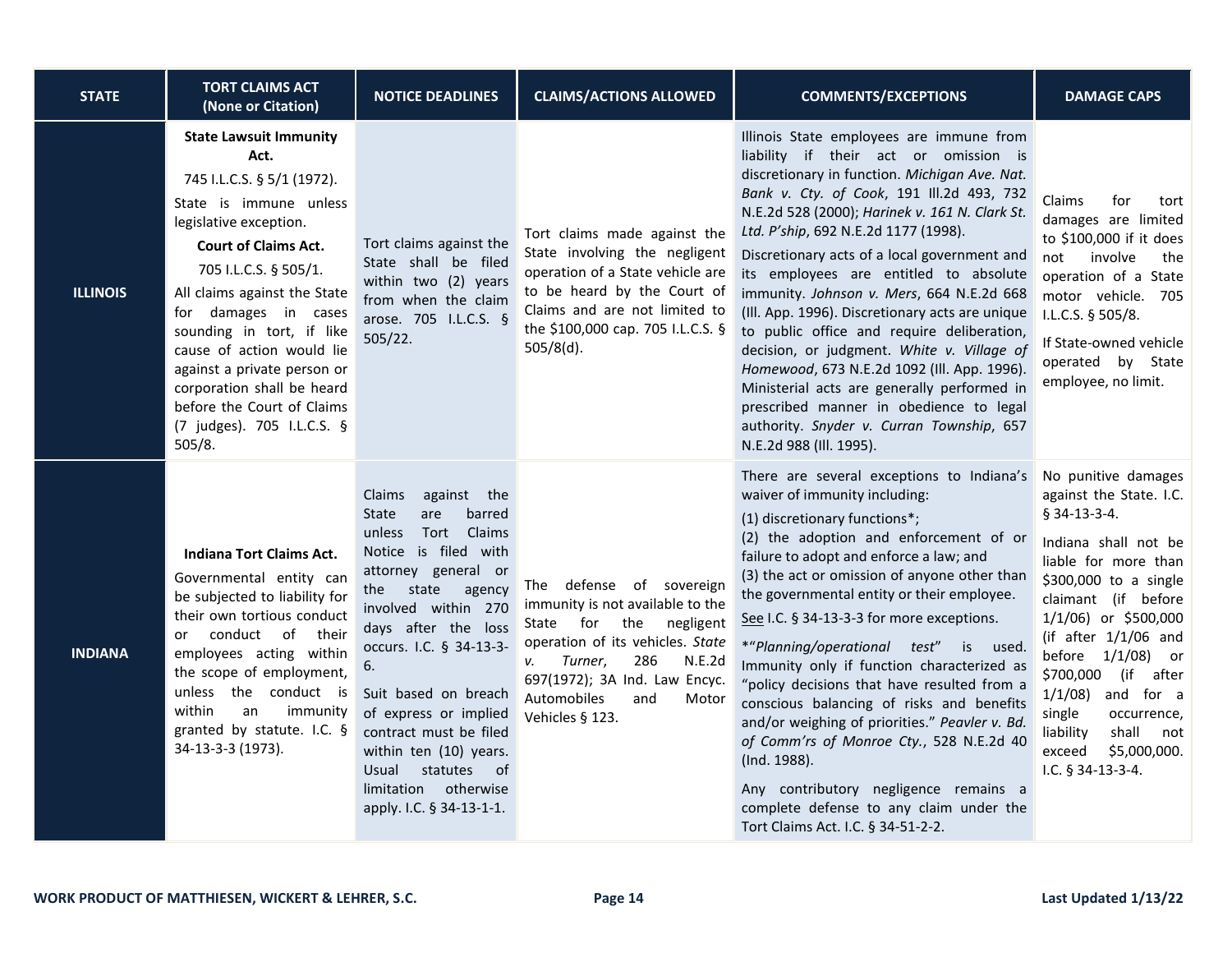| <b>STATE</b>  | <b>TORT CLAIMS ACT</b><br>(None or Citation)                                                                                                                                                                                                                                                                                                                                                                                                | <b>NOTICE DEADLINES</b>                                                                                                                                                                                                                                    | <b>CLAIMS/ACTIONS ALLOWED</b>                                                                                                                                                                                                                                                                                                                                                      | <b>COMMENTS/EXCEPTIONS</b>                                                                                                                                                                                                                                                                                                                                                                                                                                   | <b>DAMAGE CAPS</b>                                                                                                                                                                                                                                                                       |
|---------------|---------------------------------------------------------------------------------------------------------------------------------------------------------------------------------------------------------------------------------------------------------------------------------------------------------------------------------------------------------------------------------------------------------------------------------------------|------------------------------------------------------------------------------------------------------------------------------------------------------------------------------------------------------------------------------------------------------------|------------------------------------------------------------------------------------------------------------------------------------------------------------------------------------------------------------------------------------------------------------------------------------------------------------------------------------------------------------------------------------|--------------------------------------------------------------------------------------------------------------------------------------------------------------------------------------------------------------------------------------------------------------------------------------------------------------------------------------------------------------------------------------------------------------------------------------------------------------|------------------------------------------------------------------------------------------------------------------------------------------------------------------------------------------------------------------------------------------------------------------------------------------|
| <b>IOWA</b>   | <b>Iowa Tort Claims Act.</b><br>The State may be held<br>liable for its negligence and<br>negligence of its<br>the<br>employees while acting<br>the<br>of<br>with<br>scope<br>employment.<br>LCA.<br>$\delta$<br>669.5.<br>The State shall defend,<br>indemnify,<br>and<br>hold<br>harmless any employee,<br>against any claim so long<br>as the employee's conduct<br>willful<br>not<br>was<br>or<br>malicious. I.C.A. § 669.21<br>(1965). | Claims<br>against the<br>barred<br>State<br>are<br>notice<br>unless<br>is is<br>provided in writing<br>within two (2) years of<br>the claim. I.C.A. §<br>669.13.                                                                                           | lowa shall be liable to the same<br>extent as a private individual<br>under like circumstances. I.C.A.<br>§669.4.<br>This includes the negligence of<br>the State or its employees<br>acting under the scope of<br>employment while operating a<br>motor vehicle. Swanger v.<br>State, 445 N.W.2d 344 (lowa<br>1989); Starlin v. State, 450<br>N.W.2d 257 (lowa Ct. App.<br>1989). | A governmental entity is entitled to<br>immunity only to the extent permitted by<br>statute. Walker v. State, 801 N.W.2d 548<br>(lowa 2011).<br>lowa retains immunity for claims arising out<br>of:<br>(1) acts or omissions of a State employee in<br>the execution of a statute;<br>(2) discretionary functions; and<br>(3) any claim arising out of assault, battery,<br>false imprisonment, misrepresentation.<br>See I.C. § 669.14 for more exceptions. | No punitive damages<br>against the State. I.C.<br>§669.4.                                                                                                                                                                                                                                |
| <b>KANSAS</b> | Kansas Tort Claims Act.<br>K.S.A. §§ 75-6101 - 75-<br>6120 (1979).<br>Governmental entity liable<br>negligence<br>unless<br>for<br>exception in Act. Harris v.<br>Werholtz, 260 P.3d 101<br>(Kan. Ct. App. 2011).                                                                                                                                                                                                                           | None.<br>One case stretches the<br>$120$ -day<br>notice<br>requirement for claims<br>against municipalities<br>to also apply for claims<br>against the State.<br>Christopher v. State ex<br>rel. Kansas Juvenile<br>Justice Auth., 143 P.3d<br>685 (2006). | Governmental entities shall be<br>liable for damages caused by a<br>negligent act or omission of any<br>of its employees while acting<br>within<br>the<br>scope<br>0t<br>employment<br>under<br>circumstances where a private<br>person, would be liable. K.S.A.<br>§75-6103.                                                                                                      | No liability for:<br>(1) legislative functions;<br>(2) judicial functions;<br>(3) failure to enforce a law;<br>(4) failure to exercise or perform a<br>discretionary function or duty on the part of<br>a governmental entity or employee.<br>See K.S.A. § 75-6104 for more exceptions.<br>"Discretionary function" means more than<br>use of judgment. Must involve element of<br>policy formation. Clark v. Thomas, 505<br>F.Supp.2d 884 (D. Kan. 2007).   | State's liability shall<br>not exceed \$500,000<br>for claims arising out<br>of a single occurrence<br>or accident.<br>Governmental entity<br>its<br>employees<br>or<br>acting within the<br>scope of employment<br>shall not be liable for<br>punitive<br>damages.<br>K.S.A. § 75-6105. |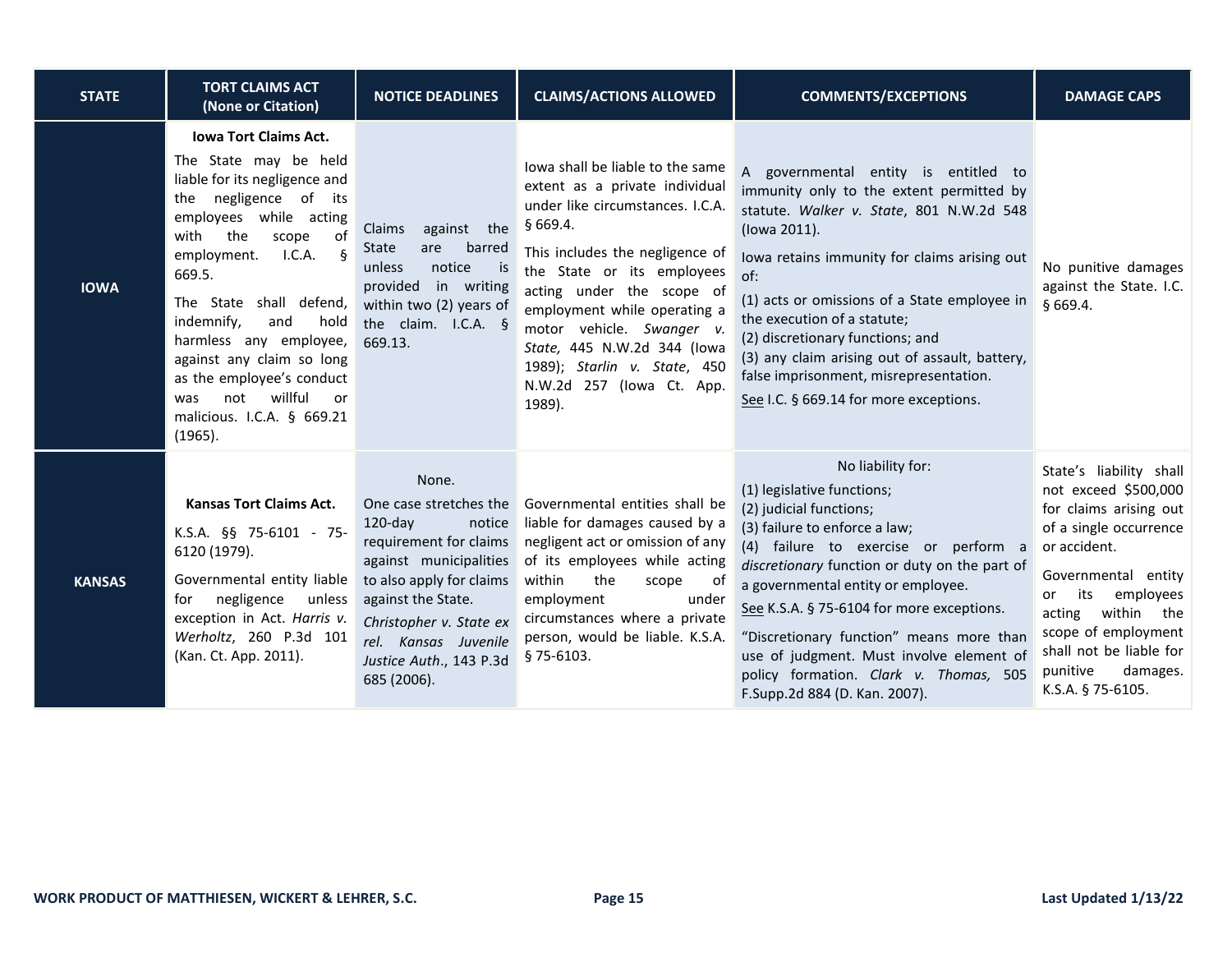| <b>STATE</b>     | <b>TORT CLAIMS ACT</b><br>(None or Citation)                                                                                                                                                                                                                                                              | <b>NOTICE DEADLINES</b>                                                                                                                                                                                                                           | <b>CLAIMS/ACTIONS ALLOWED</b>                                                                                                                                                                                                                                                                                                                                                                                                                                                                                                                                                                       | <b>COMMENTS/EXCEPTIONS</b>                                                                                                                                                                                                                                                                                                                                                                                                                                        | <b>DAMAGE CAPS</b>                                                                                                                                                                                                                                                                                                                                         |
|------------------|-----------------------------------------------------------------------------------------------------------------------------------------------------------------------------------------------------------------------------------------------------------------------------------------------------------|---------------------------------------------------------------------------------------------------------------------------------------------------------------------------------------------------------------------------------------------------|-----------------------------------------------------------------------------------------------------------------------------------------------------------------------------------------------------------------------------------------------------------------------------------------------------------------------------------------------------------------------------------------------------------------------------------------------------------------------------------------------------------------------------------------------------------------------------------------------------|-------------------------------------------------------------------------------------------------------------------------------------------------------------------------------------------------------------------------------------------------------------------------------------------------------------------------------------------------------------------------------------------------------------------------------------------------------------------|------------------------------------------------------------------------------------------------------------------------------------------------------------------------------------------------------------------------------------------------------------------------------------------------------------------------------------------------------------|
| <b>KENTUCKY</b>  | <b>Kentucky Board of Claims</b><br>Act.<br>The Board of Claims has<br>jurisdiction<br>over<br>civil<br>actions brought against the<br>Commonwealth,<br>its<br>officers,<br>and<br>agencies,<br>employees, while acting<br>within the scope of their<br>employment. K.R.S. §§<br>44.070 and 44.072 (1986). | All claims must be<br>filed with the Board of<br>Claims within one (1)<br>year from the time the<br>relief<br>claim<br>for<br>K.R.S.<br>$-\xi$<br>accrued.<br>44.110.                                                                             | The Board is empowered "to<br>investigate, hear proof, and to<br>compensate<br>persons<br>for<br>damages sustained to either<br>person or property as a<br>proximate result of negligence<br>the<br>of<br>part<br>the<br>on<br>Commonwealth<br>(includes)<br>negligence<br>in<br>employees'<br>operating a motor vehicle).<br>Johnson v. Kentucky State<br>Police, 2010 WL 2788156 (Ky.<br>Ct. App. 2010).<br>The Board of Claims does not<br>have jurisdiction over claims<br>made against State employees<br>in their individual capacity.<br>Spillman v. Beauchamp, 362<br>S.W.2d 33 (Ky. 1962). | The Board of Claims preserves sovereign<br>immunity for acts involving:<br>(1) discretionary acts or decisions;<br>(2) executive decisions;<br>(3) ministerial acts;<br>(4) actions in the performance of obligations<br>running to the public as a whole;<br>(5) governmental performance of a self-<br>imposed protective function to the public or<br>citizen; and<br>(6) administrative acts.<br>K.R.S. § 44.073.                                             | of the<br>Jurisdiction<br>Board is exclusive,<br>and a single claim<br>exceed<br>not<br>may<br>\$200,000. If a single<br>act results in multiple<br>claims,<br>the<br>total<br>award<br>may<br>not<br>\$350,000,<br>exceed<br>divided<br>equally<br>among the claimants,<br>but no one claimant<br>may receive more<br>than \$200,000. K.R.S.<br>§ 44.070. |
| <b>LOUISIANA</b> | Louisiana Governmental<br><b>Claims Act.</b><br>La. R.S. §§ 13:5101- 5113<br>(1975).<br>The State, a State agency,<br>or a political subdivision<br>shall not be immune from<br>suit and liability for injury<br>to person or property. La.<br>Const. Art. XII, § 10.                                     | Suit must be brought<br>Louisiana State<br>in<br>Court. La. R.S. §<br>13:5106.<br>The notice deadline<br>for a suit against the<br>State is the equal to<br>the normal statute of<br>limitations for that<br>type of claim.La. R.S. §<br>13:5108. | In order for a State employee<br>to be a "covered individual",<br>they must present the Attorney<br>General with a copy of the<br>complaint, who will then<br>determine<br>whether<br>the<br>individual was within their<br>scope of employment during<br>the cause of action. La. R.S. §<br>13:5108.1.<br>The State will be liable for the<br>negligent operation of a motor<br>vehicle by an employee or<br>officer done within the scope<br>of their employment. Fullilove<br>v. U.S. Cas. Co. of N.Y., 129<br>So.2d 816 (La. Ct. App. 1961);<br>La. Civ. Code. Art. 2317.                       | Liability shall not be imposed on public<br>entities or their officers or employees based<br>upon the exercise or the failure to exercise<br>their policymaking or discretionary acts<br>when such acts are within the scope of their<br>lawful powers and duties except for acts not<br>reasonably<br>related<br>to<br>governmental<br>objectives and acts which constitute<br>criminal,<br>fraudulent,<br>intentional<br>or<br>misconduct. La. R.S. § 9:2798.1. | \$500,000 per person<br>for personal injury or<br>wrongful death. La.<br>R.S. § 13:5106(B).<br>Money for medical<br>care post-judgment<br>placed in reversionary<br>trust which goes back<br>to political subdivision<br>if not used. La. R.S. §<br>$13:5106(B)(3)$ .                                                                                      |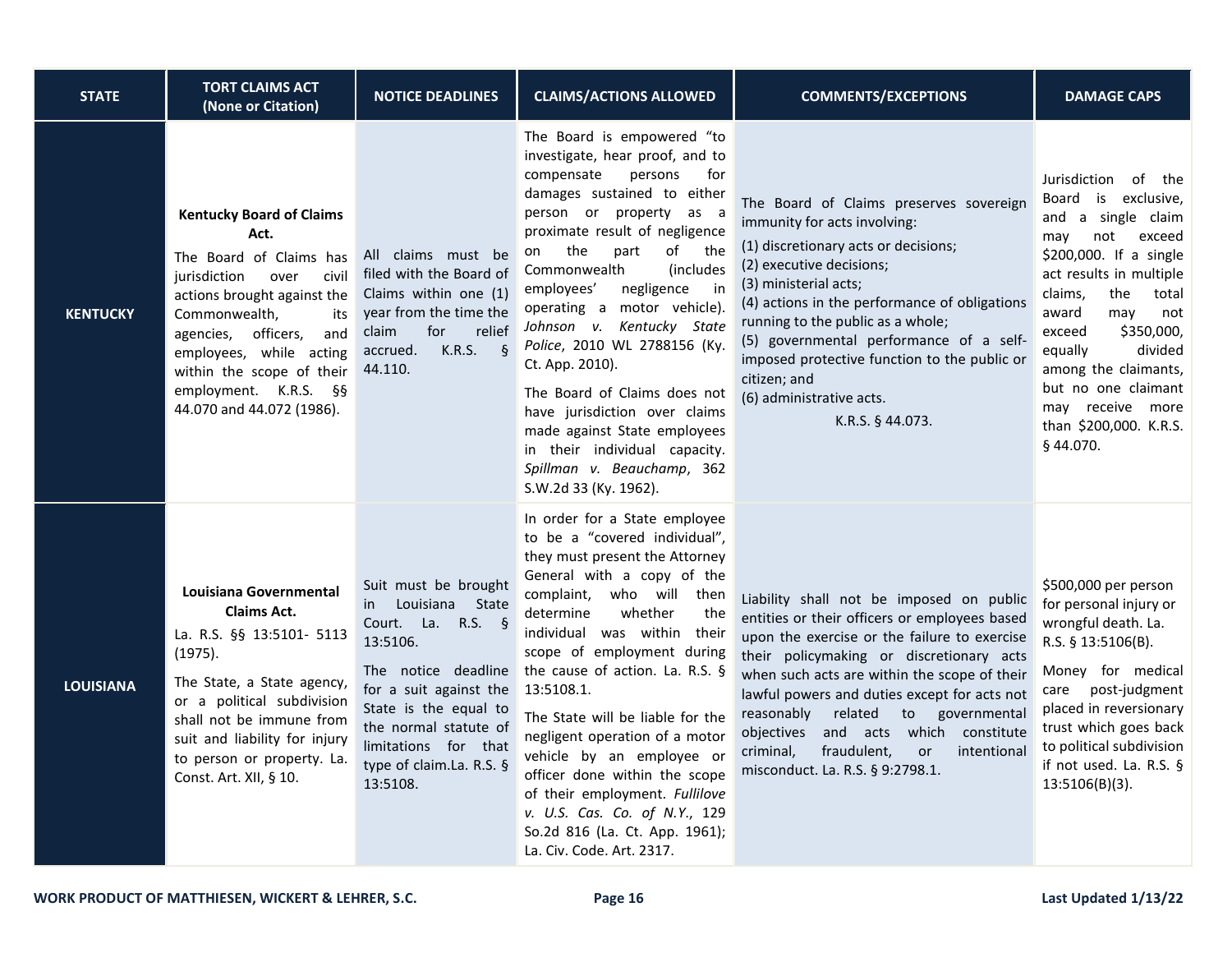| <b>STATE</b>    | <b>TORT CLAIMS ACT</b><br>(None or Citation)                                                                                                                                                                                                                                                                                                                                                                                                   | <b>NOTICE DEADLINES</b>                                                                                                                                                                                                                                                                                                                                            | <b>CLAIMS/ACTIONS ALLOWED</b>                                                                                                                                                                                                                                                                                                                                                                                                                                                                                                                                                        | <b>COMMENTS/EXCEPTIONS</b>                                                                                                                                                                                                                                                                                                                                                                                                                             | <b>DAMAGE CAPS</b>                                                                                                                                                                                                                                                                                                                                                                                     |
|-----------------|------------------------------------------------------------------------------------------------------------------------------------------------------------------------------------------------------------------------------------------------------------------------------------------------------------------------------------------------------------------------------------------------------------------------------------------------|--------------------------------------------------------------------------------------------------------------------------------------------------------------------------------------------------------------------------------------------------------------------------------------------------------------------------------------------------------------------|--------------------------------------------------------------------------------------------------------------------------------------------------------------------------------------------------------------------------------------------------------------------------------------------------------------------------------------------------------------------------------------------------------------------------------------------------------------------------------------------------------------------------------------------------------------------------------------|--------------------------------------------------------------------------------------------------------------------------------------------------------------------------------------------------------------------------------------------------------------------------------------------------------------------------------------------------------------------------------------------------------------------------------------------------------|--------------------------------------------------------------------------------------------------------------------------------------------------------------------------------------------------------------------------------------------------------------------------------------------------------------------------------------------------------------------------------------------------------|
| <b>MAINE</b>    | <b>Maine Tort Claims Act.</b><br>M.R.S.A., Tit. 14, §§ 8101 -<br>8118 (1977).<br>Except<br>otherwise<br>as<br>provided in the statutes, all<br>governmental entities are<br>immune from suit on any<br>and all tort claims seeking<br>recovery of damages. If<br>immunity is removed by<br>the Tort Claims Act, a claim<br>for damages must be<br>brought subject to the<br>limitations contained in<br>the Act. M.R.S.A., Tit. 14, §<br>8103. | Every claim against a<br>governmental entity<br>or its employees is<br>forever barred unless<br>an action therein is<br>begun within two<br>years after the cause<br>of action accrues.<br>M.R.S.A., Tit. 14, §<br>8110.<br>Written notice shall be<br>filed within 180 days<br>after any claim or<br>cause. M.R.S.A., Tit.<br>14, § 8107.                         | A governmental entity is liable<br>for its negligent acts or<br>omissions in its ownership,<br>maintenance or operation of:<br>(1) motor vehicle;<br>(2) unimproved land; and<br>(3) land, buildings, structures,<br>facilities<br>equipment<br>or<br>designed for use primarily by<br>the public.<br>See M.R.S.A., Tit. 14, § 8104-A.                                                                                                                                                                                                                                               | Except as otherwise expressly provided by<br>statute, all governmental entities shall be<br>immune from suit on any and all tort claims.<br>Me. Rev. Stat. Tit. 14, § 8103.<br>A governmental entity is not liable for any<br>claim which results from:<br>(1) legislative acts;<br>(2) judicial acts;<br>(3) discretionary acts (except if the act<br>involves operating a motor vehicle).<br>See M.R.S.A., Tit. 14, § 8104-B for more<br>exceptions. | \$400,000 per single<br>occurrence. M.R.S.A.,<br>Tit. 14, § 8105.<br>Except as otherwise<br>provided,<br>personal<br>of<br>liability<br>an<br>employee is limited to<br>\$10,000 for any such<br>claims arising out of a<br>single<br>occurrence.<br>M.R.S.A., Tit. 14, §<br>8104-D.<br>No judgment against<br>governmental entity<br>shall include punitive<br>damages. M.R.S.A.,<br>Tit. 14, § 8105. |
| <b>MARYLAND</b> | <b>Maryland Tort Claims Act.</b><br>Md. Code. Ann., State<br>Gov't §§ 12-101 - 12-110.<br>The immunity of the State<br>and of its units is waived as<br>to a tort action, in a court<br>of the State.<br>Md. Code, State Gov't §<br>12-104 (1984).                                                                                                                                                                                             | A claimant may not<br>institute<br>an action<br>against<br>the<br>State<br>unless:<br>the<br>claimant<br>(1)<br>submits a<br>written<br>claim to the Treasurer<br>within one year;<br>(2) the Treasurer or<br>designee denies the<br>claim; or<br>(3) the cause of action<br>is filed within three<br>years after it arises.<br>Md. Code, State Gov't<br>§ 12-106. | Immunity of the State is waived<br>for tortious acts of State<br>personnel while acting within<br>the scope of public duties<br>which shall include, but not be<br>limited to:<br>(1) any authorized use of a<br>State-owned vehicle by State<br>personnel, including, but not<br>limited to, commuting to and<br>from the place of employment;<br>(2) services (defined by § 12-<br>101) to third parties performed<br>by State personnel in the<br>course of participation in an<br>approved clinical training or<br>academic program.<br>Md. Code, Cts. & Jud. Proc. § 5-<br>522. | Immunity of the State is not waived for any<br>tortious act or omission of State personnel<br>that:<br>(1) is not within the scope of the public<br>duties of the State personnel; or<br>(2) is made with malice or gross negligence.<br>Md. Code, Cts. & Jud. Proc. § 5-522.                                                                                                                                                                          | The liability of the<br>State and its units<br>exceed<br>not<br>may<br>\$400,000 to a single<br>claimant for injuries<br>arising from a single<br>incident<br>or<br>occurrence.<br>Md. Code, State Gov't<br>§ 12-104.<br>The State and its<br>officers and units are<br>not liable for punitive<br>damages.<br>Md. Code, Cts. & Jud.<br>Proc. § 5-522.                                                 |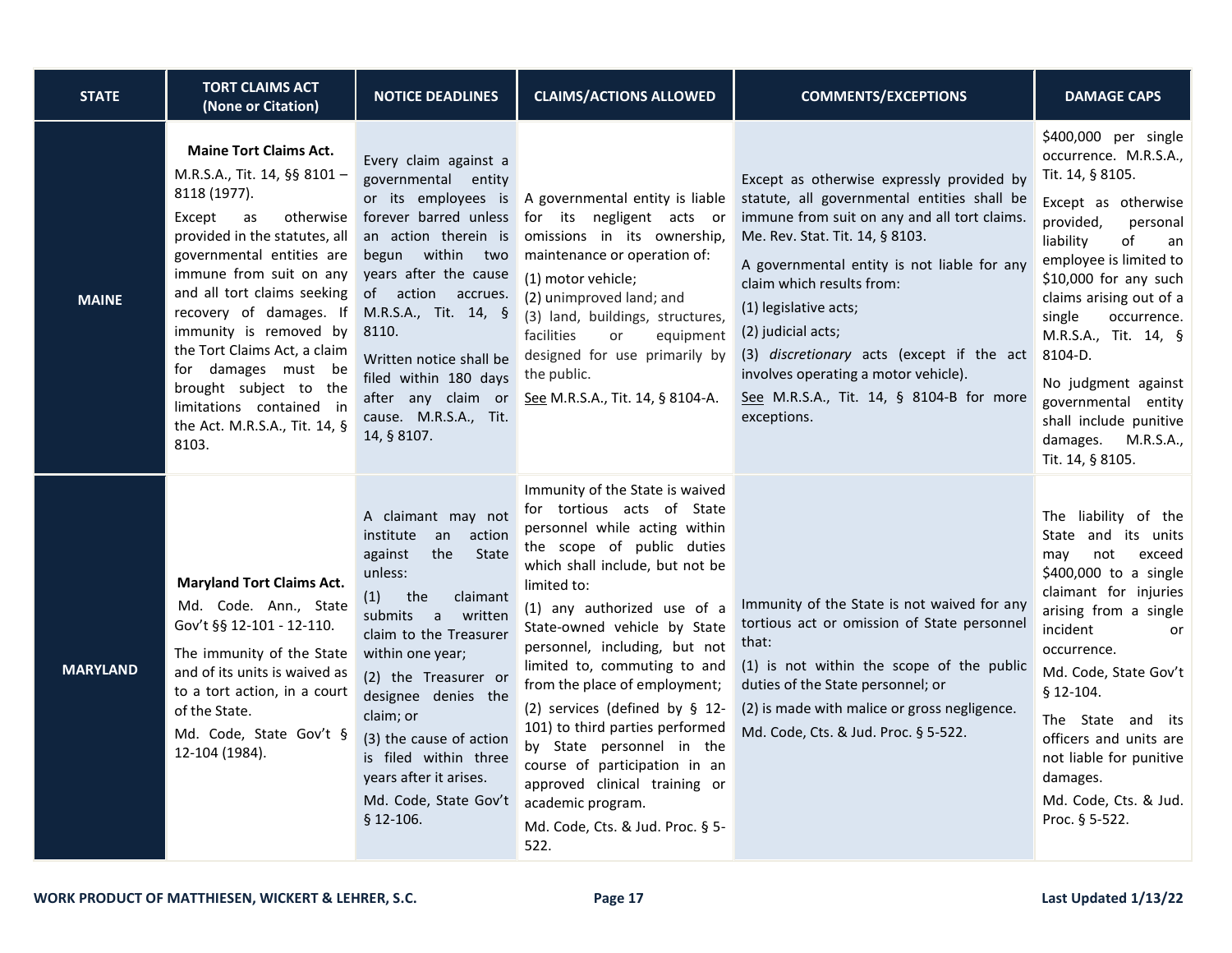| <b>STATE</b>         | <b>TORT CLAIMS ACT</b><br>(None or Citation)                                         | <b>NOTICE DEADLINES</b>                                                                                                             | <b>CLAIMS/ACTIONS ALLOWED</b>                                                                                                                                                                                                                                                                                                                                             | <b>COMMENTS/EXCEPTIONS</b>                                                                                                                                                                                                                                                                                                                                                                                                                                                                                                                                                                                                     | <b>DAMAGE CAPS</b>                                                                                                                                                                                                                                                                                                                                                        |
|----------------------|--------------------------------------------------------------------------------------|-------------------------------------------------------------------------------------------------------------------------------------|---------------------------------------------------------------------------------------------------------------------------------------------------------------------------------------------------------------------------------------------------------------------------------------------------------------------------------------------------------------------------|--------------------------------------------------------------------------------------------------------------------------------------------------------------------------------------------------------------------------------------------------------------------------------------------------------------------------------------------------------------------------------------------------------------------------------------------------------------------------------------------------------------------------------------------------------------------------------------------------------------------------------|---------------------------------------------------------------------------------------------------------------------------------------------------------------------------------------------------------------------------------------------------------------------------------------------------------------------------------------------------------------------------|
| <b>MASSACHUSETTS</b> | <b>Massachusetts Tort Claims</b><br>Act.<br>M.G.L.A. Ch. 258, § 2 to §<br>14 (1978). | Claim<br>must<br>be<br>presented in writing<br>within two years after<br>the cause of action<br>M.G.L.A. Ch.<br>arose.<br>258, § 4. | State shall be liable for injury or<br>loss of property caused by the<br>negligent or wrongful act or<br>of<br>omission<br>public<br>any<br>employee while acting within<br>the date upon which the scope of employment, in<br>the same manner and to the<br>same extent as a<br>private<br>like<br>individual<br>under<br>M.G.L.A.<br>Ch.<br>circumstances.<br>258, § 2. | The State shall not be liable for any claim<br>based upon an act or omission:<br>(1) in the execution of a statute;<br>(2) discretionary acts; or<br>(3) arising out of an intentional tort, assault,<br>libel, slander, or misrepresentation.<br>See other exceptions at M.G.L.A. 258, § 10.<br>Tort Claims Act is not to be construed<br>restrictively for motor vehicles. Cop driving<br>vehicle owned and registered to State,<br>caused accident while "on call." Tort Claims<br>Act was ruled not to apply since cop was not<br>acting within scope of employment. Clickner<br>v. City of Lowell, 663 N.E.2d 852 (1996). | State not liable for<br>prior<br>interest<br>to<br>for<br>judgment<br>or<br>punitive<br>damages.<br>Liability of the State<br>shall<br>not<br>exceed<br>M.G.L.A.<br>\$100,000.<br>Ch. $258, § 2$ .<br>Claims against<br>the<br>Massachusetts<br>Bay<br>Transportation<br>Authority<br>are<br>not<br>subject<br>the<br>to<br>\$100,000<br>limit.<br>M.G.L.A. Ch. 258, § 2. |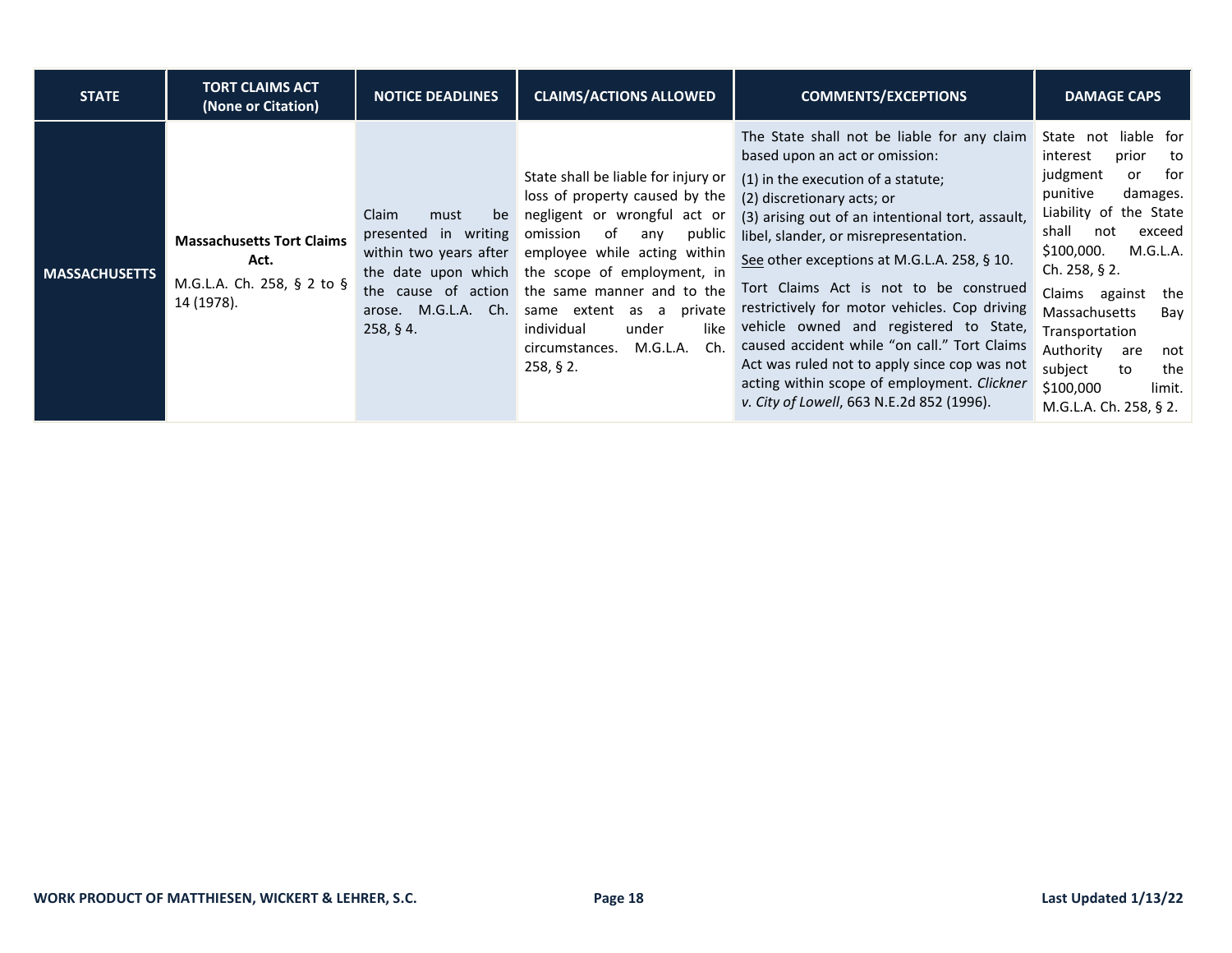| <b>STATE</b>     | <b>TORT CLAIMS ACT</b><br>(None or Citation)                                                                                                                                                                                                                                                                                                                                                                                                                                                                                                                               | <b>NOTICE DEADLINES</b>                                                                                                                                                                                                                                                                                                                                                                                                                                                                                                                            | <b>CLAIMS/ACTIONS ALLOWED</b>                                                                                                                                                                                                                                                                                                                                                                                                                                                                                                                                                                                                                                                                                                | <b>COMMENTS/EXCEPTIONS</b>                                                                                                                                                                                                                                                                                                                                                                                                                                                                                                                                                                                                                                                                                                                                              | <b>DAMAGE CAPS</b>                                                                                                                                                                                                   |
|------------------|----------------------------------------------------------------------------------------------------------------------------------------------------------------------------------------------------------------------------------------------------------------------------------------------------------------------------------------------------------------------------------------------------------------------------------------------------------------------------------------------------------------------------------------------------------------------------|----------------------------------------------------------------------------------------------------------------------------------------------------------------------------------------------------------------------------------------------------------------------------------------------------------------------------------------------------------------------------------------------------------------------------------------------------------------------------------------------------------------------------------------------------|------------------------------------------------------------------------------------------------------------------------------------------------------------------------------------------------------------------------------------------------------------------------------------------------------------------------------------------------------------------------------------------------------------------------------------------------------------------------------------------------------------------------------------------------------------------------------------------------------------------------------------------------------------------------------------------------------------------------------|-------------------------------------------------------------------------------------------------------------------------------------------------------------------------------------------------------------------------------------------------------------------------------------------------------------------------------------------------------------------------------------------------------------------------------------------------------------------------------------------------------------------------------------------------------------------------------------------------------------------------------------------------------------------------------------------------------------------------------------------------------------------------|----------------------------------------------------------------------------------------------------------------------------------------------------------------------------------------------------------------------|
| <b>MICHIGAN</b>  | <b>Governmental Tort</b><br><b>Liability Act.</b><br>$M.C.L.A.$ §§<br>691.1401<br>through 1419 (1986).<br>Governmental<br>agency<br>(including state) is immune<br>engaged<br>a<br>if<br>in<br>function<br>governmental<br>(activity<br>mandated<br>or<br>authorized by constitution,<br>statute, local charter or<br>ordinance, or other law).<br>M.C.L.A. §§ 691.1407(1).<br>Governmental immunity is<br>to be broadly construed,<br>unless a narrowly drawn<br>exception applies in a<br>claim. Nawrocki v Macomb<br>County Road Comm., 615<br>N.W.2d 702 (Mich. 2000). | Notice of claim must<br>be filed within 120<br>days and served on<br>municipal<br>the<br>employee appointed<br>to accept service of<br>complaints, (extended<br>up to 180 days if<br>disability). Substantial<br>compliance is okay.<br>M.C.L.A. § 600.1404.<br>All claims must be<br>filed with the Clerk of<br>the Court of Claims<br>within one year after<br>such<br>claim<br>has<br>accrued. M.C.L.A. §<br>600.6431.<br>Court of Claims has<br>exclusive jurisdiction<br>over claims<br>made<br>against the<br>State.<br>M.C.L.A. § 600.6419. | The State is immune from tort<br>liability if engaged in the<br>exercise or discharge of a<br>governmental function. A State<br>employee will be immune from<br>tort liability if:<br>(1)<br>acting or reasonably<br>believes they are acting within<br>the scope of employment;<br>(2) the governmental agency is<br>engaged in the exercise of a<br>governmental function; or<br>(3) does not involve gross<br>negligence or an intentional<br>act. M.C.L.A. § 691.1407.<br>Immunity does not apply when<br>engaged in a <i>proprietary</i><br>function (any activity which is<br>conducted primarily for the<br>of producing<br>purpose<br>a<br>pecuniary profit for the<br>governmental agency). M.C.L.A.<br>§ 691.1413. | Specific exceptions to immunity:<br>(1) maintenance of public highways (knew or<br>should have known of defect), M.C.L.A. §<br>691.1402;<br>(2) negligent operation of a government-<br>owned motor vehicle,* M.C.L.A. § 691.1405;<br>(3) public building defects, M.C.L.A. §<br>691.1406;<br>(4) performance of proprietary functions by<br>government entities, M.C.L.A. § 691.1413;<br>(5) medical care or treatment provided to a<br>patient, M.C.L.A. § 691.1407(4); and<br>(6) sewage disposal system events, M.C.L.A.<br>§ 691.1417.<br>*Municipal employee's personal liability<br>when driving his own vehicle or the<br>municipality's vehicle is restricted to actions<br>found to be "grossly negligent." Alex v.<br>Wildfong, 594 N.W.2d 469 (Mich. 1999). | None<br>Punitive damages are<br>generally<br>not<br>recoverable<br>unless<br>authorized by statute.<br>Casey v. Auto Owners<br>Ins. Co., 729 N.W.2d<br>277 (2006).                                                   |
| <b>MINNESOTA</b> | <b>Minnesota Tort Claims</b><br>Act.<br>M.S.A. § 3.736 (1976).                                                                                                                                                                                                                                                                                                                                                                                                                                                                                                             | Notice is<br>required<br>within 180 days after<br>injury is discovered.<br>M.S.A. § 3.736.                                                                                                                                                                                                                                                                                                                                                                                                                                                         | State will pay for property<br>damage or personal injury<br>caused by an act or omission of<br>a State employee while acting<br>within scope of employment<br>the alleged loss or under circumstances where the<br>State, if a private person,<br>would be liable to the claimant,<br>whether arising out of a<br>governmental or proprietary<br>function. M.S.A. § 3.736.                                                                                                                                                                                                                                                                                                                                                   | The State and its employees are not liable<br>for losses caused by:<br>(1) an act or omission of a state employee<br>exercising due care in the execution of a<br>statute or rule;<br>(2) discretionary functions; or<br>(3) conditions of highways or public<br>buildings, except if caused by employee<br>negligence.<br>See M.S.A. § 3.736 for other exclusions.                                                                                                                                                                                                                                                                                                                                                                                                     | \$500,000 per person;<br>\$1,500,000<br>per<br>occurrence after July<br>1, 2009. M.S.A. §<br>3.736.<br>No punitive damages.<br>If liability insurance,<br>limits of insurance are<br>the maximum. M.S.A.<br>§ 3.736. |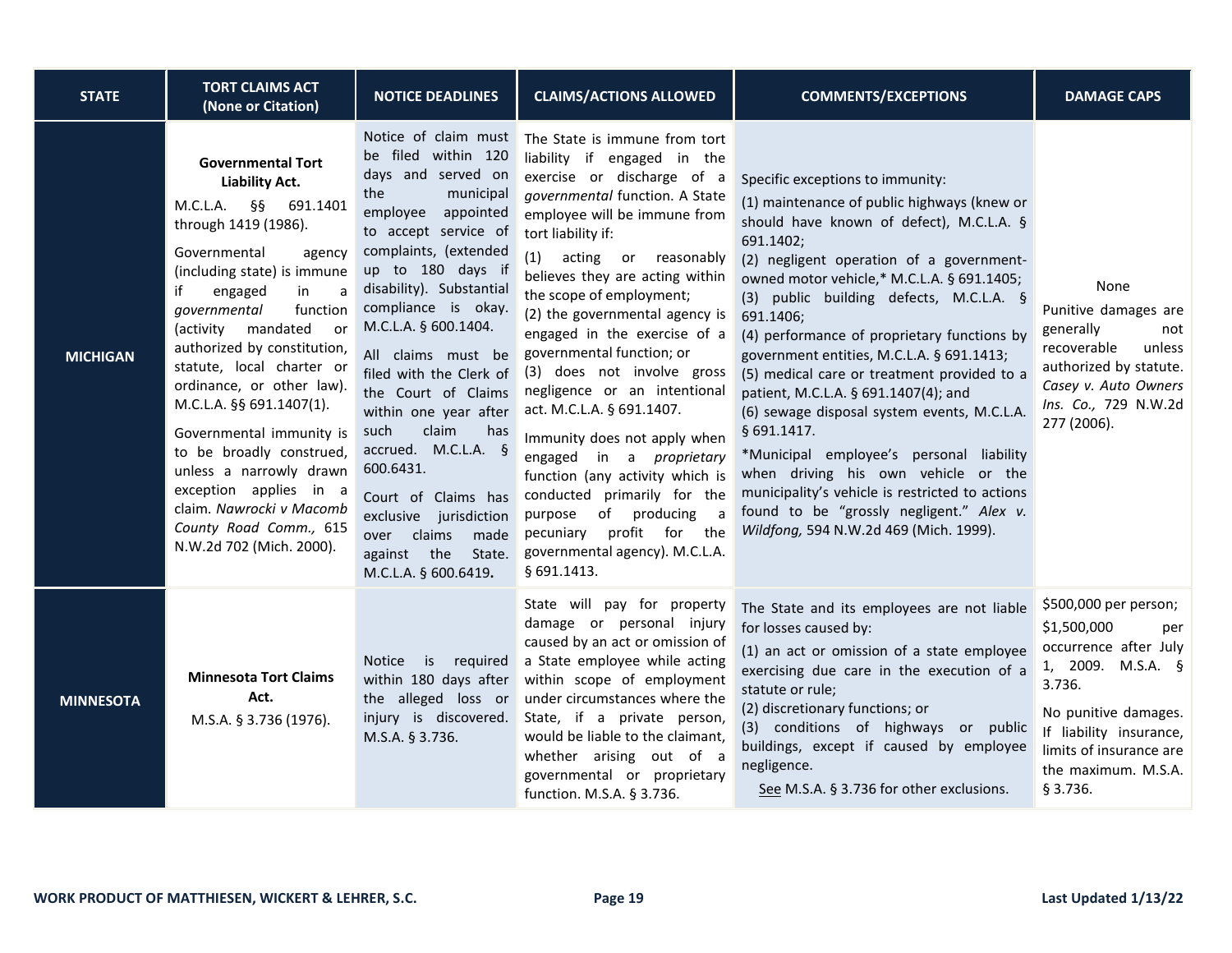| <b>STATE</b>       | <b>TORT CLAIMS ACT</b><br>(None or Citation)                                                                                                                                                                             | <b>NOTICE DEADLINES</b>                                                                                                                                                                                                                                                                                                                                                                                                               | <b>CLAIMS/ACTIONS ALLOWED</b>                                                                                                                                                                                                                                                                                                                                                                                          | <b>COMMENTS/EXCEPTIONS</b>                                                                                                                                                                                                                                                                                                                                                                                                                                                                                                                                                                                                                                        | <b>DAMAGE CAPS</b>                                                                                                                                                                                                                                                                       |
|--------------------|--------------------------------------------------------------------------------------------------------------------------------------------------------------------------------------------------------------------------|---------------------------------------------------------------------------------------------------------------------------------------------------------------------------------------------------------------------------------------------------------------------------------------------------------------------------------------------------------------------------------------------------------------------------------------|------------------------------------------------------------------------------------------------------------------------------------------------------------------------------------------------------------------------------------------------------------------------------------------------------------------------------------------------------------------------------------------------------------------------|-------------------------------------------------------------------------------------------------------------------------------------------------------------------------------------------------------------------------------------------------------------------------------------------------------------------------------------------------------------------------------------------------------------------------------------------------------------------------------------------------------------------------------------------------------------------------------------------------------------------------------------------------------------------|------------------------------------------------------------------------------------------------------------------------------------------------------------------------------------------------------------------------------------------------------------------------------------------|
| <b>MISSISSIPPI</b> | <b>Mississippi Tort Claims</b><br>Act.<br>M.C.A. §§ 11-46-1 through<br>11-46-23 (1984).<br>State waives immunity for<br>tort and contract claims,<br>subject<br>to<br>statutory<br>exceptions. M.C.A. § 11-<br>$46 - 5.$ | Notice of claim must<br>be filed with chief<br>executive officer of<br>the<br>governmental<br>entity at least 90 days<br>before instituting suit.<br>$M.C.A. § 11-46-11(1).$<br>Suit<br>must<br>be<br>commenced<br>within<br>one (1) year after the<br>$M.C.A. § 11-46-11(3).$<br><b>Bodily</b><br>injury<br>and<br>property claims must<br>be brought within<br>three (3) years after<br>injury is discovered.<br>M.C.A. § 11-15-49. | The immunity of the State and<br>its political subdivisions from<br>claims arising out of the torts of<br>such governmental entities and<br>the torts of their employees<br>date of the tort. while acting within the scope of<br>their employment is hereby<br>waived. M.C.A. § 11-46-5.                                                                                                                              | The State and its employees preserve their<br>immunity for claims caused by:<br>(1) a legislative or judicial action or inaction;<br>(2) an act or omission of a State employee<br>exercising due care in the execution of a<br>statute or rule;<br>(3) police/fire protection (unless reckless);<br>(4) discretionary function (official required to<br>use judgment or discretion).<br>See M.C.A. § 11-46-9 for other exceptions.<br>Immunity will not be granted to a State<br>employee when they negligently operate a<br>motor vehicle outside of a discretionary<br>function. Mixon v. Mississippi Dep't of<br>Transp., 183 So.3d 90 (Miss. Ct. App. 2015). | The State's liability<br>shall<br>not<br>exceed<br>\$500,000<br>for<br>all<br>claims arising out of a<br>single<br>occurrence.<br>The State will not pay<br>punitive<br>damages.<br>M.C.A. § 11-46-15.                                                                                   |
| <b>MISSOURI</b>    | <b>Missouri Tort Claims Act.</b><br>Mo. Stat. §§ 537.600 -<br>537.650 (1978).<br>Tort immunity not waived.                                                                                                               | State shall be brought<br>to the Commissioner<br>of Administration, for of employment;<br>approval, within two<br>years after such claim<br>accrues. Mo. Stat. §<br>33.120.                                                                                                                                                                                                                                                           | The immunity of the State is<br>waived in these instances:<br>(1) injuries resulting from State<br>Claims against the employee's negligent act or<br>omission while operating a<br>motor vehicle within the scope<br>(2) injuries caused by the<br>dangerous condition of a State-<br>owned property; and<br>(3) Contract claims.<br>Mo. Stat. § 537.600; Kunzie v.<br>City of Olivette, 184 S.W.3d 570<br>(Mo. 2006). | The Commissioner of Administration and the<br>governing body of each political subdivision<br>of the State may purchase liability insurance<br>for tort claims, made against the State or the<br>political subdivision.<br>Immunity is waived up to the extent of the<br>coverage provided in the policy or self-<br>insurance plan.<br>Mo. Stat. § 537.610.                                                                                                                                                                                                                                                                                                      | Claims<br>shall<br>not<br>exceed \$2,000,000 for<br>claims arising out of a<br>single occurrence and<br>shall<br>not<br>exceed<br>\$300,000 for any one<br>person in a single<br>accident<br>or<br>occurrence.<br>The State will not pay<br>punitive<br>damages.<br>Mo. Stat. § 537.610. |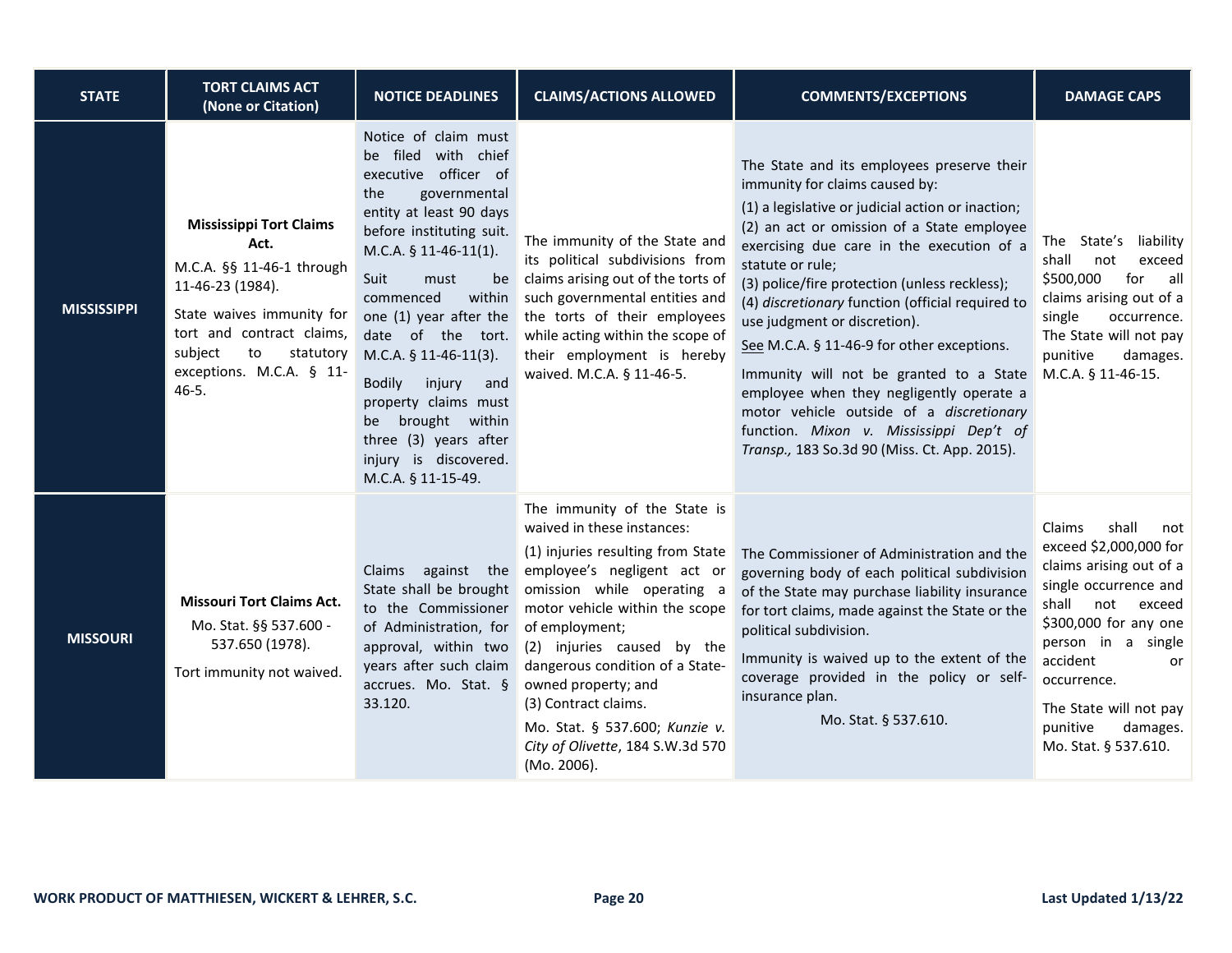| <b>STATE</b>    | <b>TORT CLAIMS ACT</b><br>(None or Citation)                                         | <b>NOTICE DEADLINES</b>                                                                                                                                                                                                                                                                   | <b>CLAIMS/ACTIONS ALLOWED</b>                                                                                                                                                                                                                                                                                                                                                                                                                                      | <b>COMMENTS/EXCEPTIONS</b>                                                                                                                                                                                                                                                       | <b>DAMAGE CAPS</b>                                                                                                                                                                                                                                                                                              |
|-----------------|--------------------------------------------------------------------------------------|-------------------------------------------------------------------------------------------------------------------------------------------------------------------------------------------------------------------------------------------------------------------------------------------|--------------------------------------------------------------------------------------------------------------------------------------------------------------------------------------------------------------------------------------------------------------------------------------------------------------------------------------------------------------------------------------------------------------------------------------------------------------------|----------------------------------------------------------------------------------------------------------------------------------------------------------------------------------------------------------------------------------------------------------------------------------|-----------------------------------------------------------------------------------------------------------------------------------------------------------------------------------------------------------------------------------------------------------------------------------------------------------------|
| <b>MONTANA</b>  | <b>Montana Tort Claims Act.</b><br>Mont. Stat. §§ 2-9-101<br>through 2-9-114 (1973). | Complaint must first<br>presented<br>be<br>in<br>writing to Department<br>of Administration. The<br>Department<br>must<br>grant or deny the<br>claim within 120 days.<br>Upon receipt of the<br>claim, the statute of<br>limitations is tolled for<br>120 days.<br>Mont. Stat. § 2-9-301. | State is subject to liability for<br>its torts and those of its<br>employees acting within the<br>scope of employment or duties<br>whether arising out of a<br>governmental or proprietary<br>function. Mont. Stat. § 2-9-102.                                                                                                                                                                                                                                     | The State shall not be liable for certain<br>legislative, judicial, and gubernatorial<br>actions. Mont. Stat. §§ 2-9-111 through 2-9-<br>113.<br>See Mont. Stat. § 2-9-108 for other<br>exceptions.                                                                              | The State is not liable<br>for tort claims in<br>excess of \$750,000<br>for each claim and<br>\$1.5 million for each<br>Mont.<br>occurrence.<br>Stat. § 2-9-108.<br>The State and other<br>governmental entities<br>immune<br>from<br>are<br>exemplary<br>and<br>punitive<br>damages.<br>Mont. Stat. § 2-9-105. |
| <b>NEBRASKA</b> | Nebraska Tort Claims Act.<br>Neb. Rev. Stat. §§ 81-8,209<br>$-81-8,239.11(1969).$    | Claims shall be forever<br>unless the<br>barred<br>claim is made in<br>writing to the Risk<br>Manager within two<br>years after such claim<br>accrued. Neb. Rev.<br>Stat. § 81-8,227.                                                                                                     | The State shall be liable in the<br>same manner and to the same<br>extent as a private individual<br>under like circumstances. Neb.<br>Rev. Stat. § 81-8,215.<br>Injury to any innocent third<br>party proximately caused by<br>the<br>action<br>of<br>law<br>a<br>enforcement officer employed<br>by the State during vehicular<br>pursuit, damages shall be paid<br>to such third party by the State<br>employing the officer. Neb.<br>Rev. Stat. § 81-8,215.01. | The State does not waive its immunity for<br>claims involving:<br>(1) a discretionary function or due care in<br>the execution of a statute; or<br>(2) assault, battery, false imprisonment, or<br>misrepresentation.<br>See Neb. Rev. Stat. § 81-8,219 for other<br>exceptions. | None                                                                                                                                                                                                                                                                                                            |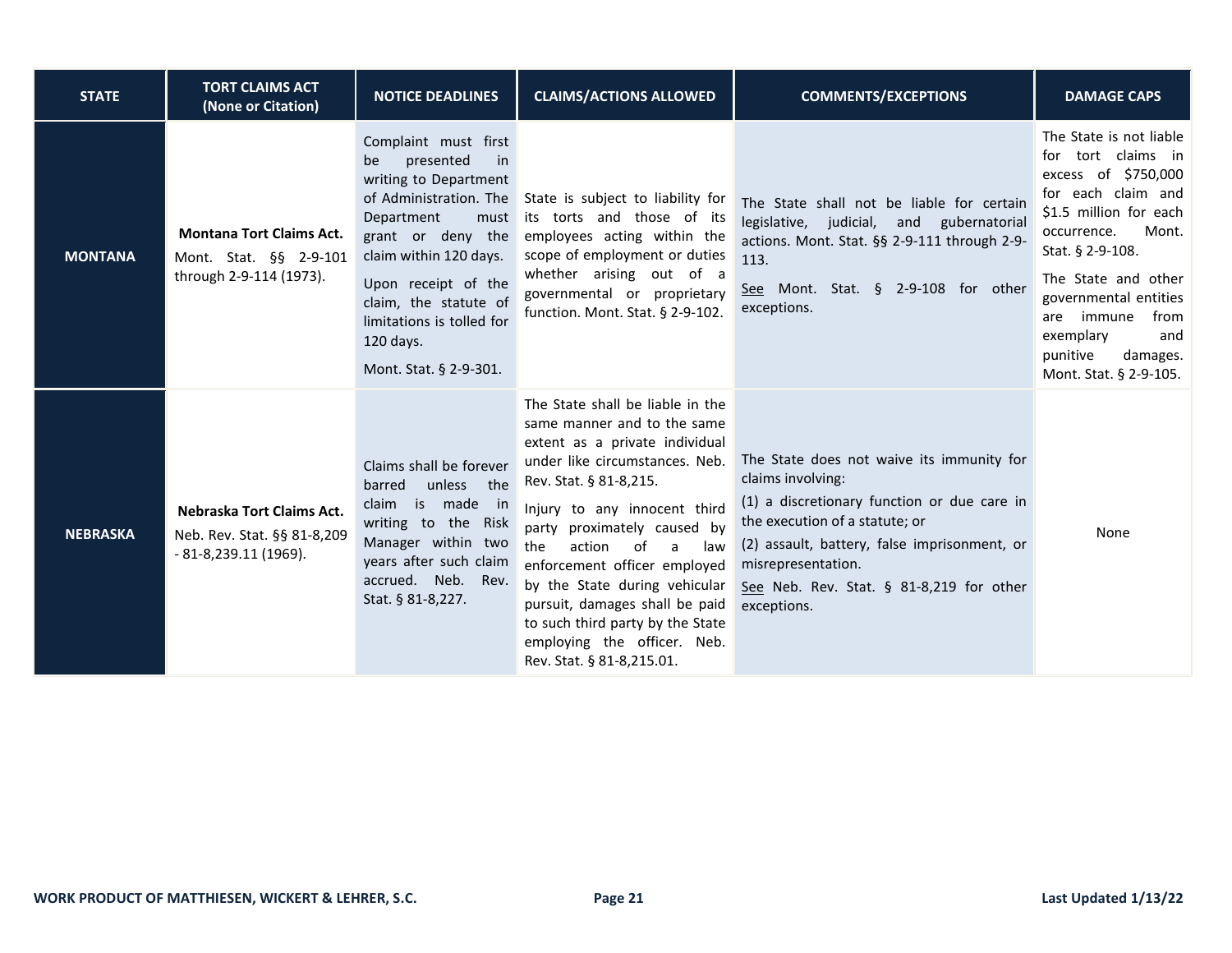| <b>STATE</b>         | <b>TORT CLAIMS ACT</b><br>(None or Citation)                                                                                                                                                | <b>NOTICE DEADLINES</b>                                                                                                                                                                                                                                                                                                                                                                                                         | <b>CLAIMS/ACTIONS ALLOWED</b>                                                                                                                                                                                                                                                                                                                                                        | <b>COMMENTS/EXCEPTIONS</b>                                                                                                                                                                                                                                                                                                                                                                                                                                                                                                                                                                                                                          | <b>DAMAGE CAPS</b>                                                                                                                                                                                                                                                                                                                                          |
|----------------------|---------------------------------------------------------------------------------------------------------------------------------------------------------------------------------------------|---------------------------------------------------------------------------------------------------------------------------------------------------------------------------------------------------------------------------------------------------------------------------------------------------------------------------------------------------------------------------------------------------------------------------------|--------------------------------------------------------------------------------------------------------------------------------------------------------------------------------------------------------------------------------------------------------------------------------------------------------------------------------------------------------------------------------------|-----------------------------------------------------------------------------------------------------------------------------------------------------------------------------------------------------------------------------------------------------------------------------------------------------------------------------------------------------------------------------------------------------------------------------------------------------------------------------------------------------------------------------------------------------------------------------------------------------------------------------------------------------|-------------------------------------------------------------------------------------------------------------------------------------------------------------------------------------------------------------------------------------------------------------------------------------------------------------------------------------------------------------|
| <b>NEVADA</b>        | <b>Nevada Tort Claims Act.</b><br>N.R.S. §§ 41.031 through<br>41.0337 (1965).                                                                                                               | A claim must be filed<br>with the Attorney<br>General within two<br>years after the cause<br>of action accrues.<br>Filing a claim is not a<br>condition precedent to<br>bringing an<br>action<br>against the State.<br>N.R.S. § 41.036.                                                                                                                                                                                         | Nevada hereby waives its<br>immunity from liability and<br>action and consents to have its<br>liability<br>determined<br>in<br>accordance with the same rules<br>of law as are applied to civil<br>actions against natural persons,<br>except as otherwise provided.<br>N.R.S. § 41.031.                                                                                             | No action may be brought against the State<br>or its employees which are based upon:<br>(1) an act or omission of an officer or<br>employee exercising due care, in the<br>execution of a statute, or in the performance<br>of a discretionary act;<br>(2) failure to inspect any building, structure,<br>vehicle, street, public highway or other<br>public work, to determine any hazards,<br>deficiencies or other matters, whether or<br>not there is a duty to inspect;<br>(3) an injury sustained from a public building<br>or public vehicle by a person who was<br>engaged in any criminal act.<br>N.R.S. § 41.032, § 41.033 and § 41.0334. | Damages against the<br>State may not exceed<br>the sum of \$100,000.<br>The State will not pay<br>punitive<br>damages.<br>N.R.S. § 41.035.                                                                                                                                                                                                                  |
| <b>NEW HAMPSHIRE</b> | <b>Claims Against the State.</b><br>N.H. Rev. Stat. §§ 541-B:1<br>to 541-B:23 (1985).<br>Sovereign immunity deeply<br>entrenched. Krzysztalowski<br>v. Fortin, 230 A.2d 750<br>(N.H. 1967). | Suit against State must<br>be commenced within<br>three years. Written<br>be<br>notice<br>must<br>the<br>presented to<br>180<br>agency within<br>days of the injury. N.H.<br>Rev. Stat. § 541-B:14.<br>Claims made against<br>the State for less than<br>\$5,000 are to be heard<br>by the Board of Claims<br>for the State. Any<br>claim against the State<br>in excess of \$5,000<br>shall be heard by the<br>Superior Court. | State generally waives its<br>immunity to tort liability. N.H.<br>Rev. Stat. § 541-B:2, § 541-B:9,<br>§ 541-B:9-a.<br>Immunity also waived as to<br>contract liability. N.H. Rev. Stat.<br>§ 491:8.<br>A claim against the State for<br>the negligent use of a motor<br>vehicle is allowed since the<br>State has purchased insurance.<br>State v. Brosseau, 470 A.2d 869<br>(1983). | State does not waive its immunity for claims<br>involving:<br>(1) the exercise of a legislative or judicial<br>function;<br>(2) an act or omission of a State employee,<br>or official when exercising due care in the<br>execution of any statute;<br>(3) discretionary function (involves executive<br>or planning function); and<br>(4) an intentional tort, assault, libel, slander,<br>misrepresentation.<br>N.H. Rev. Stat. § 541-B:19.                                                                                                                                                                                                       | All claims arising out<br>of single incident shall<br>be limited to an<br>award not to exceed<br>\$475,000<br>per<br>claimant<br>and<br>\$3,750,000 per any<br>single incident, or the<br>proceeds from any<br>insurance<br>policy,<br>whichever amount is<br>greater.<br>The State will not pay<br>punitive<br>damages.<br>N.H. Rev. Stat. § 541-<br>B:14. |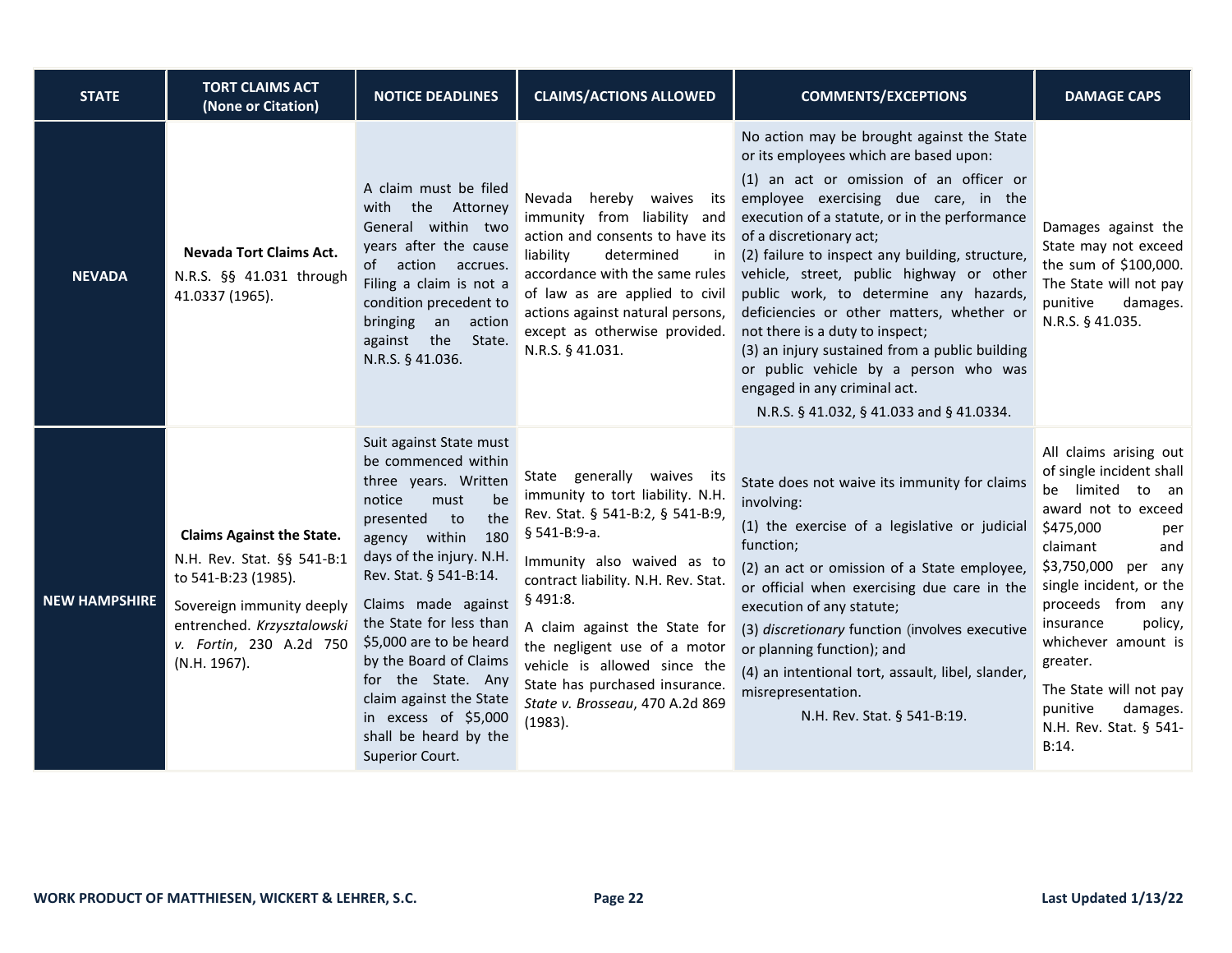| <b>STATE</b>      | <b>TORT CLAIMS ACT</b><br>(None or Citation)                                                                                                                                                                                                                                                                                                                                                                                                                                                                                                    | <b>NOTICE DEADLINES</b>                                                                                                                                                                                                                                                                                                                                                                                                        | <b>CLAIMS/ACTIONS ALLOWED</b>                                                                                                                                                                                                                                                                                                                                                                                                                                             | <b>COMMENTS/EXCEPTIONS</b>                                                                                                                                                                                                                                                                                                                                                                                                                                                                                                                                                                                                                                                                                                                            | <b>DAMAGE CAPS</b>                                                                                                                                                                                                                                                                                                                                                                                                                                                                      |
|-------------------|-------------------------------------------------------------------------------------------------------------------------------------------------------------------------------------------------------------------------------------------------------------------------------------------------------------------------------------------------------------------------------------------------------------------------------------------------------------------------------------------------------------------------------------------------|--------------------------------------------------------------------------------------------------------------------------------------------------------------------------------------------------------------------------------------------------------------------------------------------------------------------------------------------------------------------------------------------------------------------------------|---------------------------------------------------------------------------------------------------------------------------------------------------------------------------------------------------------------------------------------------------------------------------------------------------------------------------------------------------------------------------------------------------------------------------------------------------------------------------|-------------------------------------------------------------------------------------------------------------------------------------------------------------------------------------------------------------------------------------------------------------------------------------------------------------------------------------------------------------------------------------------------------------------------------------------------------------------------------------------------------------------------------------------------------------------------------------------------------------------------------------------------------------------------------------------------------------------------------------------------------|-----------------------------------------------------------------------------------------------------------------------------------------------------------------------------------------------------------------------------------------------------------------------------------------------------------------------------------------------------------------------------------------------------------------------------------------------------------------------------------------|
| <b>NEW JERSEY</b> | <b>New Jersey Tort Claims</b><br>Act.<br>N.J.S.A. §§ 59:1-1 through<br>59:12-3 (1972).<br>"Public entity" includes all<br>municipalities,<br>counties,<br>districts, and other political<br>subdivisions.<br>$N.J.S.A.$ §<br>$59:1-3.$<br>$\overline{A}$<br>Immunity<br>waived.<br>"public entity" is liable for<br>injury caused by an act or<br>of<br>public<br>omission<br>a<br>in the same<br>employee<br>manner and to the same<br>private<br>extent<br>as<br>a<br>individual unless there is<br>exception in Act. N.J.S.A. §<br>$59:2-2.$ | A claim against a<br>"public<br>entity" for<br>death or for injury or<br>damage to person or<br>to property shall be<br>presented not later<br>than the 90 <sup>th</sup> day after<br>accrual of the cause of<br>action.<br>Six $(6)$<br>months after<br>been<br>notice<br>has<br>received, suit may be<br>filed.<br>Suit must<br>filed<br>be<br>within two (2) years<br>after the<br>date of<br>accrual.<br>N.J.S.A § 59:8-8. | Public entity liable for:<br>Condition of property if<br>condition and<br>dangerous<br>failure<br>take<br>to<br>action<br>"palpably<br>unreasonable."<br>N.J.S.A. § 59:2-3.<br>if<br>back<br>Sewer<br>up<br>maintenance program was<br>palpably unreasonable or<br>negligence in performance.<br>Ministerial or operational<br>functions.<br>Negligent operation of motor<br>vehicle.<br>Gruschow v. New<br>Jersey State Highway Dep't,<br>152 A.2d 150 (N.J. App. 1959). | Limitations on liability:<br>• A discretionary function (involves policy<br>judgment or determining resources or<br>when or whether to purchase equipment,<br>construct or maintain facilities, hire<br>personnel or provide adequate services).<br>N.J.S.A. $§$ 59:2-3.<br>• Adopting or failing to adopt a law or by<br>failing to enforce any law. N.J.S.A. § 59:2-<br>$\mathbf{4}$ .<br>• Failure to make an inspection, or negligent<br>inspection of any property. N.J.S.A. § 59:2-<br>6.<br>· Crime, actual fraud, actual malice, or<br>willful misconduct. N.J.S.A. § 59:2-10.<br>• Discretion<br>in<br>decision-making<br>or<br>prioritizing<br>when faced with<br>needs<br>budgetary issues.<br>See N.J.S.A. § 59:2-5 for other exceptions. | No Dollar Caps<br>subrogation<br>No.<br>against "a<br>allowed<br>public entity or public<br>employee." N.J.S.A. §<br>59:9-2(e).<br>No recovery for pain<br>and suffering, but this<br>limitation on recovery<br>unless<br>permanent<br>0f<br>loss<br>bodily<br>function, permanent<br>disfigurement<br>or<br>dismemberment<br>medical<br>when<br>expenses<br>in<br>are<br>excess of \$3,600.<br>Punitive<br>damages<br>cannot<br>be awarded.<br>N.J.S.A. $\S$ 59:9-2 (c)<br>and $(d)$ . |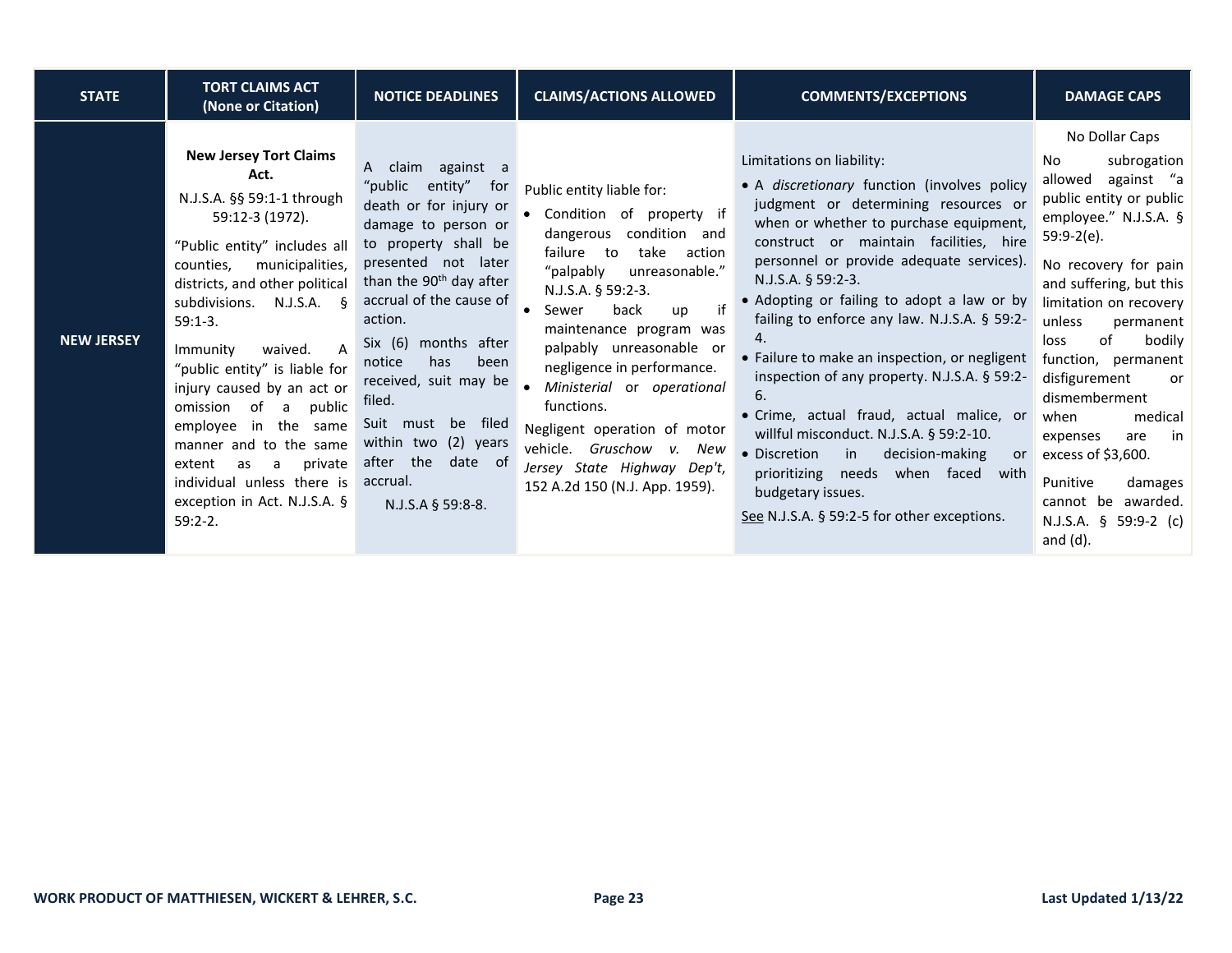| <b>STATE</b>      | <b>TORT CLAIMS ACT</b><br>(None or Citation)                                         | <b>NOTICE DEADLINES</b>                                                                                                                                                                                                                 | <b>CLAIMS/ACTIONS ALLOWED</b>                                                                                                                                                     | <b>COMMENTS/EXCEPTIONS</b>                                                                                                                                                                                                                                                                                                                                                                                                                                                                                             | <b>DAMAGE CAPS</b>                                                                                                                                                                                                                                                                                                                                                                                                                                                                                       |
|-------------------|--------------------------------------------------------------------------------------|-----------------------------------------------------------------------------------------------------------------------------------------------------------------------------------------------------------------------------------------|-----------------------------------------------------------------------------------------------------------------------------------------------------------------------------------|------------------------------------------------------------------------------------------------------------------------------------------------------------------------------------------------------------------------------------------------------------------------------------------------------------------------------------------------------------------------------------------------------------------------------------------------------------------------------------------------------------------------|----------------------------------------------------------------------------------------------------------------------------------------------------------------------------------------------------------------------------------------------------------------------------------------------------------------------------------------------------------------------------------------------------------------------------------------------------------------------------------------------------------|
| <b>NEW MEXICO</b> | <b>Tort Claims Act.</b><br>§§<br>N.M.R.A.<br>$41 - 4 - 1$<br>through 41-4-30 (1976). | Written notice must<br>be provided within 90<br>after<br>days<br>the<br>occurrence. N.M.R.A.<br>$§$ 41-4-16.<br>against the<br>Action<br>State must be brought<br>within two years after<br>the<br>occurrence.<br>$N.M.R.A.$ § 41-4-15. | Tort Claims Act shields the<br>State and public employees<br>from liability for torts except<br>when immunity is specifically<br>waived. N.M.R.A. §§ 41-4-1 and<br>$41 - 4 - 4$ . | Exclusions to the Tort Claims Act include:<br>(1) negligence of public employees within<br>the scope of their duties in the operation or<br>maintenance of any motor vehicle, aircraft<br>or watercraft (N.M.R.A. $\S$ 41-4-5); and<br>(2) negligence of public employees within<br>the scope of their duties in the operation or<br>maintenance of any building, public park,<br>machinery, equipment<br>or furnishings<br>$(N.M.R.A. § 41-4-6)$ .<br>See N.M.R.A. §§ 41-4-4 through 41-4-12 for<br>other exceptions. | Liability of State for a<br>single<br>occurrence<br>shall not exceed:<br>\$200,000<br>for<br>(1)<br>damage<br>to<br>or<br>destruction of<br>real<br>property;<br>$(2)$ \$300,000 for past<br>and future medical<br>expenses;<br>(3) \$400,000 for all<br>damages other than<br>real property damage<br>medical<br>and<br>expenses; and<br>(4) total liability for a<br>single<br>occurrence<br>shall<br>not<br>exceed<br>\$750,000.<br>State will not pay<br>punitive<br>damages.<br>N.M.R.A. § 41-4-19. |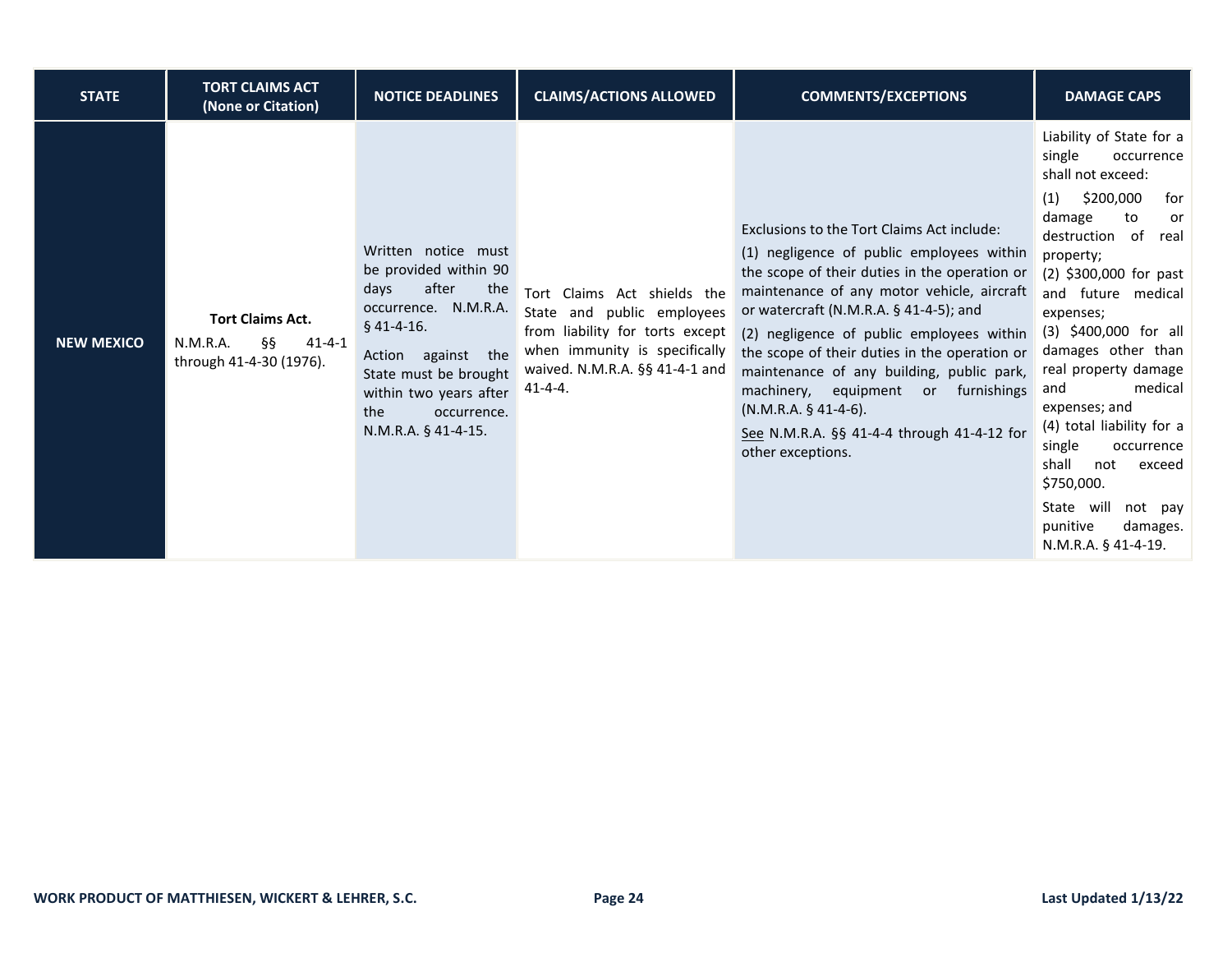| <b>STATE</b>                    | <b>TORT CLAIMS ACT</b><br>(None or Citation)                                                                                                                                                                                                                                                                                                                                                       | <b>NOTICE DEADLINES</b>                                                                                                                                                                                                                                                                                                                                                                       | <b>CLAIMS/ACTIONS ALLOWED</b>                                                                                                                                                                                                                                                                                                                                                                                                  | <b>COMMENTS/EXCEPTIONS</b>                                                                                                                                                                                                                                                                                                                                                                                                                                                                                                                                                                                                                                                                                                                         | <b>DAMAGE CAPS</b>                                                                                                                                                                                                              |
|---------------------------------|----------------------------------------------------------------------------------------------------------------------------------------------------------------------------------------------------------------------------------------------------------------------------------------------------------------------------------------------------------------------------------------------------|-----------------------------------------------------------------------------------------------------------------------------------------------------------------------------------------------------------------------------------------------------------------------------------------------------------------------------------------------------------------------------------------------|--------------------------------------------------------------------------------------------------------------------------------------------------------------------------------------------------------------------------------------------------------------------------------------------------------------------------------------------------------------------------------------------------------------------------------|----------------------------------------------------------------------------------------------------------------------------------------------------------------------------------------------------------------------------------------------------------------------------------------------------------------------------------------------------------------------------------------------------------------------------------------------------------------------------------------------------------------------------------------------------------------------------------------------------------------------------------------------------------------------------------------------------------------------------------------------------|---------------------------------------------------------------------------------------------------------------------------------------------------------------------------------------------------------------------------------|
| <b>NEW YORK</b>                 | <b>New York Court of Claims</b><br>Act.<br>N.Y. Ct. Cl. Act §§ 8 - 12<br>(1929).<br>State waives immunity and<br>consents to being sued in<br>the same manner as a<br>private person would, so<br>long as requirements of<br>the Court of Claims Act are<br>complied with.<br>Parallel statute deals with<br>Authority<br>Port<br>almost<br>identically.<br>N.Y. Unconsol. Law §§<br>7101 to 7112. | Written<br>notice<br>ot o<br>intention to file claim<br>must be filed and<br>served on Attorney<br>General within 90 days<br>(6 months for breach<br>of contract claims).<br>N.Y. Ct. Cl. Act § 10.<br>Specific requirements<br>for filing claim. N.Y. Ct.<br>Cl. Act § 11.<br>Court of Claims has<br>exclusive jurisdiction<br>over claims against<br>State but not city,<br>county or town. | State<br>when<br>immune<br>performing governmental act<br>(legislating, judging, or making<br>discretionary decisions) as<br>opposed to <i>proprietary</i> act (act<br>substitutes for or supplement<br>traditionally<br>private<br>enterprises).<br>Proprietary acts include:<br>Rents real property;<br>Health care;<br>Operating school; and<br>Operating vehicle.<br>Morell v. Balasubramanian, 514<br>N.E.2d 1101 (1987). | If governmental act involved, no liability<br>even if there was malice or special duty<br>owed to plaintiff as opposed to mere public<br>duty (Public Duty Defense). Special duty<br>formed in three ways:<br>(1) Statute for class of persons;<br>(2) Assumption of duty toward person (most<br>common); and<br>(3) Assume direction and control in face of<br>known safety violation.<br>If ministerial act, plaintiff must still show a<br>special duty existed. McLean v. City of New<br>York, 905 N.E.2d 1167 (N.Y. App. 2009) (duty<br>trumps all else).<br>If governmental act and special duty exists,<br>no immunity if act was ministerial. If<br>discretionary, government must actually<br>have exercised its discretion to be immune. | None<br>No punitive damages<br>allowed.<br>Wang v. N.Y. State<br>Dep't of Health, 933<br>N.Y.S.2d 503 (N.Y.<br>Sup. Ct. 2011).                                                                                                  |
| <b>NORTH</b><br><b>CAROLINA</b> | <b>North Carolina Tort Claims</b><br>Act.<br>$\S$<br>N.C.G.S.A.<br>143-291<br>(1951).                                                                                                                                                                                                                                                                                                              | Claims<br>against the<br>State must be filed<br>with<br>Industrial<br>Accident Commission<br>within three (3) years<br>of the accident.<br>If death results, claim<br>must be filed within<br>two years by personal<br>representative of the<br>deceased.<br>N.C.G.S.A. § 143-299.                                                                                                            | The Tort Claims Act covers all<br>claims arising as a result of the<br>negligence of any officer,<br>employee, involuntary servant,<br>or agent of the State while<br>acting within the scope of his<br>office, employment, service,<br>agency or authority. N.C.G.S.A.<br>§ 143-291.                                                                                                                                          | Contributory negligence by the claimant bars<br>recovery under the State Tort Claims Act.<br>N.C.G.S.A. § 143-299.1; Oates v. N. Carolina<br>Dep't of Motor Vehicles, 24 N.C. App. 690,<br>212 S.E.2d 33 (1975).<br>Intentional acts are not compensable. White<br>v. Trew, 366 N.C. 360, 736 S.E.2d 166 (2013).<br>Claims are brought before the Industrial<br>Commission, reviewable by Superior Court.<br>N.C.G.S.A. § 143-291.                                                                                                                                                                                                                                                                                                                 | Claim for Injury and<br>damage to any one<br>person capped<br>at<br>\$1,000,000 less any<br>commercial<br>liability<br>insurance purchased<br>by the State that is<br>applicable to<br>the<br>claim. N.C.G.S.A. §<br>143-299.2. |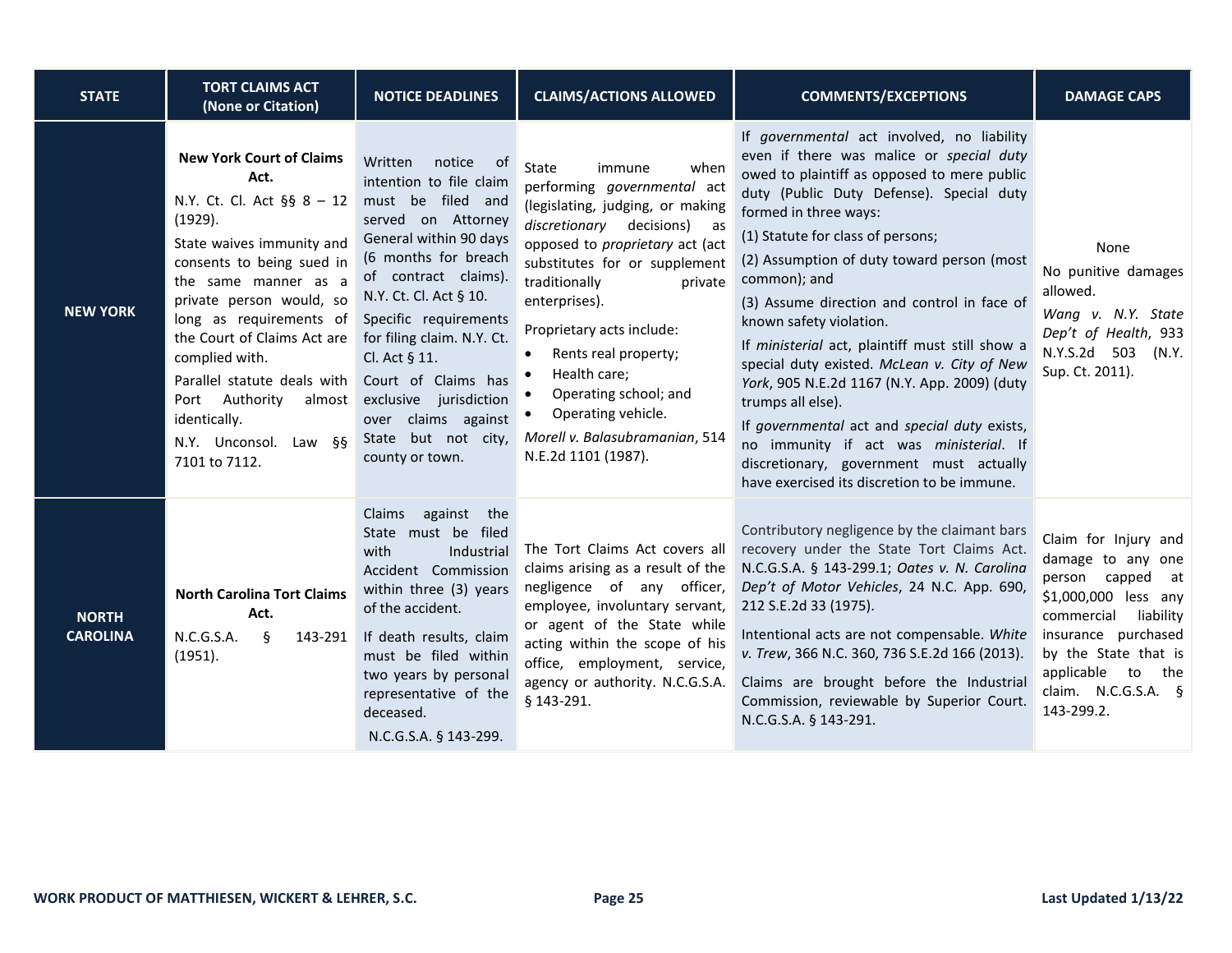| <b>STATE</b>        | <b>TORT CLAIMS ACT</b><br>(None or Citation)                                        | <b>NOTICE DEADLINES</b>                                                                                                                                                                                                                                                                       | <b>CLAIMS/ACTIONS ALLOWED</b>                                                                                                                                                                                                                                                                                                                                                                                                                                                                                                                       | <b>COMMENTS/EXCEPTIONS</b>                                                                                                                                                                                                                                                          | <b>DAMAGE CAPS</b>                                                                                                                                                                                                                                                   |
|---------------------|-------------------------------------------------------------------------------------|-----------------------------------------------------------------------------------------------------------------------------------------------------------------------------------------------------------------------------------------------------------------------------------------------|-----------------------------------------------------------------------------------------------------------------------------------------------------------------------------------------------------------------------------------------------------------------------------------------------------------------------------------------------------------------------------------------------------------------------------------------------------------------------------------------------------------------------------------------------------|-------------------------------------------------------------------------------------------------------------------------------------------------------------------------------------------------------------------------------------------------------------------------------------|----------------------------------------------------------------------------------------------------------------------------------------------------------------------------------------------------------------------------------------------------------------------|
| <b>NORTH DAKOTA</b> | <b>Claims Against The State.</b><br>N.D.C.C. §§ 32-12.2-01 to<br>32-12.2-18 (1995). | Suit against State must<br>be commenced within<br>three years. N.D.C.C. $\S$<br>$32 - 12.2 - 02.$<br>Written notice must<br>presented<br>in<br>be<br>writing to the Director<br>Office of<br>the<br>of<br>Management<br>and<br>Budget within<br>180<br>days. N.D.C.C. $§$ 32-<br>$12.2 - 04.$ | State waives immunity for both<br>tort and contract claims. State<br>liable for an injury caused by:<br>(1) negligence of employee<br>within<br>scope<br>of<br>acting<br>(including)<br>employment<br>operating motor vehicles); or<br>(2) use or condition of tangible<br>property, if employee would be<br>personally liable if a private<br>person would be liable under<br>the circumstances. N.D.C.C. $\S$<br>32-12.2-02.<br>Employee cannot be personally<br>liable. This includes operation<br>of a motor vehicle. N.D.C.C. §<br>32-12.2-03. | N.D.C.C. § 32-12.2-02(3) lists claims for<br>which a State employee is not liable. (e.g.,<br>legislative, quasi-legislative, public duties,<br>collection<br>of<br>environmental<br>taxes,<br>contamination, liability assumed under<br>contract except for rental vehicles, etc.). | Recovery limited to a<br>total of \$250,000 per<br>person<br>and<br>\$1,000,000<br>for<br>any<br>number<br>of<br>claims<br>arising from a single<br>occurrence<br>and<br>prohibits<br>punitive<br>damages in actions<br>against the State.<br>N.D.C.C. § 32-12.2-02. |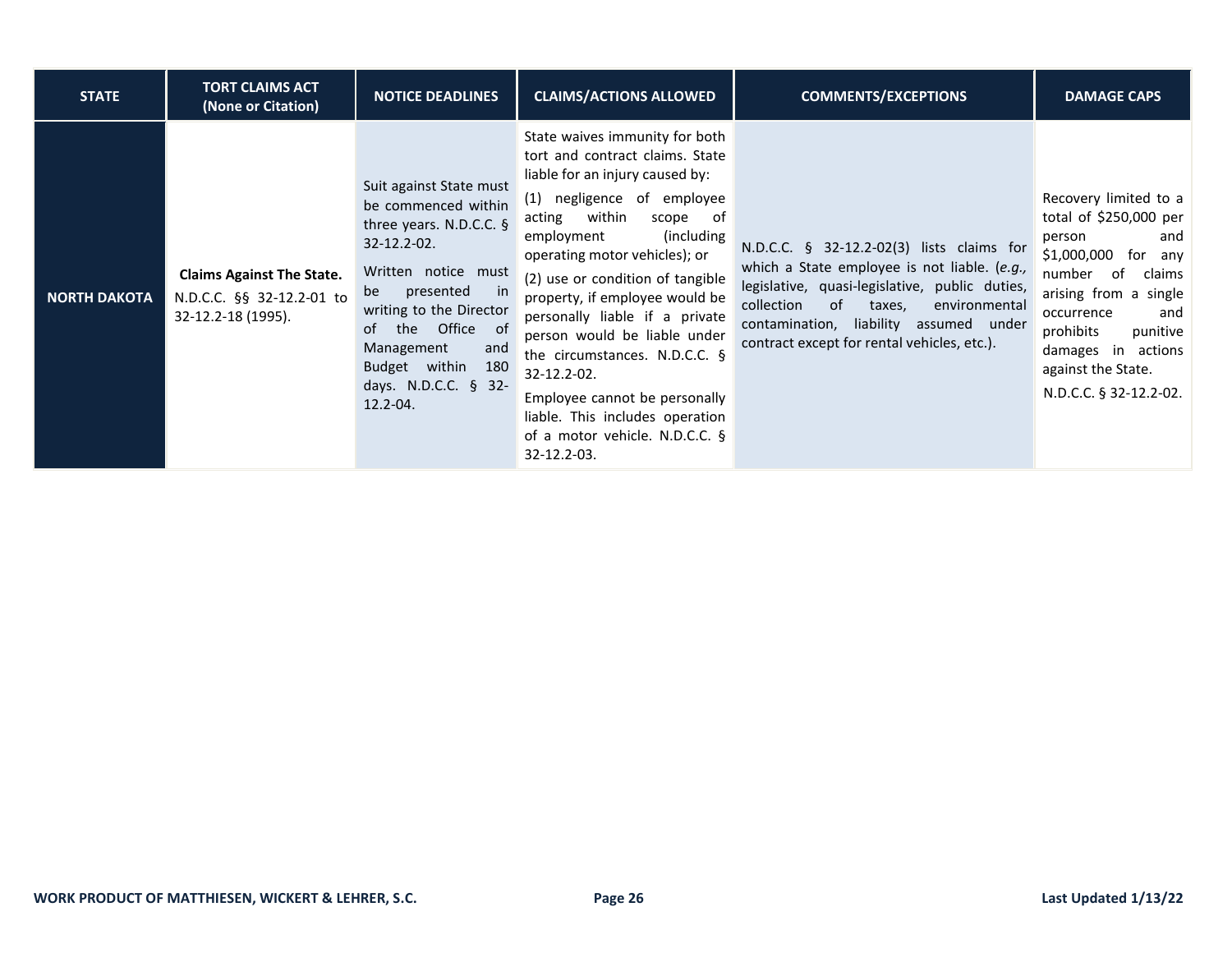| <b>STATE</b> | <b>TORT CLAIMS ACT</b><br>(None or Citation)                                                                                                                      | <b>NOTICE DEADLINES</b>                                                                                                                                                                                                                                                                                                                                                                                                                                                                                                                              | <b>CLAIMS/ACTIONS ALLOWED</b>                                                                                                                                                                                                                                                                                                                                                                                                                                                               | <b>COMMENTS/EXCEPTIONS</b>                                                                                                                                                                                                                                                                                                                                                                                                                    | <b>DAMAGE CAPS</b>                                                                                                                                                                                                                                                                                                                                                                                                                                                                                                          |
|--------------|-------------------------------------------------------------------------------------------------------------------------------------------------------------------|------------------------------------------------------------------------------------------------------------------------------------------------------------------------------------------------------------------------------------------------------------------------------------------------------------------------------------------------------------------------------------------------------------------------------------------------------------------------------------------------------------------------------------------------------|---------------------------------------------------------------------------------------------------------------------------------------------------------------------------------------------------------------------------------------------------------------------------------------------------------------------------------------------------------------------------------------------------------------------------------------------------------------------------------------------|-----------------------------------------------------------------------------------------------------------------------------------------------------------------------------------------------------------------------------------------------------------------------------------------------------------------------------------------------------------------------------------------------------------------------------------------------|-----------------------------------------------------------------------------------------------------------------------------------------------------------------------------------------------------------------------------------------------------------------------------------------------------------------------------------------------------------------------------------------------------------------------------------------------------------------------------------------------------------------------------|
| <b>OHIO</b>  | <b>Court of Claims.</b><br>Ohio Rev. Code §§ 2743.01<br>$-.03(1985).$<br>Court of Claims - Practice<br>and Procedure.<br>Ohio Rev. Code §§ 2743.11<br>to 2743.20. | Plaintiff must attempt<br>claim<br>have<br>to<br>compromised<br><b>or</b><br>satisfied by the State's<br>liability insurance.<br>If State does not<br>compromise within a<br>reasonable time (at<br>least 60 days) before<br>SOL expires, or if the<br>amount of the claim<br>exceeds the State's<br>liability<br>insurance<br>coverage, plaintiff may<br>commence an action.<br>Ohio Rev. Code Ann. §<br>$2743.16(B)$ .<br>Two (2) year statute of<br>limitations on actions<br>against State. Ohio<br>$\mathcal{S}$<br>Code<br>Rev.<br>2743.16(A). | State waives immunity and<br>consents to be sued and have<br>its liability determined in the<br>Court of Claims by the same<br>rules as a suit between private<br>parties. Ohio Rev. Code §<br>$2743.02(A)(1)$ .<br>Claims allowed against State<br>for negligence operation of<br>motor vehicle driven by State<br>employee, even if driving own<br>personal vehicle. Ohio Rev.<br>Code § 2743.16(B).<br>State employee cannot be sued<br>personally unless not in scope<br>of employment. | No jury trial in Court of Claims. Ohio Rev.<br>Code § 2743.11; Loc.R. 6 of the Court of<br>Claims.<br>Settlements must be approved by Attorney<br>General and the Court of Claims. Ohio Rev.<br>Code § 2743.16.<br>State immune from liability for claims arising<br>out of the performance or nonperformance<br>of a public duty. Ohio Rev. Code §<br>$2743.02(3)(a)$ .<br>Subrogation claims not permitted. Ohio Rev.<br>Code § 2744.05(B). | subrogation<br>No<br>claims.<br>Damages<br>other<br>reduced<br>by<br>collateral<br>source<br>received<br>recoveries<br>by the claimant. Ohio<br>Code<br>Ş<br>Rev.<br>2743.02(D).<br>No Punitive Damages<br>State may, but is not<br>required to, insure its<br>employees<br>for<br>operation of motor<br>vehicles.<br>Any such insurance<br>must be provided by<br>the Department of<br>Administrative<br>(DAS)<br><b>Services</b><br>through the Office of<br>Risk<br>Management<br>(ORM).<br>Ohio<br>Rev. Code §<br>9.83. |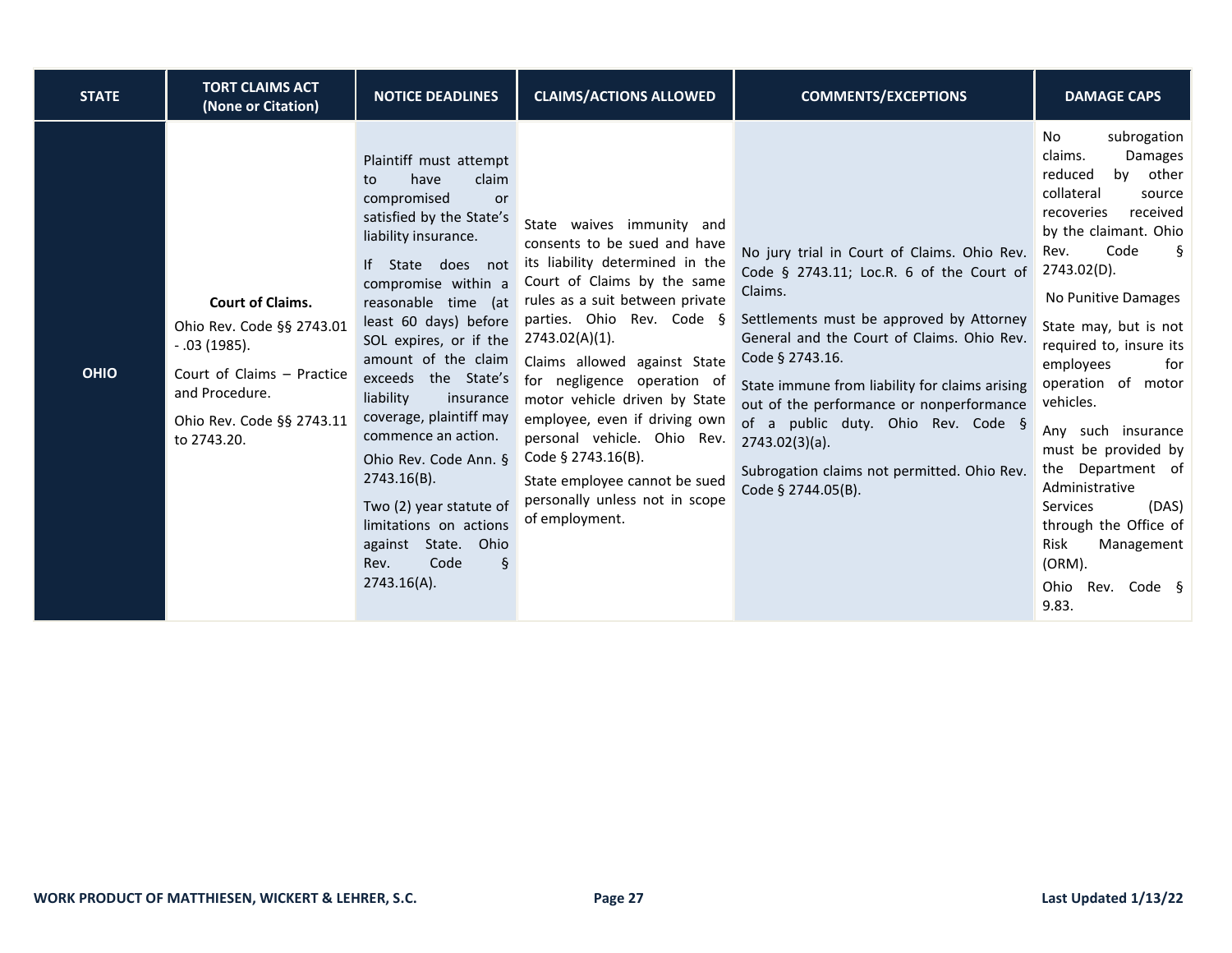| <b>STATE</b>    | <b>TORT CLAIMS ACT</b><br>(None or Citation)                                                                                                                                                                                                       | <b>NOTICE DEADLINES</b>                                                                                                                                                                                                                                                                                                                                                                             | <b>CLAIMS/ACTIONS ALLOWED</b>                                                                                                                                                                                                                                                                                                                                                                                         | <b>COMMENTS/EXCEPTIONS</b>                                                                                                                                                                                                                                                                                                                                                                                                                                                                                                                                                                                                                                   | <b>DAMAGE CAPS</b>                                                                                                                                                                                                                                                                                                                                                                                                                  |
|-----------------|----------------------------------------------------------------------------------------------------------------------------------------------------------------------------------------------------------------------------------------------------|-----------------------------------------------------------------------------------------------------------------------------------------------------------------------------------------------------------------------------------------------------------------------------------------------------------------------------------------------------------------------------------------------------|-----------------------------------------------------------------------------------------------------------------------------------------------------------------------------------------------------------------------------------------------------------------------------------------------------------------------------------------------------------------------------------------------------------------------|--------------------------------------------------------------------------------------------------------------------------------------------------------------------------------------------------------------------------------------------------------------------------------------------------------------------------------------------------------------------------------------------------------------------------------------------------------------------------------------------------------------------------------------------------------------------------------------------------------------------------------------------------------------|-------------------------------------------------------------------------------------------------------------------------------------------------------------------------------------------------------------------------------------------------------------------------------------------------------------------------------------------------------------------------------------------------------------------------------------|
| <b>OKLAHOMA</b> | <b>Oklahoma Governmental</b><br><b>Tort Claims Act.</b><br>51 Okla. Stat. § 151 - 200<br>(1978).<br>51 Okla. Stat. § 152.1(A)<br>adopts<br>sovereign<br>immunity.<br>51 Okla. Stat. § 152.1(B)<br>immunity<br>waives<br>as<br>provided in the Act. | Notice of claim within<br>one (1) year after loss.<br>51 Okla. Stat. § 156(B).<br>Notice filed CMRRR<br>with Risk Management<br>Administrator of the<br>Office of Public Affairs.<br>51 Okla. Stat. § 156(C).<br>Suit may be filed once<br>claim denied (deemed<br>denied if not approved<br>within 90 days).<br>Plaintiff has 180 days<br>after 90-day period to<br>file. 51 Okla. Stat. §<br>157. | State employee acting in scope<br>of employment is liable for loss<br>unless falls under exceptions<br>(General Waiver of Immunity).<br>51 Okla. Stat. § 152.1(A).<br>No subrogation claims allowed<br>against State. 51 Okla. Stat. §<br>155(28).<br>Liable for operation of motor<br>vehicles.<br>However,<br>liability<br>limited to amount of liability<br>insurance purchased. 51 Okla.<br>Stat. §§ 157.1-158.2. | Thirty-seven (37) exceptions where State not<br>liable for torts of State employees acting in<br>scope of employment:<br>(1) legislative functions;<br>(2) discretionary acts such as policy decisions<br>(limited). "Planning-operational" approach<br>to understanding the scope of this exception<br>to liability;<br>(3) natural snow or ice conditions;<br>absence,<br>condition,<br>(4)<br>location<br>or<br>malfunction of traffic sign unless not<br>corrected within reasonable time after<br>notice;<br>(5) subrogation claim; and<br>(6) any loss to person covered by workers'<br>compensation.<br>See 51 Okla. Stat. § 155 for more exceptions. | <b>Property Claims:</b><br>\$25,000.<br>Other Losses:<br>\$175,000 per person.<br>(\$200,000 for medical<br>negligence).<br>\$1<br>million<br>per<br>occurrence. 51 Okla.<br>Stat. $§$ 154(A).<br>No punitive damages.<br>Several liability only.<br>51 Okla. Stat. § 154.<br>If insurance, policy<br>terms govern rights<br>obligations of<br>and<br>State. 51 Okla. Stat. §<br>158.<br>No subro claims. Okla.<br>Stat. § 155(28). |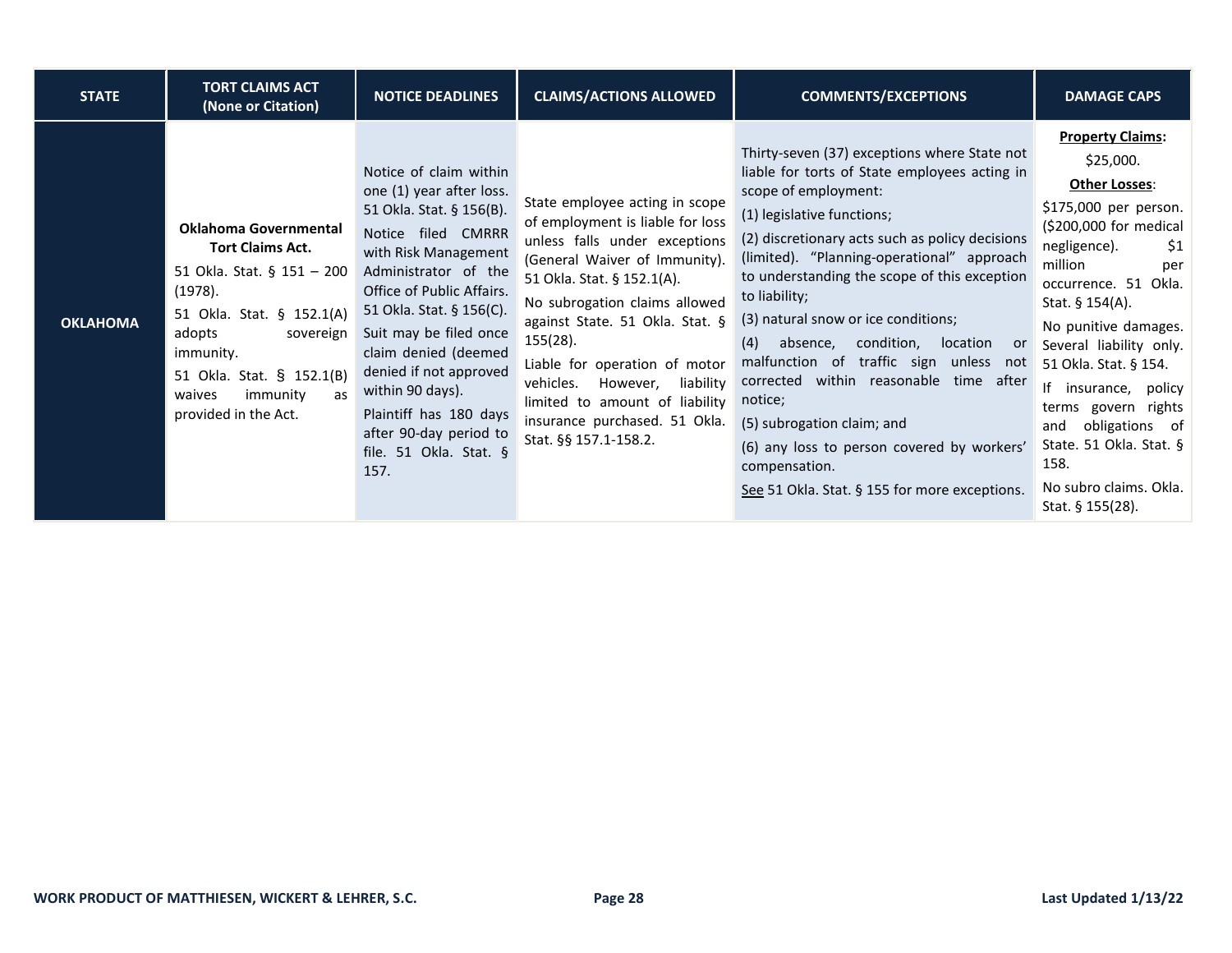| <b>STATE</b>  | <b>TORT CLAIMS ACT</b><br>(None or Citation)                                                                                                                                                                                                                               | <b>NOTICE DEADLINES</b>                                                                                                                                                                                                                                                                                                                                                                        | <b>CLAIMS/ACTIONS ALLOWED</b>                                                                                                                                                                                                                                                                                                                                                                                                                                                                        | <b>COMMENTS/EXCEPTIONS</b>                                                                                                                                                                                                                                                                                                                                                                    | <b>DAMAGE CAPS</b>                                                                                                                                                                                                                                                                                                                                                                                                                                    |
|---------------|----------------------------------------------------------------------------------------------------------------------------------------------------------------------------------------------------------------------------------------------------------------------------|------------------------------------------------------------------------------------------------------------------------------------------------------------------------------------------------------------------------------------------------------------------------------------------------------------------------------------------------------------------------------------------------|------------------------------------------------------------------------------------------------------------------------------------------------------------------------------------------------------------------------------------------------------------------------------------------------------------------------------------------------------------------------------------------------------------------------------------------------------------------------------------------------------|-----------------------------------------------------------------------------------------------------------------------------------------------------------------------------------------------------------------------------------------------------------------------------------------------------------------------------------------------------------------------------------------------|-------------------------------------------------------------------------------------------------------------------------------------------------------------------------------------------------------------------------------------------------------------------------------------------------------------------------------------------------------------------------------------------------------------------------------------------------------|
| <b>OREGON</b> | <b>Tort Actions Against Public</b><br><b>Bodies (a/k/a Oregon Tort</b><br>Claims Act).<br>O.R.S. §§ 30.260 - 30.300<br>(1967).                                                                                                                                             | Action<br>must<br>be<br>commenced<br>within<br>two (2) years. O.R.S. §<br>$30.275(9)$ .<br>Notice of claim to the<br>office of the Director<br>the<br>of<br>Oregon<br>$\Omega$<br>Department<br>Administrative<br>Services within 180<br>days.<br>No particular form for<br>notice. Provide time,<br>place, circumstances,<br>damages,<br>contact<br>information. O.R.S. §<br>30.275.          | Oregon Tort Claims Act is<br>limited waiver of sovereign<br>immunity.<br>Every public body subject to<br>liability for its employees' and<br>agents' torts committed within<br>the scope of their employment,<br>including operation of motor<br>vehicles.<br>O.R.S. § 30.275.                                                                                                                                                                                                                       | <b>Exceptions to liability:</b><br>(1)<br>injury<br>covered<br>workers'<br>by<br>compensation;<br>(2) exercise of discretionary function* or<br>duty; and<br>(3) act under apparent authority of law.<br>$O.R.S.$ § 30.265(6).<br>*Discretionary function is policy-making<br>decision (policy judgment). Negligent<br>implementation of policy is not immune. No<br>immunity if duty to act. | Personal Injury:<br>\$2,073,600<br>Per<br>\$4,147,100<br>Person.<br>Per Occurrence.<br><b>Property Damage:</b><br>\$113,400 Per Person.<br>\$566,900<br>Per<br>Occurrence. O.R.S. §§<br>$30.271(4)$ , $30.272(4)$ ,<br>$30.273(3)$ .<br>Claims which are<br>subject to the OTCA<br>are not subject to<br>30.710,<br>0.R.S.<br>$\S$<br>limit<br>setting<br>of<br>\$500,000 for non-<br>economic damages in<br>civil actions. O.R.S. §<br>$30.269(2)$ . |
| PENNSYLVANIA  | Pennsylvania Sovereign<br><b>Immunity Act.</b><br>42 Pa. C.S. § 8501, et seq.<br>(1988).<br>Commonwealth Court has<br>jurisdiction<br>over<br>civil<br>actions brought against the<br>"Commonwealth<br>government" with four<br>specific exceptions. 42 Pa.<br>C.S. § 761. | Notice of Intention to<br>Make Claim against<br>"Commonwealth<br>Party" must be made<br>within six months<br>after cause of action<br>accrued. 42 Pa. C.S. §<br>5522.<br>No notice needed<br>where<br>"dangerous<br>condition"<br>of real<br>estate, highways, and<br>sidewalks.<br>Potholes<br>require actual written<br>notice and time to fix.<br>Pa.<br>C.S.<br>42<br>Š.<br>$5522(a)(3)$ . | Sovereign Immunity Act waives<br>Commonwealth immunity for<br>damages arising out of a<br>negligent act where the<br>damages would be recoverable<br>by private person. 42 Pa. C. S. §<br>8522(a). It includes:<br>(1) motor vehicle operation;<br>(2) medical profession;<br>(3) care, custody, control of<br>personal property;<br>(4) real estate,<br>highways,<br>sidewalks;<br>(5) potholes and dangerous<br>conditions;<br>(6) control of animals; and<br>(7) vaccines.<br>Pa. C.S. § 8522(b). | Exceptions to sovereign immunity. Plaintiff<br>cannot recover under motor vehicle<br>exception if fleeing apprehension of resisting<br>arrest by a police officer. 42 Pa. C.S. §§<br>8522(b) and 8542(b).<br>No property damage recoverable under<br>potholes and dangerous conditions. 42 Pa.<br>C.S. $§ 8528(c)(5)$ .                                                                       | \$250,000 Per Person.<br>\$1,000,000<br>Per<br>Occurrence.<br>Can only recover:<br>(1) past and future<br>loss of earnings;<br>(2) pain and suffering;<br>(3) medical expenses;<br>(4) loss of consortium;<br>and<br>(5) property losses.<br>42 Pa. C.S. § 8528.                                                                                                                                                                                      |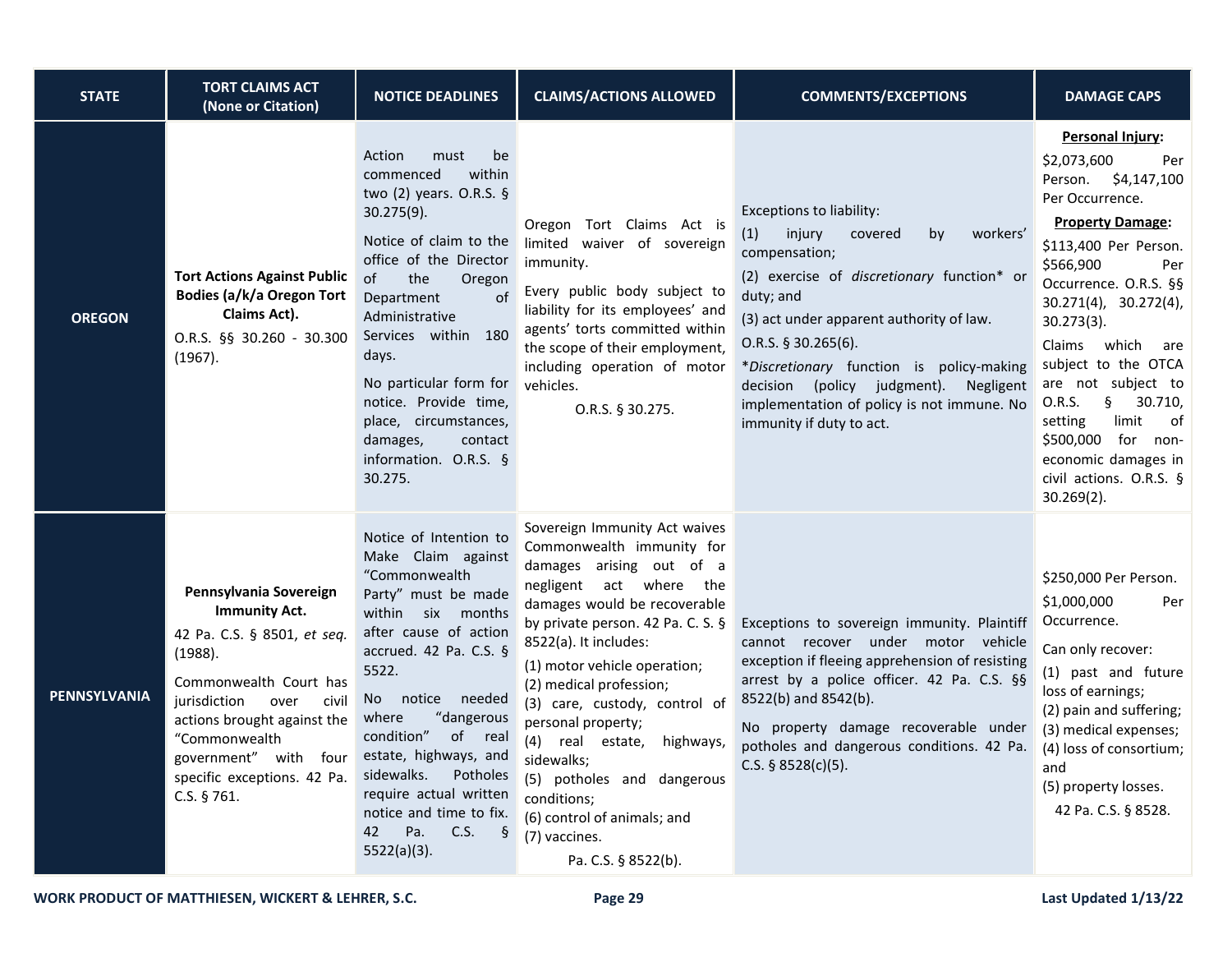| <b>STATE</b>          | <b>TORT CLAIMS ACT</b><br>(None or Citation)                                                                                                                                                                                                                                                                 | <b>NOTICE DEADLINES</b>                                                                                                                                                                                                                                                                                                                                                                                       | <b>CLAIMS/ACTIONS ALLOWED</b>                                                                                                                                                                                                                              | <b>COMMENTS/EXCEPTIONS</b>                                                                                                                                                                                                                                                                                                                                                                                                                                                                                                                     | <b>DAMAGE CAPS</b>                                                                                                                                                                                                                                                                                                                                                                                                                    |
|-----------------------|--------------------------------------------------------------------------------------------------------------------------------------------------------------------------------------------------------------------------------------------------------------------------------------------------------------|---------------------------------------------------------------------------------------------------------------------------------------------------------------------------------------------------------------------------------------------------------------------------------------------------------------------------------------------------------------------------------------------------------------|------------------------------------------------------------------------------------------------------------------------------------------------------------------------------------------------------------------------------------------------------------|------------------------------------------------------------------------------------------------------------------------------------------------------------------------------------------------------------------------------------------------------------------------------------------------------------------------------------------------------------------------------------------------------------------------------------------------------------------------------------------------------------------------------------------------|---------------------------------------------------------------------------------------------------------------------------------------------------------------------------------------------------------------------------------------------------------------------------------------------------------------------------------------------------------------------------------------------------------------------------------------|
| <b>RHODE ISLAND</b>   | <b>Governmental Tort</b><br><b>Liability Act.</b><br>R.I.G.L. § 9-31-1 (1970).<br>State liable for all actions<br>of tort in the same manner<br>as a private individual or<br>corporation<br>unless<br>exception. R.I.G.L. § 9-31-<br>$\mathbf{1}$ .                                                         | Three (3) year statute<br>of limitation for any<br>action against State.<br>R.I.G.L. § 9-1-25.<br>Notice of Claim must<br>be given within three<br>(3) years from the<br>date the cause of<br>action accrues. R.I.G.L.<br>$$9-1-25.$                                                                                                                                                                          | State's sovereign immunity as<br>to tort actions and its 11 <sup>th</sup><br>Amendment immunity both<br>waived. Laird v. Chrysler, 460<br>A.2d 425 (R.I. 1983).<br>Does not apply to proceedings<br>against<br>State<br>before<br>administrative agencies. | There are few conditions on the State's<br>consent to suit. Marrapese v. State, 500 F.<br>Supp. 1207 (D. R.I. 1980).                                                                                                                                                                                                                                                                                                                                                                                                                           | Damages<br>may<br>not<br>\$100,000.<br>exceed<br>R.I.G.L.<br>$\S$<br>$9 - 31 - 2$<br>(West).<br>Limit not applicable if<br>State was engaged in<br>a proprietary function<br>or has agreed to<br>indemnify the federal<br>government or any<br>agency. R.I.G.L. § 9-<br>$31-3.$<br>State must secure \$75<br>million<br>insurance<br>policy<br>covering<br>operation<br>of<br>commuter<br>rail<br>service. R.I.G.L. § 9-<br>$31 - 3.$ |
| <b>SOUTH CAROLINA</b> | <b>South Carolina Tort Claims</b><br>Act.<br>S.C. Code § 15-78-10, et<br>seq. (1986).<br>Limited<br>waiver<br>οf<br>sovereign<br>immunity,<br>subject to<br>exceptions.<br>State is liable for torts to<br>the same extent as private<br>individual,<br>subject to<br>limitations. S.C. Code § 15-<br>78-40. | Two (2) year statute of<br>limitations;<br>Three<br>years after Notice of<br>Claim (year added to<br>Statute of Limitations<br>if notice procedure<br>followed). S.C. Code §<br>15-78-110.<br>Notice setting forth<br>the<br>circumstances,<br>extent of loss, time<br>and place, names of all<br>persons involved, and<br>amount of loss, must<br>be filed within one (1)<br>year. S.C. Code § 15-<br>78-80. | Sovereign immunity waived<br>(State liable) for all torts unless<br>listed under exceptions to<br>waiver of immunity.                                                                                                                                      | Statute lists non-exclusive list of 40<br>exceptions to the general waiver of State<br>sovereign immunity, including,<br>among<br>others:<br>(1) legislative, judicial actions;<br>(2) discretionary acts;<br>(3) natural snow or ice conditions;<br>(4) authorized entry on property;<br>(5) absence or condition of traffic sign or<br>barrier unless given reasonable notice to<br>repair;<br>(6) claim against DOT allowed for improper<br>maintenance but not faulty design; and<br>(7) any judicial proceeding.<br>S.C. Code § 15-78-60. | \$300,000 Per Person<br>\$600,000<br>Per<br>Occurrence<br>No Punitive Damages<br>S.C. Code § 15-78-<br>120.                                                                                                                                                                                                                                                                                                                           |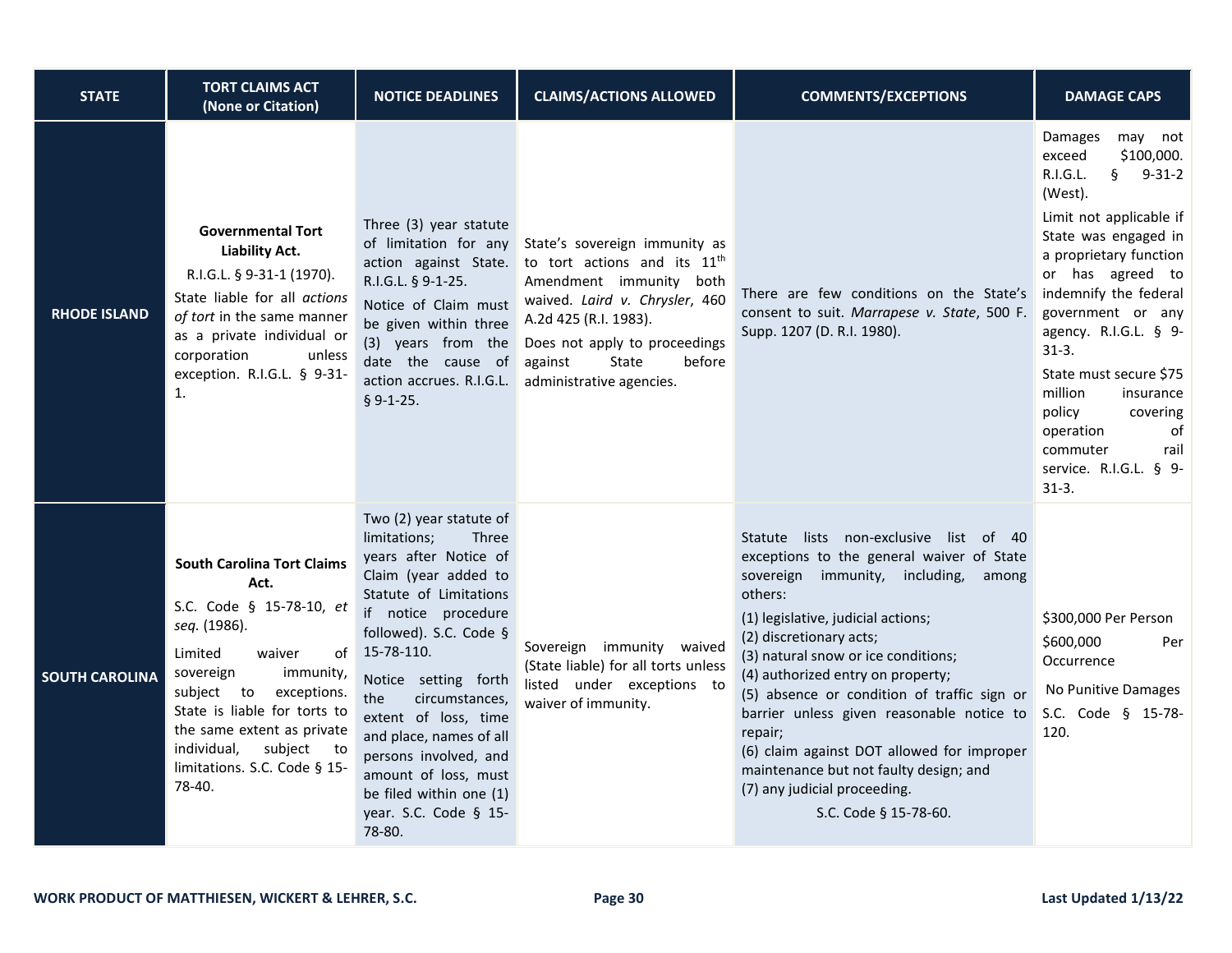| <b>STATE</b>        | <b>TORT CLAIMS ACT</b><br>(None or Citation)                                                                                                                                                                                                                                                                                                                                                                   | <b>NOTICE DEADLINES</b>                                                                                                                                                     | <b>CLAIMS/ACTIONS ALLOWED</b>                                                                                                                                                                                                                                                                                                                                                                                                                                                                                                                                                                                                                                                                                                                           | <b>COMMENTS/EXCEPTIONS</b>                                                                                                                                                                                                                                                                                                                                                                                                                                                                                                                                                                                                                                                                                                                                                                                                                                                                                                                                                                                  | <b>DAMAGE CAPS</b> |
|---------------------|----------------------------------------------------------------------------------------------------------------------------------------------------------------------------------------------------------------------------------------------------------------------------------------------------------------------------------------------------------------------------------------------------------------|-----------------------------------------------------------------------------------------------------------------------------------------------------------------------------|---------------------------------------------------------------------------------------------------------------------------------------------------------------------------------------------------------------------------------------------------------------------------------------------------------------------------------------------------------------------------------------------------------------------------------------------------------------------------------------------------------------------------------------------------------------------------------------------------------------------------------------------------------------------------------------------------------------------------------------------------------|-------------------------------------------------------------------------------------------------------------------------------------------------------------------------------------------------------------------------------------------------------------------------------------------------------------------------------------------------------------------------------------------------------------------------------------------------------------------------------------------------------------------------------------------------------------------------------------------------------------------------------------------------------------------------------------------------------------------------------------------------------------------------------------------------------------------------------------------------------------------------------------------------------------------------------------------------------------------------------------------------------------|--------------------|
| <b>SOUTH DAKOTA</b> | <b>Remedies Against The</b><br>State.<br>S.D.C.L. §§ 21-32-1 to 21-<br>32-21 (1947).<br>South Dakota common law<br>and Constitution prohibit<br>that "governing acts" of<br>State, its agencies and<br>other public entities can't<br>be attacked in court<br>without<br>the<br>State's<br>consent.<br>S.D. Const. Art. III, § 27;<br>Blue Fox Bar, Inc. v. City of<br>Yankton, 424 N.W.2d 915<br>(S.D. 1988). | Written notice of the<br>time, place, and cause<br>of the injury is given to<br>the<br>public<br>entity<br>within 180 days after<br>the injury. S.D.C.L. § 3-<br>$21 - 2$ . | Whether a State employee,<br>who is sued in an individual<br>entitled<br>capacity,<br>is<br>to to<br>immunity depends upon the<br>function performed<br>by the<br>employee.<br>Immune<br>discretionary function (involves<br>policy-making power), but not<br>when they perform ministerial<br>function ("absolute, certain,<br>and imperative" act simple<br>carrying out of a policy already<br>established).*<br>Wulf v. Senst, 669 N.W.2d 135<br>(S.D. 2003).<br>*Even if discretionary function<br>involved: State may purchase<br>liability insurance. S.D.C.L. § 21-<br>$32 - 15.$<br>Purchase of insurance waives<br>immunity and is consent to be<br>sued. S.D.C.L. § 21-32-16.<br>State and its employees<br>§ 21-32-16; S.D.C.L. § 21-32-17. | Factors to be considered in determining a<br>discretionary function include:<br>(1) nature and importance;<br>(2) extent to which passing judgment on<br>exercise of discretion passes judgment on<br>branch of government;<br>(3) would liability impair free exercise of<br>discretion;<br>(4) likelihood of harm to members of public<br>if action taken;<br>(5) nature and seriousness of harm; and<br>(6) availability of other remedies.<br>Discretionary: Highway construction and<br>Maintenance; Allocating plows, resource and<br>equipment for snow removal.<br>Ministerial: Once it is determined that act<br>should<br>be<br>performed,<br>subsequent<br>performance is ministerial. (e.g., operating<br>motor vehicle).<br>No immunity for breach of contract claims.<br>Masad v. Weber, 772 N.W.2d 144 (S.D.<br>2009).<br>S.D.C.L. $\S$ 21-32-1 establishes the Office of<br>immune except as provided in Commissioner of Claims, which hears<br>contract and tort claims against the State. | None               |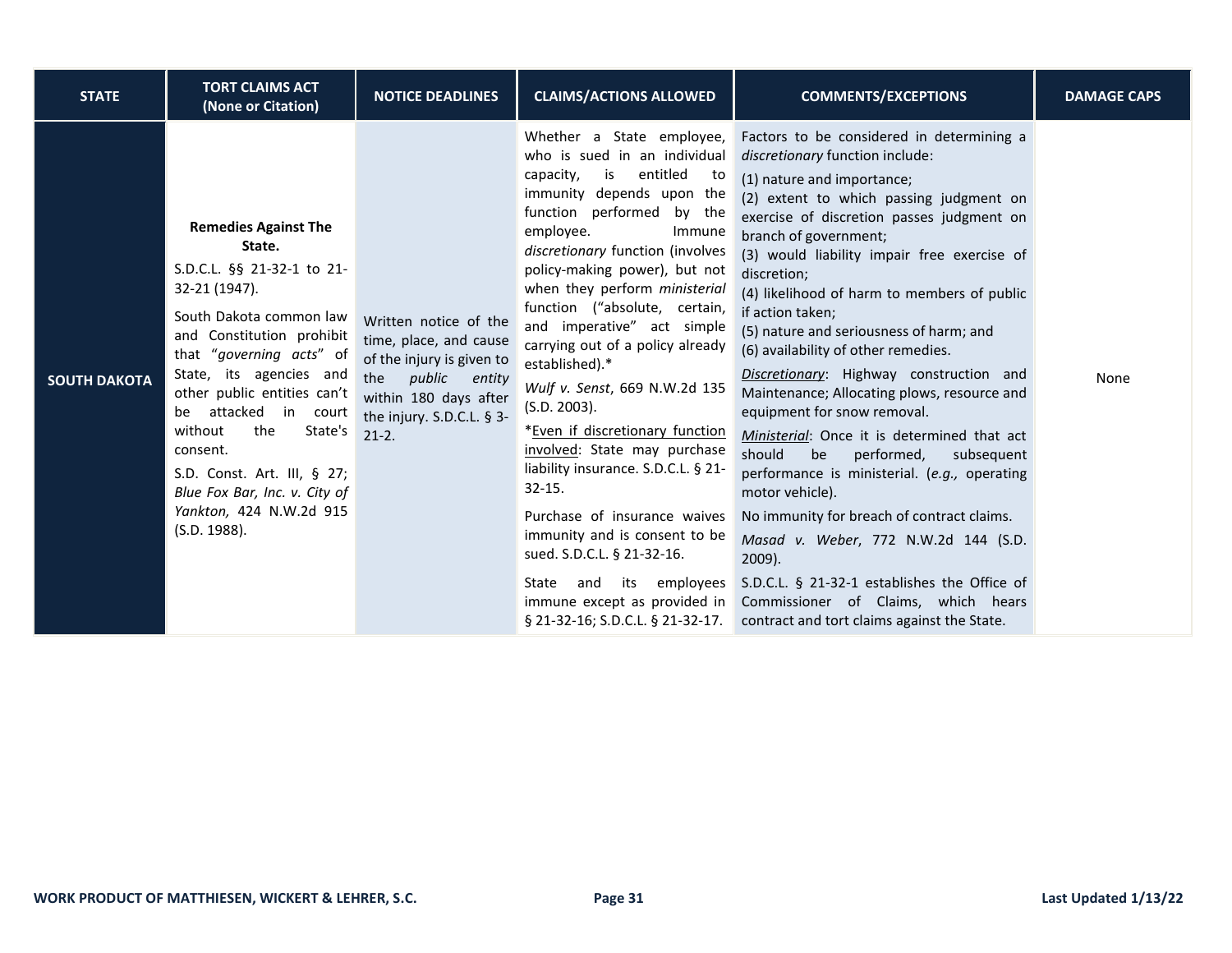| <b>STATE</b>     | <b>TORT CLAIMS ACT</b><br>(None or Citation)                                                                                                                                                                                                                                                                                                                                                                                                                                                                                           | <b>NOTICE DEADLINES</b>                                                                                                                                                                                                                                                                                                            | <b>CLAIMS/ACTIONS ALLOWED</b>                                                                                                                                                                                                                                                                                                                                                                                                                                                                                                                                                                                                                                                | <b>COMMENTS/EXCEPTIONS</b>                                                                                                                                                                                                                                                                                                                                                                                                                     | <b>DAMAGE CAPS</b>                                                                                                                                                                                                                                                                                                                                                                                                                                                                                              |
|------------------|----------------------------------------------------------------------------------------------------------------------------------------------------------------------------------------------------------------------------------------------------------------------------------------------------------------------------------------------------------------------------------------------------------------------------------------------------------------------------------------------------------------------------------------|------------------------------------------------------------------------------------------------------------------------------------------------------------------------------------------------------------------------------------------------------------------------------------------------------------------------------------|------------------------------------------------------------------------------------------------------------------------------------------------------------------------------------------------------------------------------------------------------------------------------------------------------------------------------------------------------------------------------------------------------------------------------------------------------------------------------------------------------------------------------------------------------------------------------------------------------------------------------------------------------------------------------|------------------------------------------------------------------------------------------------------------------------------------------------------------------------------------------------------------------------------------------------------------------------------------------------------------------------------------------------------------------------------------------------------------------------------------------------|-----------------------------------------------------------------------------------------------------------------------------------------------------------------------------------------------------------------------------------------------------------------------------------------------------------------------------------------------------------------------------------------------------------------------------------------------------------------------------------------------------------------|
| <b>TENNESSEE</b> | None applicable to the<br>State.<br>Claims<br>Tennessee<br>Commission created to<br>hear and adjudicate claims<br>against State. T.C.A. §§ 9-<br>8-301 to 307 (1984).<br>Established State's liability<br>in tort based on traditional<br>concepts of duty and<br>reasonably<br>prudent<br>persons' standard of care.<br>Act restricts State to the<br>of<br>defense<br>absolute<br>immunity<br>only as an<br>exception to Act's broad<br>abrogation of sovereign<br>immunity. Lucas v. State,<br>141 S.W.3d 121 (Tenn.<br>App. 2004). | notice<br>Written<br>0f<br>claim must be filed (on<br>Claim For Damages<br>Form) with Division of<br>Claims Administration<br>(DCA)<br>within<br>applicable statute of<br>limitations.<br>DCA has 90 days to<br>approve or deny. Then<br>jurisdiction<br>that<br>transfers to Tennessee<br>Claims Commission.<br>T.C.A. § 9-8-402. | Claims<br>Commission<br>has<br>exclusive jurisdiction to hear<br>claims against State, it is<br>limited to those claims listed in<br>$§ 9 - 8 - 307(a).$<br>Common law negligence rules<br>apply.<br>Otherwise State is immune.<br>Claims allowed:<br>(1) operation of motor vehicle;<br>(2) nuisances;<br>(3) dangerous conditions on<br>real property (foreseeable and<br>notice);<br>(4) legal/medical malpractice;<br>(5) negligent care of persons or<br>property;<br>(6) negligent construction of<br>sidewalks/buildings;<br>(7) design and construction of<br>roads:<br>(8) highway conditions;<br>(9) negligent operation of<br>Machinery; and<br>(10) many others. | Purchase of liability insurance does not<br>waive sovereign immunity. 1984 Tenn. Pub.<br>Acts 972; Op. Tenn. Atty. Gen. 85-087<br>(1985).<br>Tennessee Governmental Tort Liability Act (§<br>9-8-307) not applicable to State. Lucas v.<br>State, 141 S.W.3d 121 (Tenn. App. 2004).<br>If State is liable, employee is immune, unless<br>outside scope of employment, intentional,<br>or done for personal gain. T.C.A. § 29-20-<br>$310(b)$ . | \$300,000 for bodily<br>injury or death of any<br>one person in any one<br>accident, occurrence<br>or act. \$700,000 for<br>bodily injury or death<br>of all persons in any<br>one accident. T.C.A. §<br>$9-8-307(3)(e)$ .<br>No Punitive Damages<br>Bowden Bldg. Corp. v.<br><b>Tennessee Real Estate</b><br>Comm'n, 15 S.W.3d<br>434, 446 (Tenn. App.<br>1999).<br>١f<br>exceeds<br>claim<br>\$25,000,<br>Tennessee<br>Claims Administration<br>turns it over to State<br>Attorney General to<br>investigate. |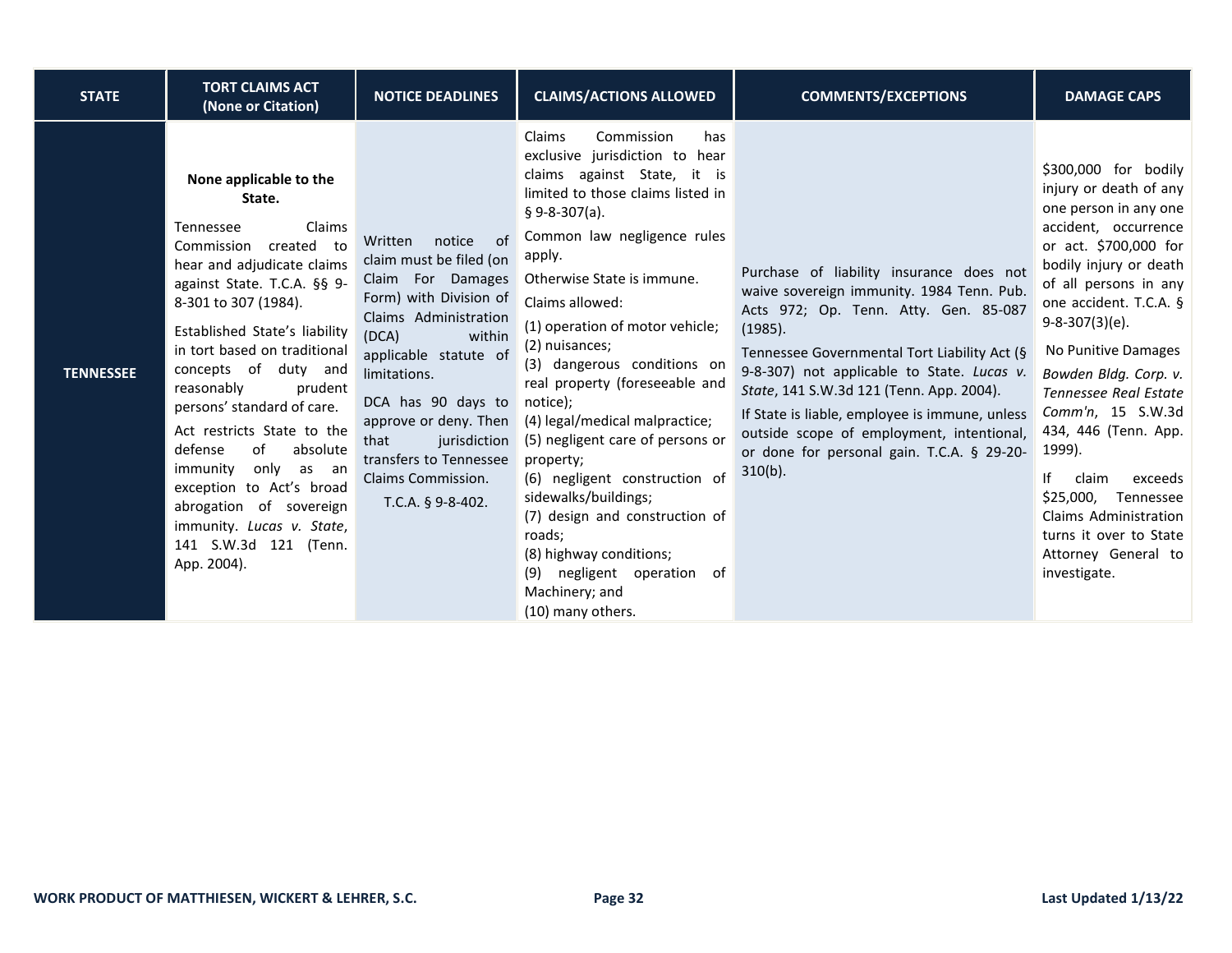| <b>STATE</b> | <b>TORT CLAIMS ACT</b><br>(None or Citation)                                                                                                                                                                                                                                                                                                                                                                                                                                                                                                                                                                  | <b>NOTICE DEADLINES</b>                                                                                                                                                                                                                                                                                                                                                                                   | <b>CLAIMS/ACTIONS ALLOWED</b>                                                                                                                                                                                                                                                                                                                                                                                                                                                                                                                                                                                                                                                                                                                                                                            | <b>COMMENTS/EXCEPTIONS</b>                                                                                                                                                                                                                                                                                                                                                                                                                                                                                                                                                                                                                                                                                                                                                                                                                                    | <b>DAMAGE CAPS</b>                                                                                                                                                           |
|--------------|---------------------------------------------------------------------------------------------------------------------------------------------------------------------------------------------------------------------------------------------------------------------------------------------------------------------------------------------------------------------------------------------------------------------------------------------------------------------------------------------------------------------------------------------------------------------------------------------------------------|-----------------------------------------------------------------------------------------------------------------------------------------------------------------------------------------------------------------------------------------------------------------------------------------------------------------------------------------------------------------------------------------------------------|----------------------------------------------------------------------------------------------------------------------------------------------------------------------------------------------------------------------------------------------------------------------------------------------------------------------------------------------------------------------------------------------------------------------------------------------------------------------------------------------------------------------------------------------------------------------------------------------------------------------------------------------------------------------------------------------------------------------------------------------------------------------------------------------------------|---------------------------------------------------------------------------------------------------------------------------------------------------------------------------------------------------------------------------------------------------------------------------------------------------------------------------------------------------------------------------------------------------------------------------------------------------------------------------------------------------------------------------------------------------------------------------------------------------------------------------------------------------------------------------------------------------------------------------------------------------------------------------------------------------------------------------------------------------------------|------------------------------------------------------------------------------------------------------------------------------------------------------------------------------|
| <b>TEXAS</b> | <b>Texas Tort Claims Act</b><br>(TTCA).<br>Tex. Civ. Prac. & Rem. Code<br>- 88<br>101.001-.109<br>Ann.<br>(1965).<br>waiver of<br>Absent a<br>immunity,<br>governmental<br>entities<br>are<br>generally<br>immune from liability.<br>University of Tex. Sw. Med.<br>Ctr. v. Estate of Arancibia,<br>324 S.W.3d 544 (Tex.<br>$2010$ ).<br>TTCA is a limited waiver of<br>sovereign<br>immunity<br>(qualified immunity) for<br>certain torts.<br>Unless there is a waiver of<br>immunity in the TTCA,<br>there<br>is<br>sovereign<br>immunity.<br>City of Denton v. Van Page,<br>701 S.W.2d 831 (Tex.<br>1986). | Formal, written notice<br>no later than six<br>months after day the<br>incident<br>occurs,<br>reasonably describing:<br>(1) the damage or<br>injury claimed;<br>(2) the time and place<br>of the incident; and<br>(3) the incident.<br>Tex. Civ. Prac. & Rem.<br>Ann.<br>Code<br>$101.101(a)$ .<br>"Actual notice"<br>can<br>substitute.<br>Tex. Civ. Prac. & Rem.<br>δ<br>Code<br>Ann.<br>$101.101(c)$ . | State's immunity is waived for:<br>$(1)$ use of motor vehicle;*<br>Tex. Civ. Prac. & Rem. Code<br>Ann. § 101.021(1).<br>(2) injury caused by condition<br>or use of tangible personal or<br>real property;**<br>Tex. Civ. Prac. & Rem. Code<br>Ann. § 101.021(2); and<br>(3) claims arising from premises<br>defects.<br>Tex. Civ. Prac. & Rem. Code<br>Ann. § 101.021(2).***<br>*State only liable if employee<br>operating vehicle would have<br>been liable.<br>**Liable only if private person<br>would have been liable. This<br>precludes suit predicated solely<br>respondeat<br>superior.<br>on<br>Involves activities conducted<br>on real property, not defects in<br>the real property.<br>***Claims involving premises<br>liability (defect in real property)<br>brought under this section. | State employees enjoy either absolute<br>immunity (e.g., judges) or qualified immunity<br>(e.g., jailers, sheriffs, and other public<br>officers or employees).<br>State employees' qualified immunity applies<br>only to discretionary actions taken in good<br>faith within the scope of the employee's<br>authority.<br>No qualified immunity for <i>ministerial</i><br>(mandatory) actions.<br>State involved in joint enterprise is liable for<br>the torts of other members of the joint<br>enterprise.<br>Texas Dep't of Transp. v. Able, 35 S.W.3d 608<br>(Tex. 2000).<br>TTCA (Tex. Civ. Prac. & Rem. Code Ann. §<br>101.022) says two additional liability<br>limitations apply:<br>(1) special defects (e.g., unusual danger);<br>and<br>(2) Absence, condition or malfunction of<br>traffic signs.<br>Tex. Civ. Prac. & Rem. Code Ann. § 101.060. | <b>Bodily Injury/Death:</b><br>\$250,000 Per Person<br>\$500,000 Occurrence<br><b>Damage to Property:</b><br>\$100,000 occurrence<br>Tex. Civ. Prac. Rem.<br>Code § 101.023. |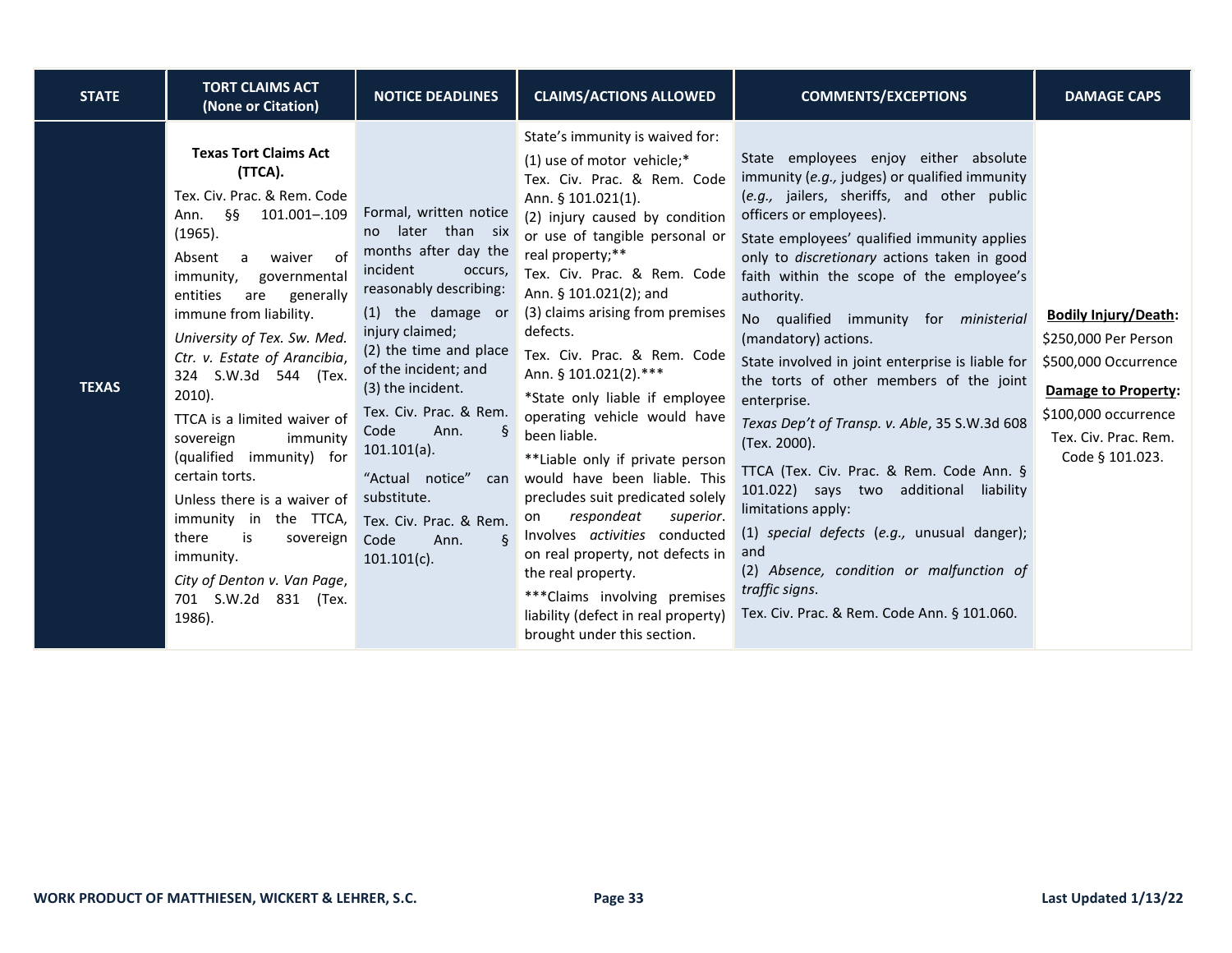| <b>STATE</b> | <b>TORT CLAIMS ACT</b><br>(None or Citation)                                                                                                                                                                                                                                                                                                                                                                                                                                          | <b>NOTICE DEADLINES</b>                                                                                                                                                                                                                                                                                                                                                                                                                                                  | <b>CLAIMS/ACTIONS ALLOWED</b>                                                                                                                                                                                                                                                                                                                                                                                                                                                                                                                                                                               | <b>COMMENTS/EXCEPTIONS</b>                                                                                                                                                                                                                                                                                                                                                                                                                                                                                                                                                                                                                                                                                                                                                                                     | <b>DAMAGE CAPS</b>                                                                                                                                                                                                                                                                                                      |
|--------------|---------------------------------------------------------------------------------------------------------------------------------------------------------------------------------------------------------------------------------------------------------------------------------------------------------------------------------------------------------------------------------------------------------------------------------------------------------------------------------------|--------------------------------------------------------------------------------------------------------------------------------------------------------------------------------------------------------------------------------------------------------------------------------------------------------------------------------------------------------------------------------------------------------------------------------------------------------------------------|-------------------------------------------------------------------------------------------------------------------------------------------------------------------------------------------------------------------------------------------------------------------------------------------------------------------------------------------------------------------------------------------------------------------------------------------------------------------------------------------------------------------------------------------------------------------------------------------------------------|----------------------------------------------------------------------------------------------------------------------------------------------------------------------------------------------------------------------------------------------------------------------------------------------------------------------------------------------------------------------------------------------------------------------------------------------------------------------------------------------------------------------------------------------------------------------------------------------------------------------------------------------------------------------------------------------------------------------------------------------------------------------------------------------------------------|-------------------------------------------------------------------------------------------------------------------------------------------------------------------------------------------------------------------------------------------------------------------------------------------------------------------------|
| <b>UTAH</b>  | <b>Utah Governmental</b><br><b>Immunity Act (GIAU).</b><br>- 66<br>63G-7-101<br>U.C.A.<br>through 63G-7-904 (1963).<br>"Governmental Entity" and<br>employees<br>retain<br>its<br>for<br>all<br>immunity<br>"governmental functions"<br>(defined<br>"activity,<br>as<br>undertaking, or operation<br>of a governmental entity")<br>no matter how labelled,<br>unless expressly waived in<br>Act.<br>"Governmental<br>Entity"<br>includes State and all its<br>political subdivisions. | Written<br><b>Notice</b><br>of<br>Claim must be filed<br>within one year after<br>denial of claim. U.C.A.<br>§§ 63G-7-401.<br>Within sixty (60) days<br>of filing written Notice<br>of Claim government<br>must approve or deny.<br>Then suit can be<br>brought. $U.C.A.$ §§<br>63G-7-401, 402, 403.<br>Plaintiff has one (1)<br>year after denial of<br>claim or after the 60-<br>day period ends to<br>bring the action. Utah<br>Code Ann. §§63-G-7-<br>401, 402, 403. | Governmental entity immune<br>from latent condition of road,<br>tunnel, bridge, sidewalk or any<br>public building or structure.<br>liability (immunity<br>No.<br>not<br>waived) for:<br>"discretionary function"<br>(1)<br>(distinct and limited immunity<br>for decision that involves<br>policy-making function);<br>See "Little Test" Little v. Utah,<br>667 P.2d 49 (Utah 1983) (e.g.,<br>fire fighting).<br>(2) assault, false imprisonment;<br>(3) negligent inspection;<br>(4) judicial proceedings;<br>(5) operation or repair of flood<br>systems; and<br>(6) many others.<br>U.C.A. § 63G-7-201. | Immunity waived as to:<br>(1) any act by employee in scope of<br>employment;<br>(2) contractual obligations;<br>(3) defective, unsafe condition of road,<br>sidewalk, bridge, etc.;<br>(4) defect or condition of building, structure,<br>etc. (U.C.A. § 63G-7-301); and<br>(5) injury or damage resulting from<br>employee driving or being in control of a<br>vehicle.<br>U.C.A. $\frac{5}{9}$ 63G-7-202(3)(c)(2).<br>Three-part test to determine whether<br>governmental entity enjoys immunity under<br>the Governmental Immunity Act:<br>(1) whether the activity is a governmental<br>function;<br>(2) whether governmental immunity was<br>waived for the particular activity; and<br>(3) whether there is an exception to that<br>waiver.<br>Winkler v. Lemieux, 329 P.3d 849 (Utah App.<br>$2014$ ). | <b>Property Damage:</b><br>\$233,600.<br>U.C.A.<br>$\delta$<br>$63G-7-$<br>$604(1)(c)$ .<br><b>Personal Injury:</b><br>\$583,900.<br>$63G-7-$<br>U.C.A.<br>Ş<br>$604(1)(a)$ .<br>\$2 million limit to<br>aggregate amount of<br>individual awards for<br>single occurrence.<br>$63G-7-$<br>U.C.A.<br>ξ<br>$604(1)(d)$ . |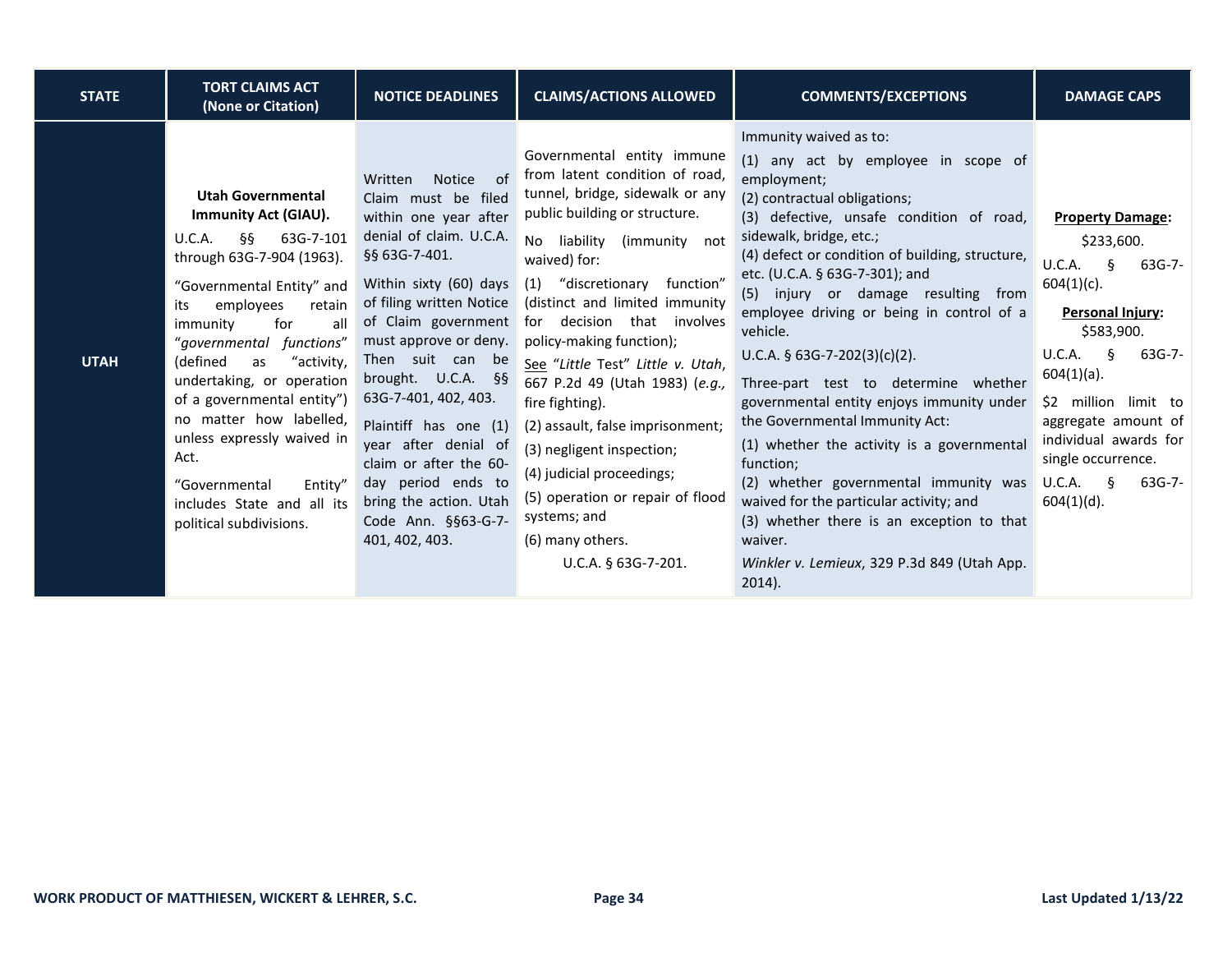| <b>STATE</b>   | <b>TORT CLAIMS ACT</b><br>(None or Citation)                                   | <b>NOTICE DEADLINES</b>                                                                                                                                                                                                                                                                                                                                                                                                                                  | <b>CLAIMS/ACTIONS ALLOWED</b>                                                                                                                                                                                                                                                                                                                                                                                                                                                                                                                                                                                                                                                         | <b>COMMENTS/EXCEPTIONS</b>                                                                                                                                                                                                                                                                                                                                                                                                                                                                                                                                                                                                                                                                                                                                                                                                                                                      | <b>DAMAGE CAPS</b>                                                                                                                                                                                                                     |
|----------------|--------------------------------------------------------------------------------|----------------------------------------------------------------------------------------------------------------------------------------------------------------------------------------------------------------------------------------------------------------------------------------------------------------------------------------------------------------------------------------------------------------------------------------------------------|---------------------------------------------------------------------------------------------------------------------------------------------------------------------------------------------------------------------------------------------------------------------------------------------------------------------------------------------------------------------------------------------------------------------------------------------------------------------------------------------------------------------------------------------------------------------------------------------------------------------------------------------------------------------------------------|---------------------------------------------------------------------------------------------------------------------------------------------------------------------------------------------------------------------------------------------------------------------------------------------------------------------------------------------------------------------------------------------------------------------------------------------------------------------------------------------------------------------------------------------------------------------------------------------------------------------------------------------------------------------------------------------------------------------------------------------------------------------------------------------------------------------------------------------------------------------------------|----------------------------------------------------------------------------------------------------------------------------------------------------------------------------------------------------------------------------------------|
| <b>VERMONT</b> | <b>Vermont Tort Claims Act.</b><br>Vt. Stat. Ann. 12, §§ 5601-<br>5606 (1961). | Notice of<br>claim<br>a<br>against a town for<br>insufficiency<br>of<br>a a<br>bridge or culvert must<br>be within 20 days. Vt.<br>Stat. Ann. 19, § 987.<br>Personal injury and<br>property claims must<br>be filed within 3 years.<br>Vt. Stat. Ann. 12, §§<br>512(4) and 512(5).<br>Small claims (\$2,000<br>or less) against State<br>must be filed within 18<br>months. Vt. Stat. Ann.<br>32, § 932(b).<br>Agent for service is<br>Attorney General. | State and its employees liable<br>to same extent as private<br>individual, unless exception<br>listed in insurance policy. Vt.<br>Stat. Ann. 12, § 5601(e).<br>Exclusive right of action is<br>against State not employee<br>(except for gross negligence,<br>willful act). Vt. Stat. Ann. 12, §<br>$5602(a)(b)$ .<br>State employees liable for<br>operating<br>vehicle<br>motor<br>of<br>their<br>because<br>source<br>employment is unconnected to<br>tort of<br>negligent driving.<br>Kennery v. State, 38 A.3d 35<br>(Vt. 2011).<br>Small claim (under \$2,000)<br>against State not otherwise<br>allowed may be filed in Small<br>Claims Court. Vt. Stat. Ann. 32,<br>§ 932(a). | Exceptions to waiver of immunity set forth in<br>\$5601(e):<br>(1) discretionary function: (a) involves either<br>an element of judgment/ choice or a statute<br>or regulation prescribes a course of action,<br>and (b) is it type of act protected by the<br>exception (presumption can be rebutted)?<br>Searles v. Agency of Transp., 762 A.2d 812<br>(Vt. 2000) (e.g., no liability for operating<br>emergency vehicle pursuant to $\S$ 1015(a)(4)<br>(with lights and siren);<br>(2) any claim arising from selection of or<br>purposeful deviation from standards for<br>planning and design of highways; and<br>(3) above exceptions do not apply if there is<br>of<br>insurance<br>purchased<br>policy<br>by<br>Commissioner of Buildings and General<br>Services or if employee purchased policy<br>covering gross negligence.<br>No subrogation claims against State. | Maximum liability of<br>the State is $$500,000$<br>to any one person<br>and<br>maximum<br>liability is<br>aggregate<br>\$2,000,000<br>to<br>all a<br>persons arising out of<br>each occurrence.<br>Vt. Stat. Ann. 12, §<br>$5601(b)$ . |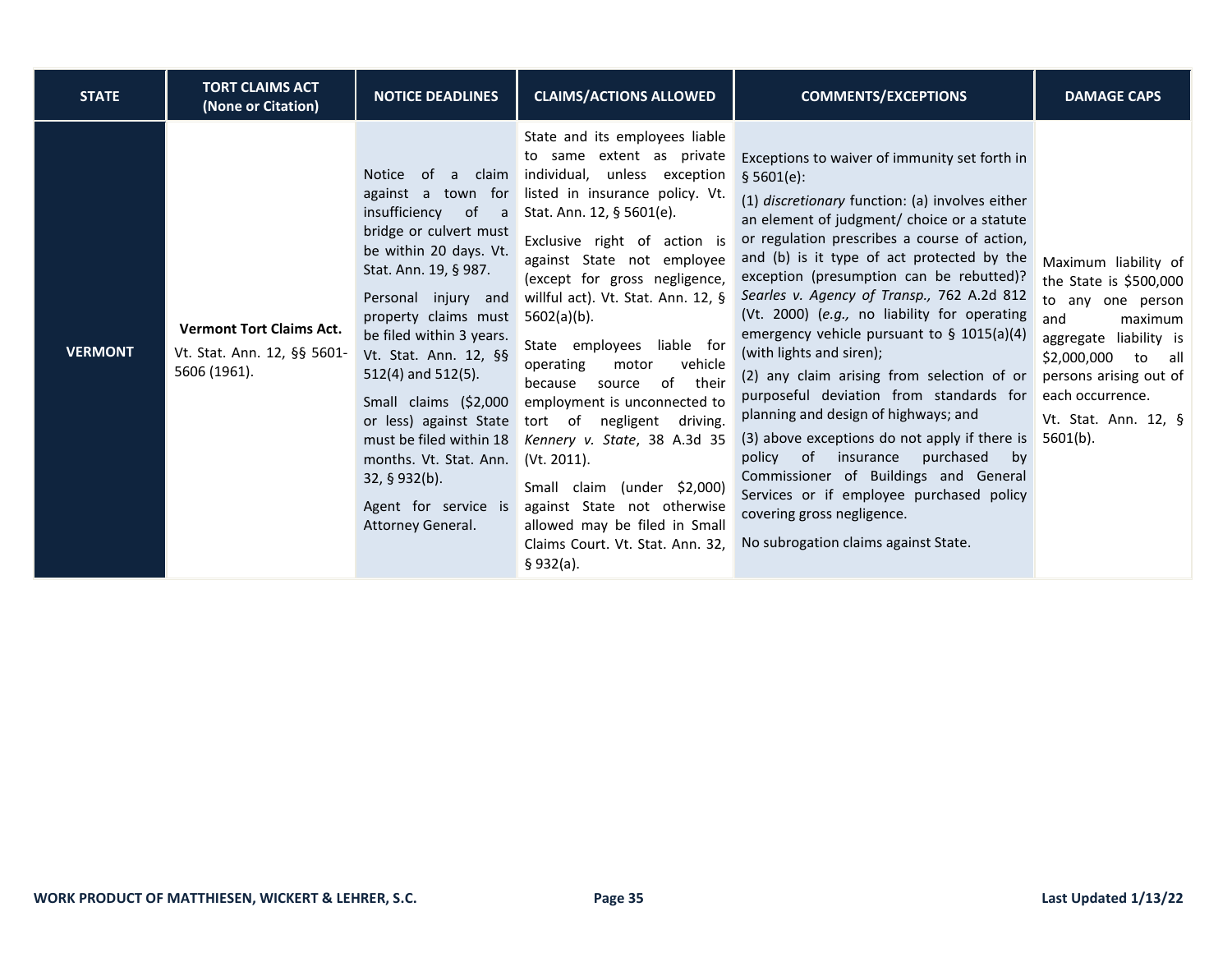| <b>STATE</b>    | <b>TORT CLAIMS ACT</b><br>(None or Citation)                                                                                                                                                                                                                                                                                                                                                                                                                                                                                                                                                             | <b>NOTICE DEADLINES</b>                                                                                                                                                                                                                                                                                                                                                                      | <b>CLAIMS/ACTIONS ALLOWED</b>                                                                                                                                                                                                                                                                                                                                                                                                                                                                                                                                                                                                                                                                                                                                                                                                                       | <b>COMMENTS/EXCEPTIONS</b>                                                                                                                                                                                                                                                                                                                                                                                                                                                                                                                                                                                                                                                                                                                                                                                                                                                                                                                                                                                                                                                                                                 | <b>DAMAGE CAPS</b>                                                                                                                                                                    |
|-----------------|----------------------------------------------------------------------------------------------------------------------------------------------------------------------------------------------------------------------------------------------------------------------------------------------------------------------------------------------------------------------------------------------------------------------------------------------------------------------------------------------------------------------------------------------------------------------------------------------------------|----------------------------------------------------------------------------------------------------------------------------------------------------------------------------------------------------------------------------------------------------------------------------------------------------------------------------------------------------------------------------------------------|-----------------------------------------------------------------------------------------------------------------------------------------------------------------------------------------------------------------------------------------------------------------------------------------------------------------------------------------------------------------------------------------------------------------------------------------------------------------------------------------------------------------------------------------------------------------------------------------------------------------------------------------------------------------------------------------------------------------------------------------------------------------------------------------------------------------------------------------------------|----------------------------------------------------------------------------------------------------------------------------------------------------------------------------------------------------------------------------------------------------------------------------------------------------------------------------------------------------------------------------------------------------------------------------------------------------------------------------------------------------------------------------------------------------------------------------------------------------------------------------------------------------------------------------------------------------------------------------------------------------------------------------------------------------------------------------------------------------------------------------------------------------------------------------------------------------------------------------------------------------------------------------------------------------------------------------------------------------------------------------|---------------------------------------------------------------------------------------------------------------------------------------------------------------------------------------|
| <b>VIRGINIA</b> | Virginia Tort Claims Act.<br>Va. St. §§ 8.01-195.1 to<br>195.9 (1981).<br>Provides a limited right to<br>sue State employee when<br>private entity or<br>a<br>individual would be liable,<br>provided<br>the<br>State<br>employee is acting in<br>course and scope.<br>Only partial waiver of<br>sovereign immunity.<br>Commonwealth is immune<br>from tort liability for acts<br>of employees, unless an<br>statutory<br>express<br>or<br>constitutional<br>provision<br>waives that immunity.<br>Immunity<br>of<br>judges,<br>public<br>and<br>attorneys,<br>officers of Commonwealth<br>is preserved. | Notice must be given<br>within one (1) year of<br>when claim accrued.<br>Va. St. § 8.01-195.6<br>Claim<br>filed<br>with<br>of<br>the<br>Director<br>of<br>Risk<br>Division<br>management or the<br>Attorney General.<br>Must contain nature<br>of claim, time and<br>place, name of agency<br>at fault.<br>Must sue within 18<br>months<br>of<br>filing<br>notice. Va. St. § 8.01-<br>195.7. | Commonwealth employee is<br>immune if act ministerial<br>(follows statute or established<br>rules), but not discretionary<br>(use of judgment). Messina v.<br>Burden, 321 S.E.2d 657 (Va.<br>1984).<br>Claims allowed include:<br>Failure<br><b>Maintenance:</b><br>to<br>correct hazardous roadway<br>conditions within reasonable<br>time.<br><b>Hazards:</b><br>Hazards<br><u>General</u><br>by<br>created<br>design,<br>construction, and maintenance<br>problems (e.g., poor signing,<br>low shoulders).<br>Work<br>Hazardous<br>Zones:<br>construction and work zones<br>(involving motor vehicles).<br><b>Operations: Hazards created by</b><br>general operations and work<br>zone activity that do not<br>involve motorists.<br><b>Operating Motor Vehicle:</b> Is<br>ministerial act.<br>Heider v. Clemons, 400 S.E.2d<br>190 (Va. 1991). | Exceptions to waiver of immunity are listed<br>in Va. St. § 8.01-195.3.<br>(1) Tax assessment;<br>(2) Judicial Proceeding; and<br>(3) Execution of Court Order.<br>Claims against Commonwealth for medical<br>negligence subject to Chapter 21.1 (Va. St. §<br>8.01-581.1, et seq.).<br>Recovery in medical malpractice shall not<br>exceed the limits imposed by Va. St. § 8.01-<br>195.3.<br>Immunity waived only for ministerial acts<br>(obedience to authority without regard to or<br>the exercise of his or her own judgment) but<br>not for discretionary acts, which have the<br>following characteristics:<br>(1) an authorized individual or agency was<br>given the power and duty to make a<br>decision;<br>(2) the decision was made from a set of valid<br>alternatives; and<br>(3) the individual or agency exercised<br>independent judgment in making the<br>selection.<br>No exception for intentional acts. No<br>immunity if intentional tort or actions<br>outside scope of employment.<br>Bailey v. Lewis, 2012 WL 9735223 (Va. Cir.<br>Ct. 2012); Messina v. Burden, 321 S.E.2d 657<br>(Va. 1984). | Immunity is waived<br>up to \$100,000 or the<br>amount of the State's<br>insurance coverage,<br>whichever is greater,<br>exclusive of interest<br>and costs. Va. St. §<br>8.01-195.3. |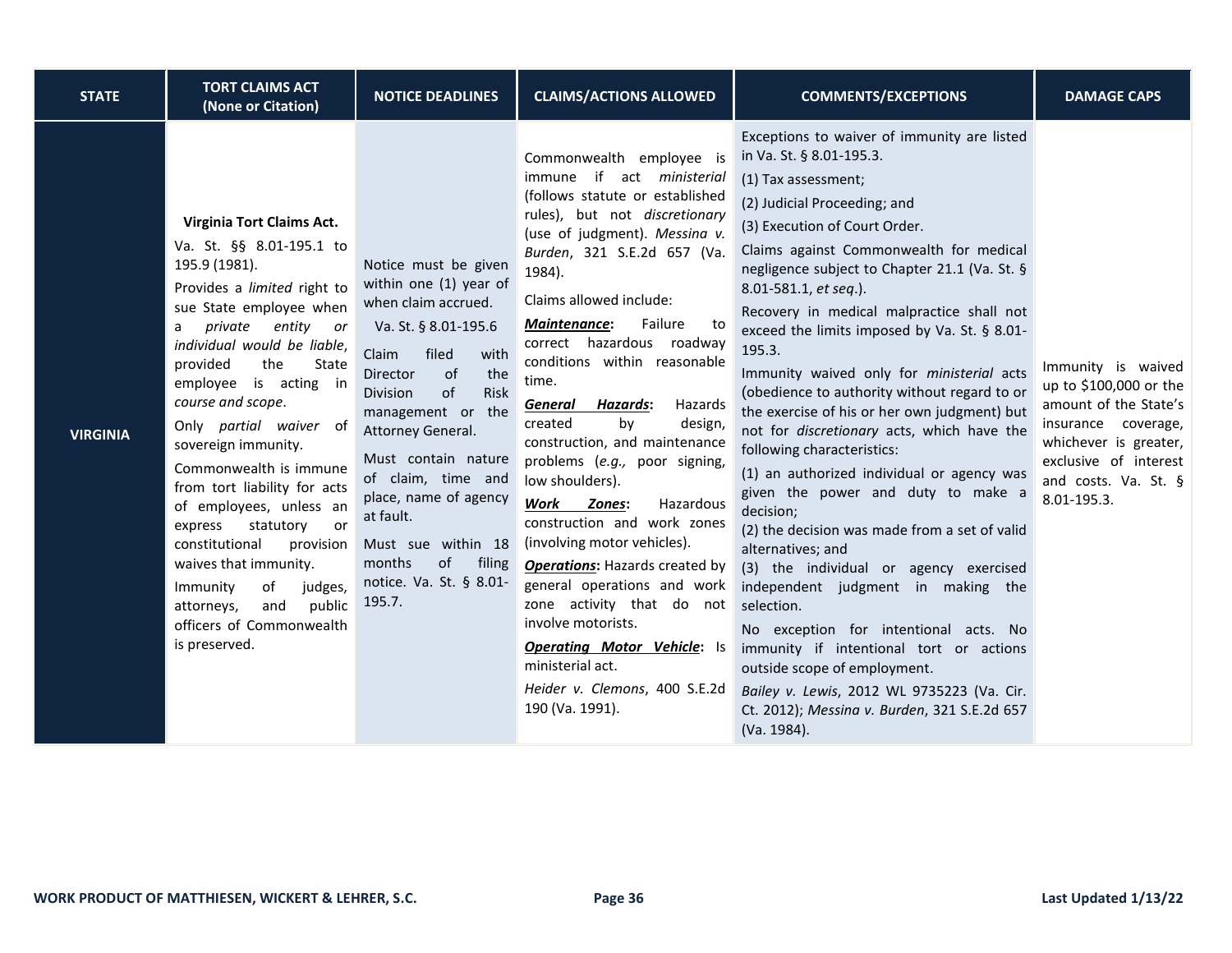| <b>STATE</b>      | <b>TORT CLAIMS ACT</b><br>(None or Citation)                                                                                                                                                                                                                                                                                                                              | <b>NOTICE DEADLINES</b>                                                                                                                                                                                                                                                                                                                                                                                                                                                                                                                                                                                       | <b>CLAIMS/ACTIONS ALLOWED</b>                                                                                                                                                                                                                                                                                                                                                                                                                  | <b>COMMENTS/EXCEPTIONS</b>                                                                                                                                                                                                                                                                                                                                                                                                                                                                                                                                                                                                                                                                       | <b>DAMAGE CAPS</b>                                                                                                                                                                                                                                                                     |
|-------------------|---------------------------------------------------------------------------------------------------------------------------------------------------------------------------------------------------------------------------------------------------------------------------------------------------------------------------------------------------------------------------|---------------------------------------------------------------------------------------------------------------------------------------------------------------------------------------------------------------------------------------------------------------------------------------------------------------------------------------------------------------------------------------------------------------------------------------------------------------------------------------------------------------------------------------------------------------------------------------------------------------|------------------------------------------------------------------------------------------------------------------------------------------------------------------------------------------------------------------------------------------------------------------------------------------------------------------------------------------------------------------------------------------------------------------------------------------------|--------------------------------------------------------------------------------------------------------------------------------------------------------------------------------------------------------------------------------------------------------------------------------------------------------------------------------------------------------------------------------------------------------------------------------------------------------------------------------------------------------------------------------------------------------------------------------------------------------------------------------------------------------------------------------------------------|----------------------------------------------------------------------------------------------------------------------------------------------------------------------------------------------------------------------------------------------------------------------------------------|
| <b>WASHINGTON</b> | <b>Actions and Claims</b><br><b>Against State.</b><br>R.C.W.A. § 4.92.090, et<br>seq. (1963).<br>Whether<br>acting<br>in<br>governmental<br>or<br>proprietary capacity, State<br>and its employees liable<br>for torts the same as<br>private person. R.C.W.A. §<br>4.92.090.<br>broadest<br>- of<br>the<br>One<br>sovereign<br>waivers<br>of<br>immunity in the country. | Verified<br><b>Notice</b><br>0f<br>Claim form must be<br>filed with Washington<br>of<br>Office<br><b>Risk</b><br>Management prior to<br>the expiration of the<br>statute of limitations<br>for the claim (running<br>Statute<br>of<br>0f<br>Limitations<br>not<br>affected). $R.C.W.A.$ §<br>4.92.100.<br>Must describe time,<br>place, conduct<br>and<br>of<br>circumstances<br>injury, names of all<br>witnesses and relevant<br>persons, amount of<br>damages, and address<br>of claimant.<br>Suit cannot be filed<br>until 60 days after<br>standard<br>tort claim<br>form filed. R.C.W.A. §<br>4.92.110. | There is no immunity and State<br>is liable if:<br>(1) police high speed chase;<br>(2) discharge of raw sewage<br>into river: and<br>(3) operating motor vehicle.<br>Rahman v. State, 1246 P.3d 182<br>(Wash. 2011), overturned due<br>to legislative action.<br>No immunity for discretionary<br>activities.<br>unless<br>the<br>government could show that a<br>"policy decision." King v. City of<br>Seattle, 525 P.2d 228 (Wash.<br>1974). | No liability can be imposed against State for<br>"discretionary acts" of State.<br>Evangelical United Brethren Church of Adna<br>v. State, 407 P.2d 440 (Wash. 1965).<br>Guidelines used to determine if<br>act<br>"discretionary":<br>involve basic government<br>(1)<br>policy,<br>program, or objective;<br>(2) is act essential to realization of that<br>policy, program or objective; and<br>(3) does act involve judgment?<br>Policy-making is immune.<br>Evangelical Church of Adna v. State, 407 P.2d<br>440 (Wash. 1965).<br>Discretionary decisions must be made at a<br>"truly executive level" rather than an<br>operational level. Mason v. Bitton, 534 P.2d<br>1360 (Wash. 1975). | No<br>caps<br>or<br>limitations.<br>liable<br>State<br>for<br>damages arising out<br>of tortuous conduct,<br>whether acting in<br>governmental<br><b>or</b><br>proprietary capacity,<br>to same extent as if it<br>were a private person<br>corporation.<br>or<br>R.C.W.A. § 4.92.090. |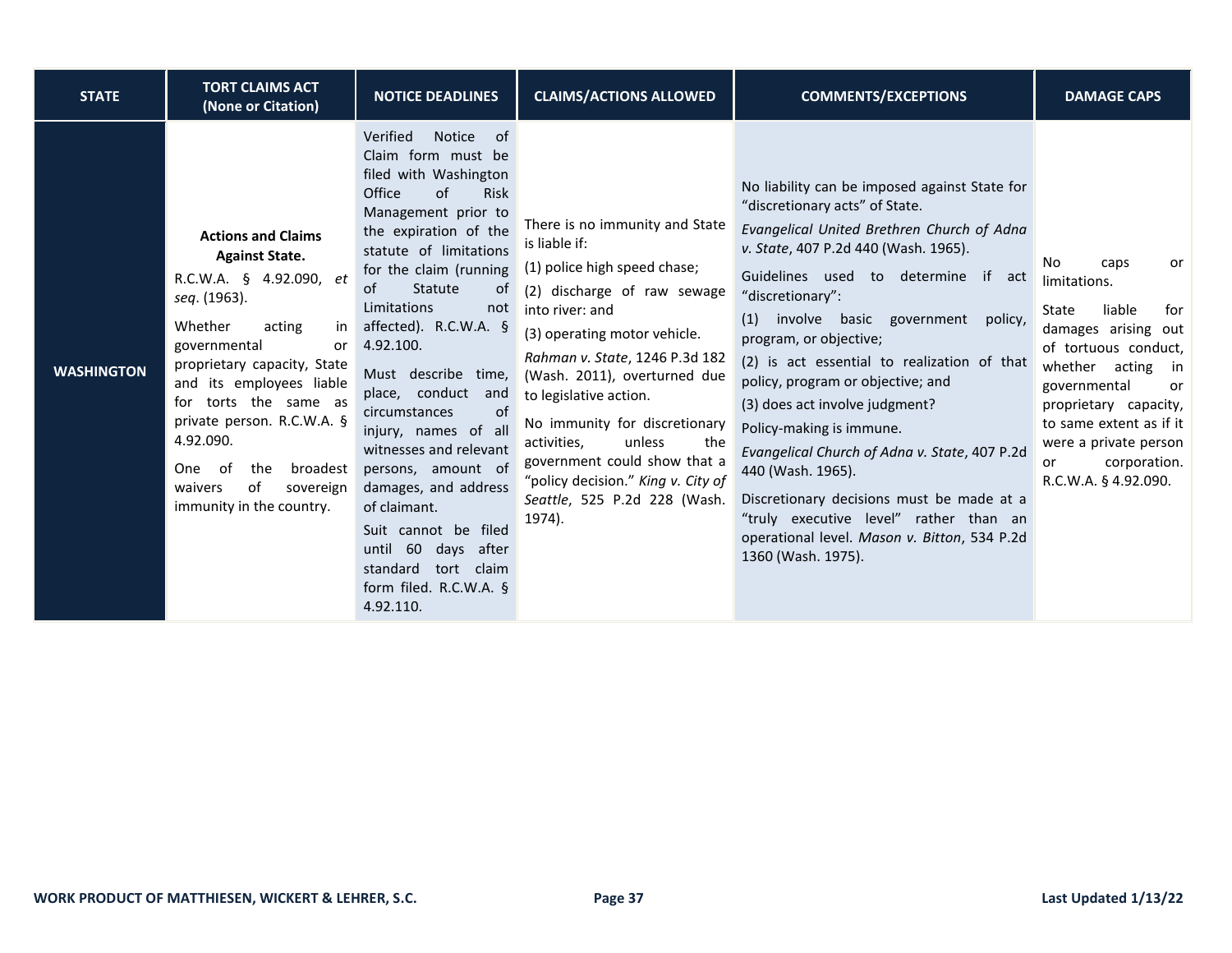| <b>STATE</b>         | <b>TORT CLAIMS ACT</b><br>(None or Citation)                                                                                                                                                                                                                                                 | <b>NOTICE DEADLINES</b>                                                                                                  | <b>CLAIMS/ACTIONS ALLOWED</b>                                                                                                                                                                                                                                                                                                                                                                                                                                                                                                                                                                                                                         | <b>COMMENTS/EXCEPTIONS</b>                                                                                                                                                                                                                                                                                                                                                                                                                                                                                                                                                                                                                                                                                                                                                                                                                                                                                                                                                                                                                                                                                  | <b>DAMAGE CAPS</b>                                                                                                                                                                                                                                                                                                                                                                                                                                                                                                                                                                                           |
|----------------------|----------------------------------------------------------------------------------------------------------------------------------------------------------------------------------------------------------------------------------------------------------------------------------------------|--------------------------------------------------------------------------------------------------------------------------|-------------------------------------------------------------------------------------------------------------------------------------------------------------------------------------------------------------------------------------------------------------------------------------------------------------------------------------------------------------------------------------------------------------------------------------------------------------------------------------------------------------------------------------------------------------------------------------------------------------------------------------------------------|-------------------------------------------------------------------------------------------------------------------------------------------------------------------------------------------------------------------------------------------------------------------------------------------------------------------------------------------------------------------------------------------------------------------------------------------------------------------------------------------------------------------------------------------------------------------------------------------------------------------------------------------------------------------------------------------------------------------------------------------------------------------------------------------------------------------------------------------------------------------------------------------------------------------------------------------------------------------------------------------------------------------------------------------------------------------------------------------------------------|--------------------------------------------------------------------------------------------------------------------------------------------------------------------------------------------------------------------------------------------------------------------------------------------------------------------------------------------------------------------------------------------------------------------------------------------------------------------------------------------------------------------------------------------------------------------------------------------------------------|
| <b>WEST VIRGINIA</b> | <b>Governmental Tort Claims</b><br>Act.<br>W. Va. Code § 29-12-1 to §<br>29-12-1 (1957).<br>Article VI, § 35 of the West<br>Virginia<br>Constitution<br>immunity to<br>provides<br>State. "The State of West<br>Virginia shall never be<br>made defendant in any<br>court of law or equity." | Claim must be brought<br>against State within<br>two years after cause<br>of action arose. W. Va.<br>Code § 29-12A-6(a). | State entities and officials are<br>absolutely immune from policy-<br>making acts and have qualified<br>immunity for discretionary acts<br>that do not violate clearly<br>established rights and laws.<br>Discretionary acts that do<br>violate clearly established laws<br>which occur outside of the<br>public official's scope of<br>employment strip the official of<br>his or her qualified immunity,<br>but the State entity retains its<br>immunity.<br>If the official's offending acts or<br>omissions occur within the<br>official's<br>of<br>the<br>scope<br>employment, both the State<br>entity and the official lose their<br>immunity. | Courts have carved out exceptions to<br>absolute grant of immunity including suits<br>that seek recovery under and up to the<br>State's liability insurance coverage. Univ. of<br>W. Virginia Bd. of Trustees ex rel. W. Virginia<br>Univ. v. Graf, 516 S.E.2d 741 (W. Va. 1998).<br>Board of Risk and<br>The<br>Insurance<br>Management has control over all insurance<br>covering State property, activities and<br>responsibilities.<br>Each policy insuring the State must provide<br>that the insurer is barred and estopped from<br>relying upon the constitutional immunity of<br>the State of West Virginia against claims or<br>suits.<br>The State is protected from suits by<br>purchasing adequate insurance coverage.<br>W. Va. Code § 29-12-5(a).<br>Where policy is silent on whether State and<br>its insurer can claim the benefit of immunity,<br>the immunity of the State is determined by<br>the qualified immunity of a public executive<br>official whose acts or omissions give rise to<br>the case. Parkulo v. W. Virginia Bd. of Prob.<br>& Parole, 483 S.E.2d 507 (W. Va. 1996). | State authorized to<br>liability<br>purchase<br>covering<br>insurance<br>"property,<br>State<br>activities<br>and<br>responsibilities." W.<br>Va. Code § 29-12-5<br>State Board of Risk<br>Insurance<br>and<br>Management<br>must<br>purchase<br>insurance<br>which "shall provide<br>that the insurer shall<br>barred<br>and<br>be<br>estopped from relying<br>upon immunity."<br>Limited by insurance<br>coverage purchased<br>by State Board of Risk<br>and<br>Insurance<br>Management.<br>State ex rel. W.Va.<br>Dept.<br>of<br>Transp.,<br>Highways Division v.<br>Madden, 453 S.E.2d<br>(W. Va. 1994). |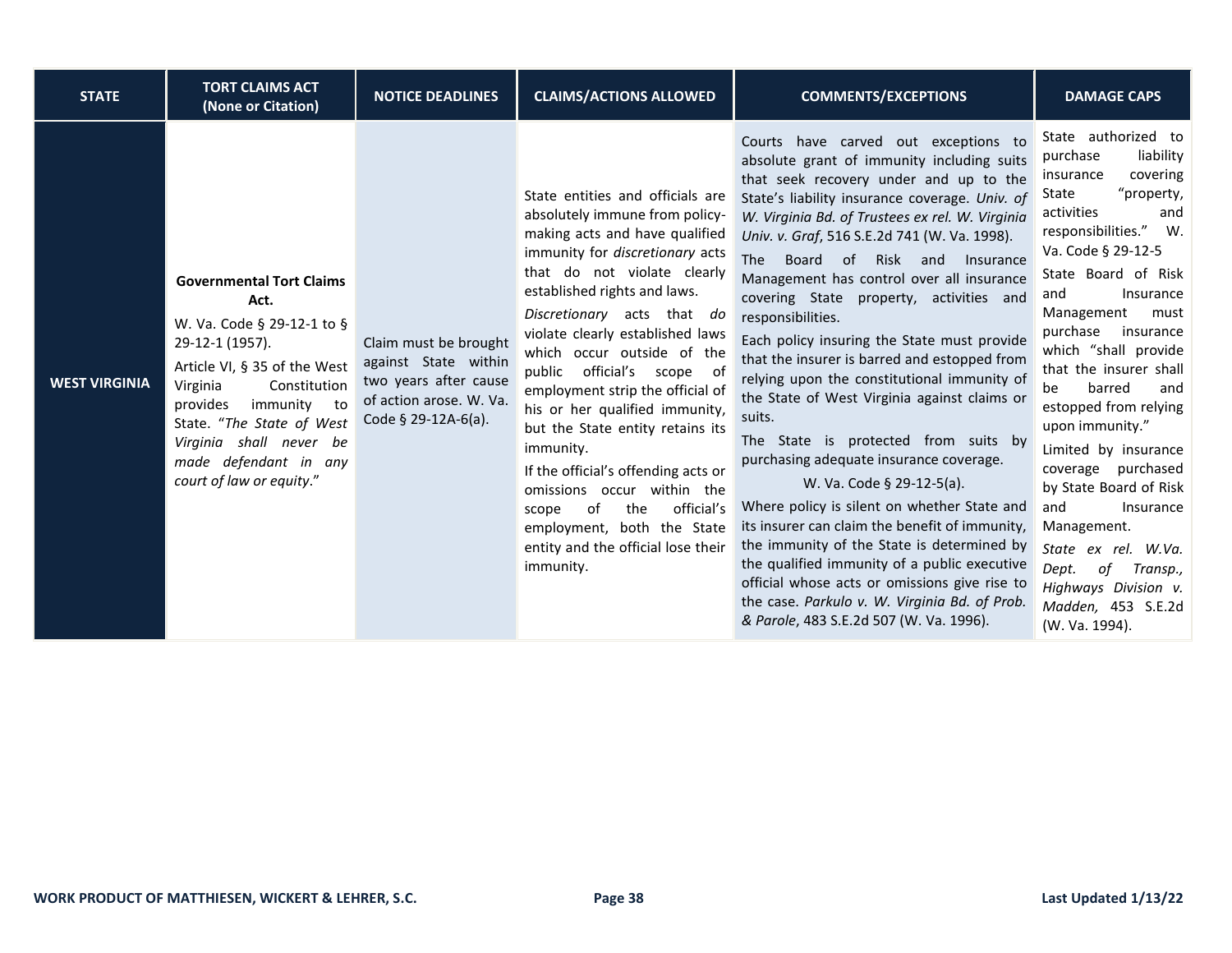| <b>STATE</b>     | <b>TORT CLAIMS ACT</b><br>(None or Citation)                                                                                                                                                                                                                                                                 | <b>NOTICE DEADLINES</b>                                                                                                                                                                                            | <b>CLAIMS/ACTIONS ALLOWED</b>                                                                                                                                                                                                                                                                                                                                                                                                                                                    | <b>COMMENTS/EXCEPTIONS</b>                                                                                                                                                                                                                                                                                                                                                                                                                                                                                                                                                                                                                                                                                                                                                                                                                                                                                                                                 | <b>DAMAGE CAPS</b>                                                                                                                                                                                                                                                                                                                                                                                                                                                                                            |
|------------------|--------------------------------------------------------------------------------------------------------------------------------------------------------------------------------------------------------------------------------------------------------------------------------------------------------------|--------------------------------------------------------------------------------------------------------------------------------------------------------------------------------------------------------------------|----------------------------------------------------------------------------------------------------------------------------------------------------------------------------------------------------------------------------------------------------------------------------------------------------------------------------------------------------------------------------------------------------------------------------------------------------------------------------------|------------------------------------------------------------------------------------------------------------------------------------------------------------------------------------------------------------------------------------------------------------------------------------------------------------------------------------------------------------------------------------------------------------------------------------------------------------------------------------------------------------------------------------------------------------------------------------------------------------------------------------------------------------------------------------------------------------------------------------------------------------------------------------------------------------------------------------------------------------------------------------------------------------------------------------------------------------|---------------------------------------------------------------------------------------------------------------------------------------------------------------------------------------------------------------------------------------------------------------------------------------------------------------------------------------------------------------------------------------------------------------------------------------------------------------------------------------------------------------|
| <b>WISCONSIN</b> | <b>Claims Against</b><br><b>Governmental Bodies,</b><br><b>Officers and Employees.</b><br>Wis. Stat. §§ 893.80-.83<br>(1987).<br>Qualified immunity for acts<br>exercise of<br>done<br>in<br>legislative,<br>quasi-<br>judicial<br>legislative,<br>or<br>quasi-judicial<br>functions.<br>(i.e., discretion). | of<br>Written<br>notice<br>claim must be served<br>within 120 days. Wis.<br>Stat. § 893.80(1d)(a)<br>(for municipal entities<br>and employees); Wis.<br>Stat. § 893.82(3) (for<br>the State and its<br>employees). | The State and its employees<br>may be sued for "an act<br>growing out of or committed in<br>the course of the discharge of<br>the officer's, employee's or<br>agent's duties." Wis. Stat. §<br>893.82(3).<br>With respect to claims against<br>governmental entities, "so far<br>as governmental responsibility<br>for torts is concerned, the rule<br>is liability - the exception is<br>immunity." Holytz v. City of<br>Milwaukee, 17 Wis.2d 26, 39,<br>115 N.W.2d 618 (1962). | Three exceptions to immunity:<br>(1) Known danger exception: Situation so<br>dangerous that it is clear the police officer or<br>State employee required to act in certain<br>way;<br>Ministerial duty exception: State<br>(2)<br>employee required by law to act in specific<br>way. (e.g., Wis. Stat. § 346.03 says<br>emergency vehicles given certain privileges<br>when light and siren on); and<br>(3) Willful and wanton acts.<br>Lodi v. Progressive, 646 N.W.2d 314 (Wis.<br>$2002$ ).<br>State employee is liable for performance of<br>ministerial, not discretionary duties. Is<br>ministerial only when it is absolute, certain<br>imperative, involving merely the<br>and<br>performance of a specific task when the law<br>imposes, prescribes and defines the time,<br>mode and occasion for its performance with<br>such certainty that nothing remains for<br>judgment or discretion." Pries v. McMillon,<br>784 N.W.2d 648 (Wis. 2010). | \$50,000<br>for claims<br>municipal<br>against<br>entities<br>their<br>and<br>employees;<br>no<br>punitive<br>damages<br>allowed. Wis. Stat. §<br>$893.80(3)$ .<br>\$250,000 for claims<br>against the State and<br>employees; no<br>its<br>punitive<br>damages<br>allowed. Wis. Stat. §<br>893.82(6).<br>\$250,000<br>limit for<br>negligent operation of<br>any municipal (except<br>vehicles not required<br>be<br>registered<br>to<br>[\$50,000]<br>per<br>∫ s<br>345.05(1)(bm)). Wis.<br>Stat. § 345.05. |